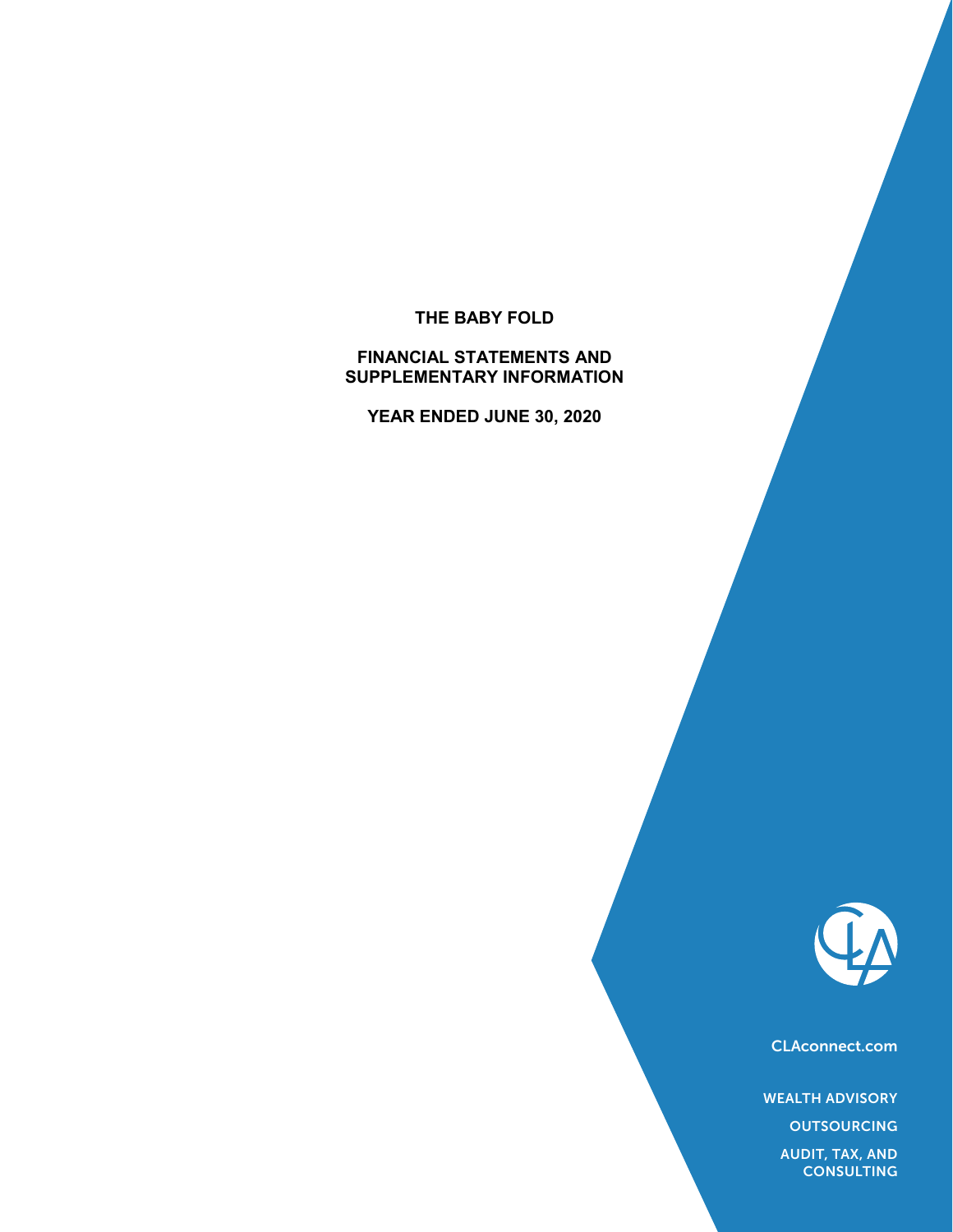# **THE BABY FOLD TABLE OF CONTENTS YEAR ENDED JUNE 30, 2020**

| <b>INDEPENDENT AUDITORS' REPORT</b>                                                                      | 1              |
|----------------------------------------------------------------------------------------------------------|----------------|
| <b>FINANCIAL STATEMENTS</b>                                                                              |                |
| <b>STATEMENT OF FINANCIAL POSITION</b>                                                                   | 3              |
| <b>STATEMENT OF ACTIVITIES</b>                                                                           | 5              |
| <b>STATEMENT OF FUNCTIONAL EXPENSES</b>                                                                  | $\overline{7}$ |
| <b>STATEMENT OF CASH FLOWS</b>                                                                           | 9              |
| <b>NOTES TO FINANCIAL STATEMENTS</b>                                                                     | 10             |
| <b>SUPPLEMENTARY INFORMATION</b>                                                                         |                |
| <b>SCHEDULE OF SUPPORT AND REVENUE</b>                                                                   | 27             |
| <b>SCHEDULE OF FUNCTIONAL SUPPORT AND REVENUE</b>                                                        | 29             |
| SCHEDULE OF EARNINGS ON INVESTED ASSETS - INVESTMENT<br><b>FUND (WITHOUT DONOR RESTRICTIONS)</b>         | 32             |
| RESIDENTIAL TREATMENT CENTER, FOSTER FAMILY CARE, AND<br><b>ADOPTION PROGRAMS STATISTICS (UNAUDITED)</b> | 33             |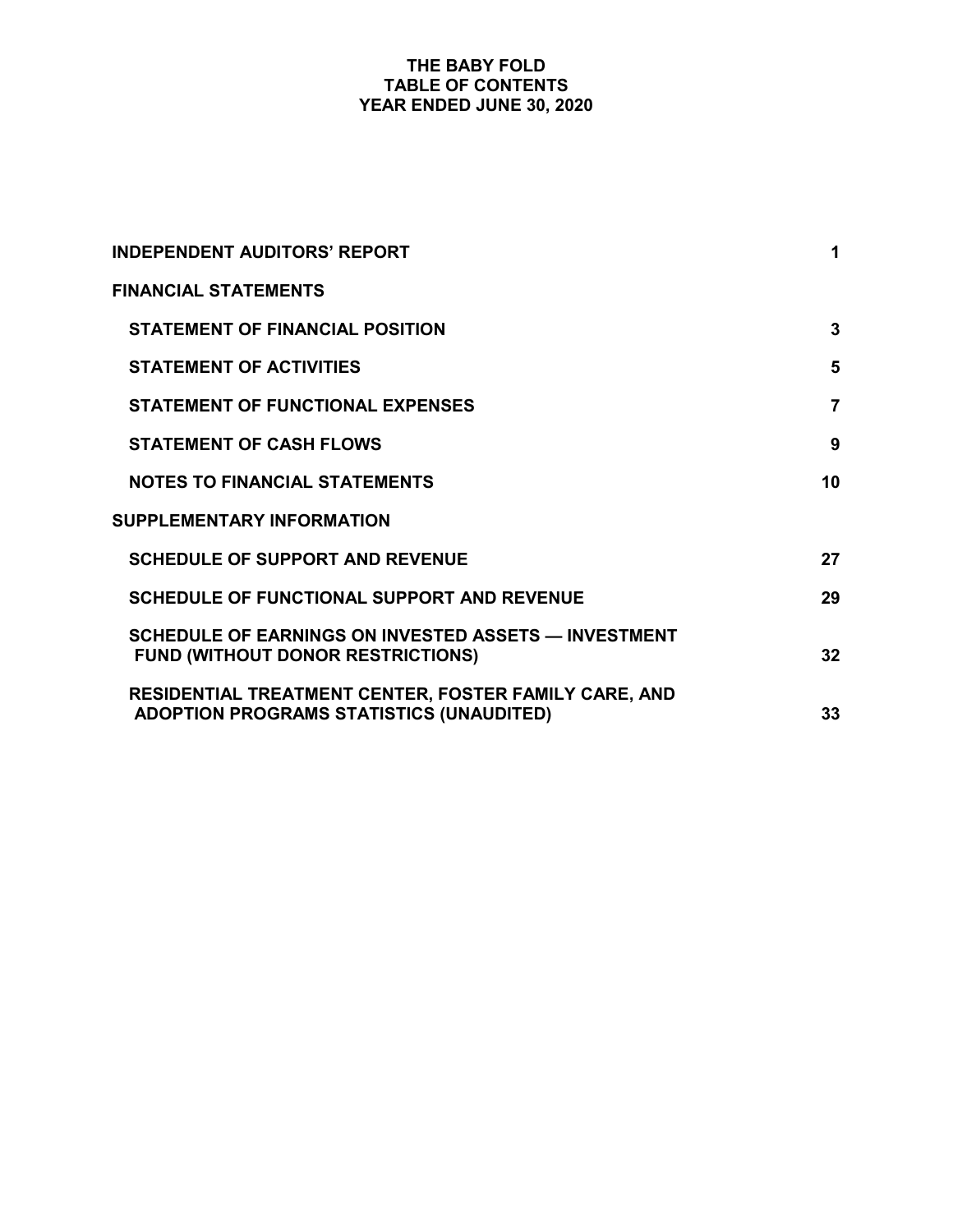

CliftonLarsonAllen LLP CLAconnect.com

# **INDEPENDENT AUDITORS' REPORT**

Board of Directors The Baby Fold Normal, Illinois

# **Report on the Financial Statements**

We have audited the accompanying financial statements of The Baby Fold, which comprise the statement of financial position as of June 30, 2020, and the related statements of activities, functional expenses, and cash flows for the year then ended, and the related notes to the financial statements.

# *Management's Responsibility for the Financial Statements*

Management is responsible for the preparation and fair presentation of these financial statements in accordance with accounting principles generally accepted in the United States of America; this includes the design, implementation, and maintenance of internal control relevant to the preparation and fair presentation of financial statements that are free from material misstatement, whether due to fraud or error.

# *Auditors' Responsibility*

Our responsibility is to express an opinion on these financial statements based on our audit. We conducted our audit in accordance with auditing standards generally accepted in the United States of America. Those standards require that we plan and perform the audit to obtain reasonable assurance about whether the financial statements are free from material misstatement.

An audit involves performing procedures to obtain audit evidence about the amounts and disclosures in the financial statements. The procedures selected depend on the auditors' judgment, including the assessment of the risks of material misstatement of the financial statements, whether due to fraud or error. In making those risk assessments, the auditor considers internal control relevant to the entity's preparation and fair presentation of the financial statements in order to design audit procedures that are appropriate in the circumstances, but not for the purpose of expressing an opinion on the effectiveness of the entity's internal control. Accordingly, we express no such opinion. An audit also includes evaluating the appropriateness of accounting policies used and the reasonableness of significant accounting estimates made by management, as well as evaluating the overall presentation of the financial statements.

We believe that the audit evidence we have obtained is sufficient and appropriate to provide a basis for our audit opinion.

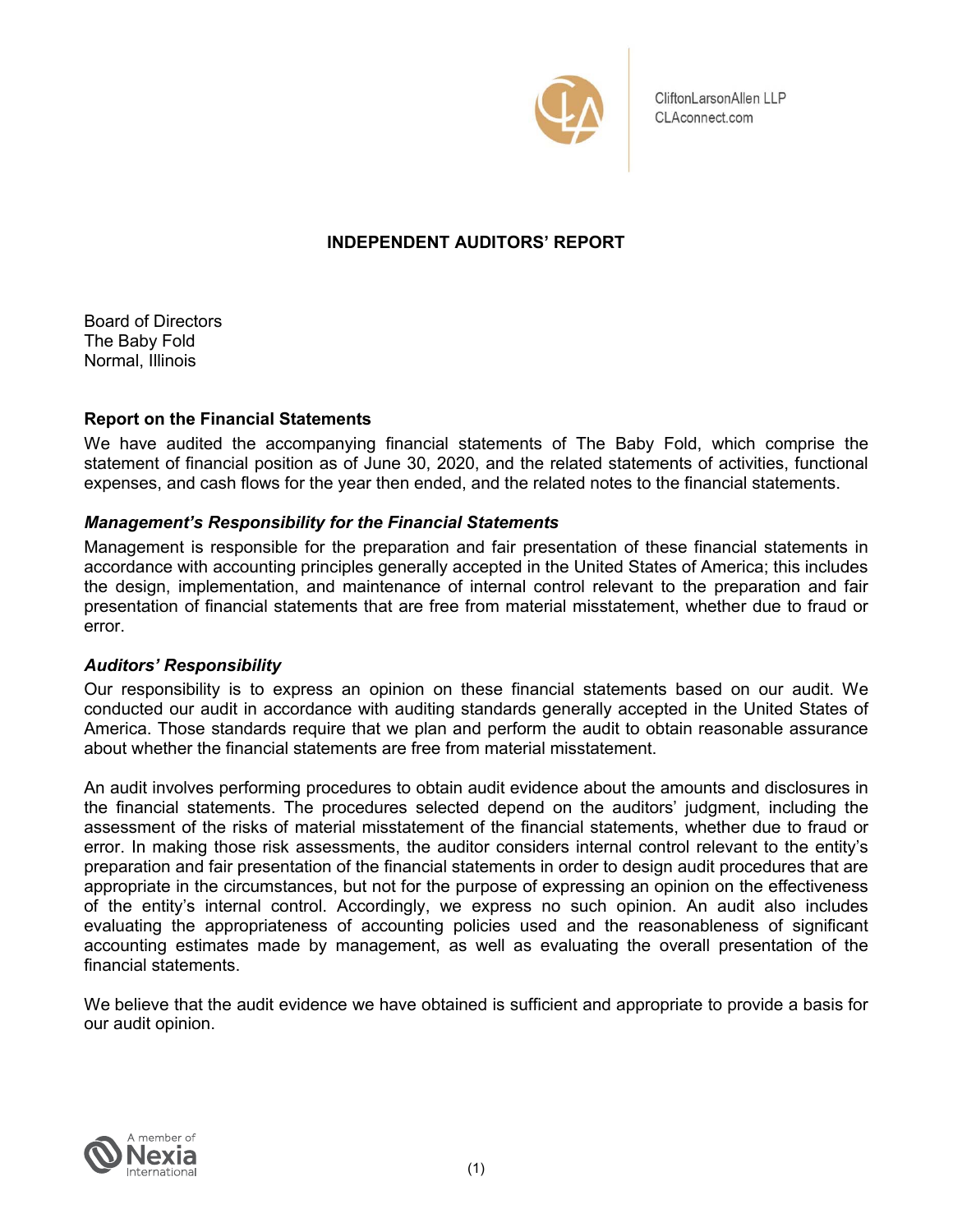# *Opinion*

In our opinion, the financial statements referred to above present fairly, in all material respects, the financial position of The Baby Fold as of June 30, 2020, and the changes in its net assets and its cash flows for the year then ended in accordance with accounting principles generally accepted in the United States of America.

# *Report on Summarized Comparative Information*

We have previously audited The Baby Fold's 2019 financial statements, and we expressed an unmodified audit opinion on those audited financial statements in our report dated November 18, 2019. In our opinion, the summarized comparative information presented herein as of and for the year ended June 30, 2019 is consistent, in all material respects, with the audited financial statements from which it has been derived.

# *Other Matters*

# *Other Information*

Our audit was conducted for the purpose of forming an opinion on the financial statements as a whole. The accompanying supplementary information on pages 27 through 33 is presented for purposes of additional analysis and is not a required part of the financial statements. The information is the responsibility of management and was derived from and relates directly to the underlying accounting and other records used to prepare the financial statements. Such information has been subjected to the auditing procedures applied in the audit of the financial statements and certain additional procedures, including comparing and reconciling such information directly to the underlying accounting and other records used to prepare the financial statements or to the financial statements themselves, and other additional procedures in accordance with auditing standards generally accepted in the United States of America. In our opinion, the information is fairly stated, in all material respects, in relation to the financial statements as a whole.

The statistical information included on page 32 has not been subjected to the auditing procedures applied in the audit of the basic financial statements and, accordingly, we do not express an opinion or provide any assurance on it.

# *Emphasis of a Matter – Adoption of New Standard*

As discussed in Note 1 to the financial statements, The Baby Fold adopted Accounting Standards Update (ASU) No. 2018-08 *Clarifying the Scope of the Accounting Guidance for Contributions*  Received and Contributions Made. Our opinions is not modified with respect to this matter.

Viifton Larson Allen LLP

**CliftonLarsonAllen LLP**

Peoria, Illinois November 4, 2020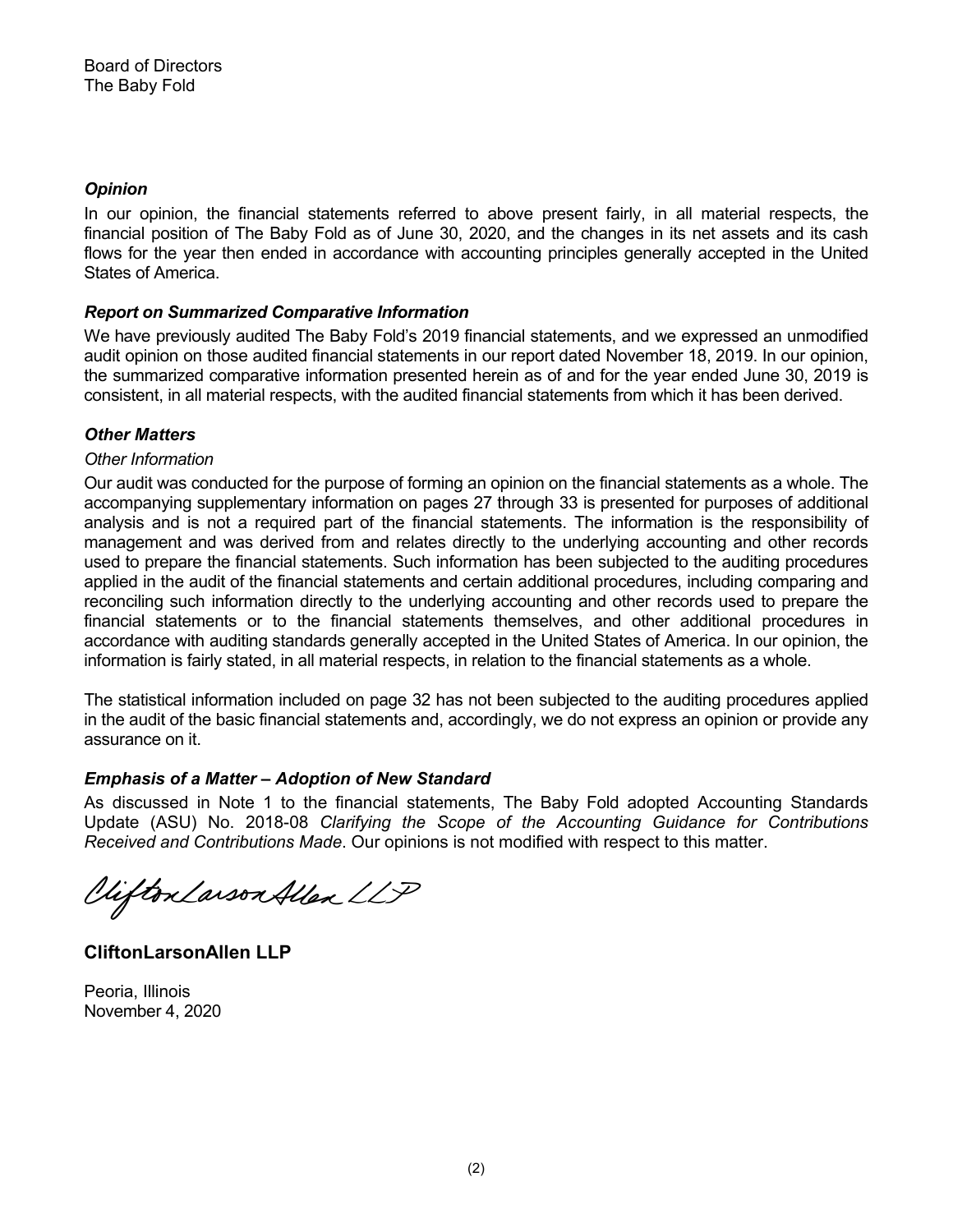#### **THE BABY FOLD STATEMENT OF FINANCIAL POSITION JUNE 30, 2020 (WITH COMPARATIVE TOTALS FOR 2019)**

Total

|                                             |                 | <b>Without Donor Restrictions</b> |                  | <b>With Donor</b>   | Total           | (Memorandum<br>Only) |
|---------------------------------------------|-----------------|-----------------------------------|------------------|---------------------|-----------------|----------------------|
| <b>ASSETS</b>                               | Operating       | Investment                        | Total            | <b>Restrictions</b> | 2020            | 2019                 |
|                                             |                 |                                   |                  |                     |                 |                      |
| Cash and Cash Equivalents                   | 4,395,984<br>\$ | \$<br>736,621                     | 5,132,605<br>\$. | \$<br>109,200       | 5,241,805<br>S. | 5,238,027<br>S.      |
| <b>Accounts Receivable</b>                  | 1,902,188       |                                   | 1,902,188        |                     | 1,902,188       | 2,024,021            |
| Pledge Receivable                           |                 |                                   |                  | 11,540              | 11,540          | 16,990               |
| Food Inventory                              | 7,321           |                                   | 7,321            |                     | 7,321           | 5,942                |
| Prepaid Expenses                            | 157,762         | 12,401                            | 170,163          |                     | 170,163         | 190,664              |
| <b>Investment Securities, at Fair Value</b> |                 | 5,045,528                         | 5,045,528        | 4,728,122           | 9,773,650       | 9,039,909            |
| Grain Inventories, at Fair Value            |                 | 88,534                            | 88,534           |                     | 88,534          | 100,345              |
| <b>Investments in Real Estate</b>           |                 | 376,201                           | 376,201          | 114,500             | 490,701         | 490,701              |
| Investments Held in Trust by Others,        |                 |                                   |                  |                     |                 |                      |
| at Fair Value                               |                 |                                   |                  | 3,808,213           | 3,808,213       | 3,827,288            |
| Cash Value of Life Insurance                |                 | 4,960                             | 4,960            |                     | 4,960           | 4,960                |
| Land, Buildings, and Equipment, Net         | 9,479,509       |                                   | 9,479,509        |                     | 9,479,509       | 9,003,938            |
| <b>Total Assets</b>                         | \$15,942,764    | 6,264,245<br>\$.                  | \$22,207,009     | 8,771,575<br>S.     | \$30,978,584    | \$29,942,785         |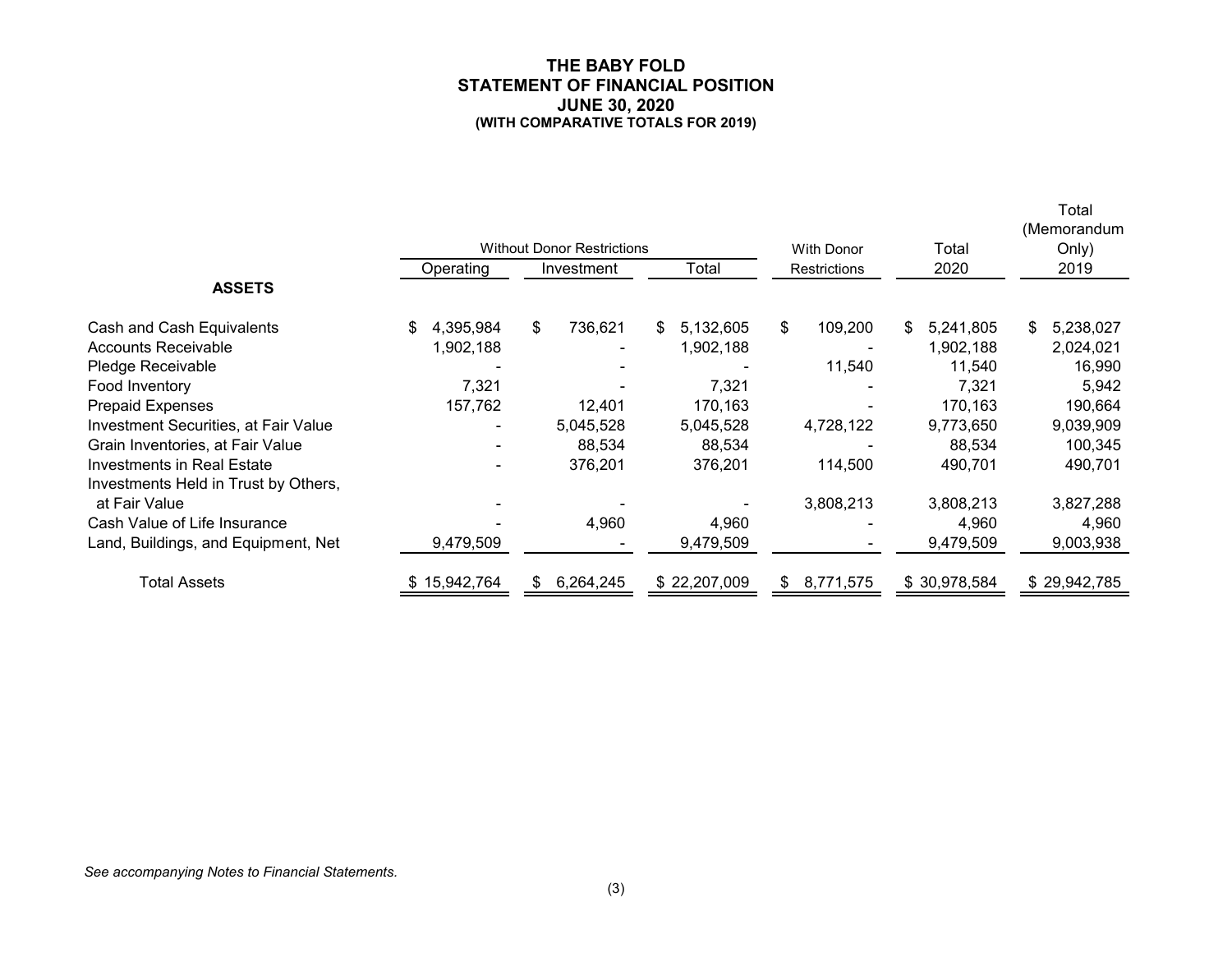#### **THE BABY FOLD STATEMENT OF FINANCIAL POSITION (CONTINUED) JUNE 30, 2020 (WITH COMPARATIVE TOTALS FOR 2019)**

Total

|                                         |               | <b>Without Donor Restrictions</b> |               | <b>With Donor</b> | Total          | (Memorandum<br>Only) |
|-----------------------------------------|---------------|-----------------------------------|---------------|-------------------|----------------|----------------------|
|                                         | Operating     | Investment                        | Total         | Restrictions      | 2020           | 2019                 |
| <b>LIABILITIES AND NET ASSETS</b>       |               |                                   |               |                   |                |                      |
| <b>LIABILITIES</b>                      |               |                                   |               |                   |                |                      |
| <b>Accounts Payable</b>                 | \$<br>134,623 | \$                                | 134,623<br>\$ | \$                | 134,623<br>\$. | \$<br>180,076        |
| Line of Credit                          | 2,500,000     |                                   | 2,500,000     |                   | 2,500,000      |                      |
| Loan Payable under                      |               |                                   |               |                   |                |                      |
| Paycheck Protection Program             | 1,974,100     |                                   | 1,974,100     |                   | 1,974,100      |                      |
| <b>Accrued Expenses</b>                 | 1,044,340     | 27,996                            | 1,072,336     |                   | 1,072,336      | 3,678,061            |
| Pension Payable                         | 2,951,840     |                                   | 2,951,840     |                   | 2,951,840      | 2,402,833            |
| Deferred Revenue - Annuity Contracts    |               | 49,210                            | 49,210        |                   | 49,210         | 53,329               |
| Deferred Revenue - Program              | 117,504       |                                   | 117,504       | ٠                 | 117,504        | 19,192               |
| <b>Total Liabilities</b>                | 8,722,407     | 77,206                            | 8,799,613     | $\blacksquare$    | 8,799,613      | 6,333,491            |
| <b>NET ASSETS</b>                       |               |                                   |               |                   |                |                      |
| <b>Without Donor Restrictions:</b>      |               |                                   |               |                   |                |                      |
| Undesignated                            | 7,220,357     |                                   | 7,220,357     |                   | 7,220,357      | 8,378,075            |
| Designated for Investment by            |               |                                   |               |                   |                |                      |
| Organization's By-Laws                  |               | 6,187,039                         | 6,187,039     |                   | 6,187,039      | 6,450,019            |
| <b>With Donor Restrictions</b>          |               |                                   |               | 8,771,575         | 8,771,575      | 8,781,200            |
| <b>Total Net Assets</b>                 | 7,220,357     | 6,187,039                         | 13,407,396    | 8,771,575         | 22,178,971     | 23,609,294           |
| <b>Total Liabilities and Net Assets</b> | \$15,942,764  | 6,264,245<br>\$                   | \$22,207,009  | 8,771,575<br>\$   | \$30,978,584   | \$29,942,785         |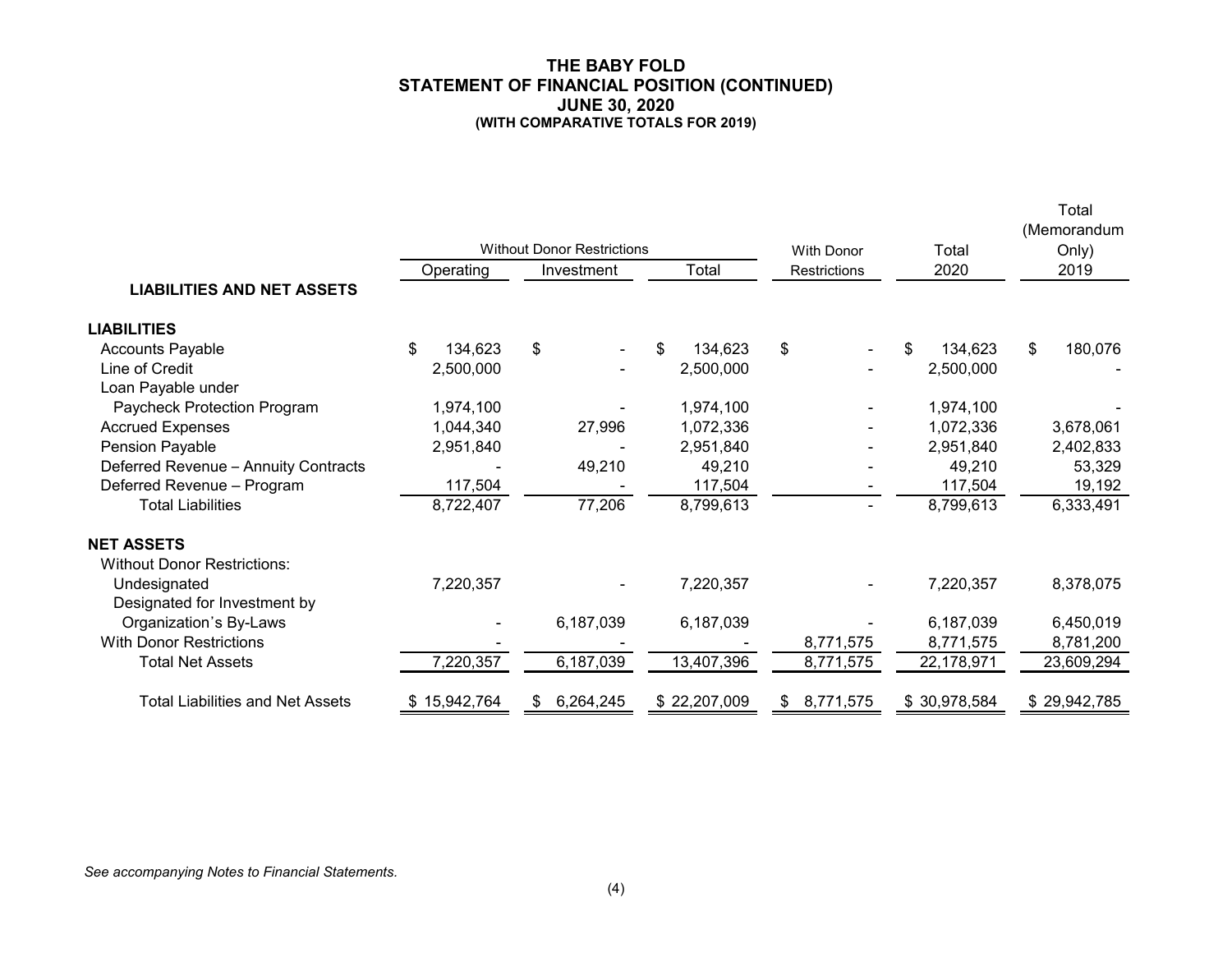#### **THE BABY FOLD STATEMENT OF ACTIVITIES YEAR ENDED JUNE 30, 2020 (WITH COMPARATIVE TOTALS FOR 2019)**

Total

|                                          |               |                                   |            |    |                   |    |              |    |            |      | (Memorandum |
|------------------------------------------|---------------|-----------------------------------|------------|----|-------------------|----|--------------|----|------------|------|-------------|
|                                          |               | <b>Without Donor Restrictions</b> |            |    | <b>With Donor</b> |    | Total        |    | Only)      |      |             |
|                                          | Operating     |                                   | Investment |    | Total             |    | Restrictions |    | 2020       | 2019 |             |
| REVENUE, GAINS, AND OTHER SUPPORT        |               |                                   |            |    |                   |    |              |    |            |      |             |
| Contributions                            | \$<br>106,484 | \$                                | 622,421    | \$ | 728,905           | \$ | 9,450        | \$ | 738,355    | \$   | 5,040,139   |
| <b>Fees from Governmental Agencies</b>   | 12,770,693    |                                   |            |    | 12,770,693        |    |              |    | 12,770,693 |      | 11,530,559  |
| <b>Grants from Governmental Agencies</b> | 3,082,146     |                                   |            |    | 3,082,146         |    |              |    | 3,082,146  |      | 3,196,571   |
| Net Investment Income                    |               |                                   | 204,536    |    | 204,536           |    |              |    | 204,536    |      | 3,732,088   |
| <b>In-Kind Contributions</b>             | 111,236       |                                   | 32,843     |    | 144,079           |    |              |    | 144,079    |      | 36,360      |
| Other                                    | (27, 139)     |                                   | 579,492    |    | 552,353           |    | (19,075)     |    | 533,278    |      | 647,723     |
| Total Revenue, Gains, and                |               |                                   |            |    |                   |    |              |    |            |      |             |
| Other Support                            | 16,043,420    |                                   | 1,439,292  |    | 17,482,712        |    | (9,625)      |    | 17,473,087 |      | 24,183,440  |
| <b>EXPENSES</b>                          |               |                                   |            |    |                   |    |              |    |            |      |             |
| Program Services:                        |               |                                   |            |    |                   |    |              |    |            |      |             |
| <b>Hammitt School</b>                    | 2,139,174     |                                   |            |    | 2,139,174         |    |              |    | 2,139,174  |      | 1,828,174   |
| <b>Hammitt High School</b>               | 2,899,154     |                                   |            |    | 2,899,154         |    |              |    | 2,899,154  |      | 2,814,873   |
| <b>Hammitt Challenges</b>                | 4,781,379     |                                   |            |    | 4,781,379         |    |              |    | 4,781,379  |      | 3,976,319   |
| Performance Foster Care and              |               |                                   |            |    |                   |    |              |    |            |      |             |
| Special Needs Adoption                   | 1,023,896     |                                   |            |    | 1,023,896         |    |              |    | 1,023,896  |      | 1,020,527   |
| Specialized Foster Care                  | 739,897       |                                   |            |    | 739,897           |    |              |    | 739,897    |      | 752,074     |
| QIC Target                               | 2,405         |                                   |            |    | 2,405             |    |              |    | 2,405      |      | 93,639      |
| <b>Adoption Preservation</b>             | 1,858,945     |                                   |            |    | 1,858,945         |    |              |    | 1,858,945  |      | 1,781,454   |
| <b>Healthy Start</b>                     | 149,385       |                                   |            |    | 149,385           |    |              |    | 149,385    |      | 256,861     |
| <b>Intact Family Services</b>            | 459,082       |                                   |            |    | 459,082           |    |              |    | 459,082    |      | 308,148     |
| <b>Adoption Preservation Respite</b>     | 165,927       |                                   |            |    | 165,927           |    |              |    | 165,927    |      | 129,879     |
| <b>Community Schools</b>                 | 200,570       |                                   |            |    | 200,570           |    |              |    | 200,570    |      | 130,443     |
| Choices                                  | 235,319       |                                   |            |    | 235,319           |    |              |    | 235,319    |      | 314,152     |
| <b>Healthy Families Illinois</b>         | 401,493       |                                   |            |    | 401,493           |    |              |    | 401,493    |      | 269,235     |
| <b>Prevention Initiative</b>             | 256,706       |                                   |            |    | 256,706           |    |              |    | 256,706    |      | 165,999     |
| <b>Care Connection</b>                   | 77,102        |                                   |            |    | 77,102            |    |              |    | 77,102     |      | 4,571       |
| Total                                    | 15,390,434    |                                   |            |    | 15,390,434        |    |              |    | 15,390,434 |      | 13,846,348  |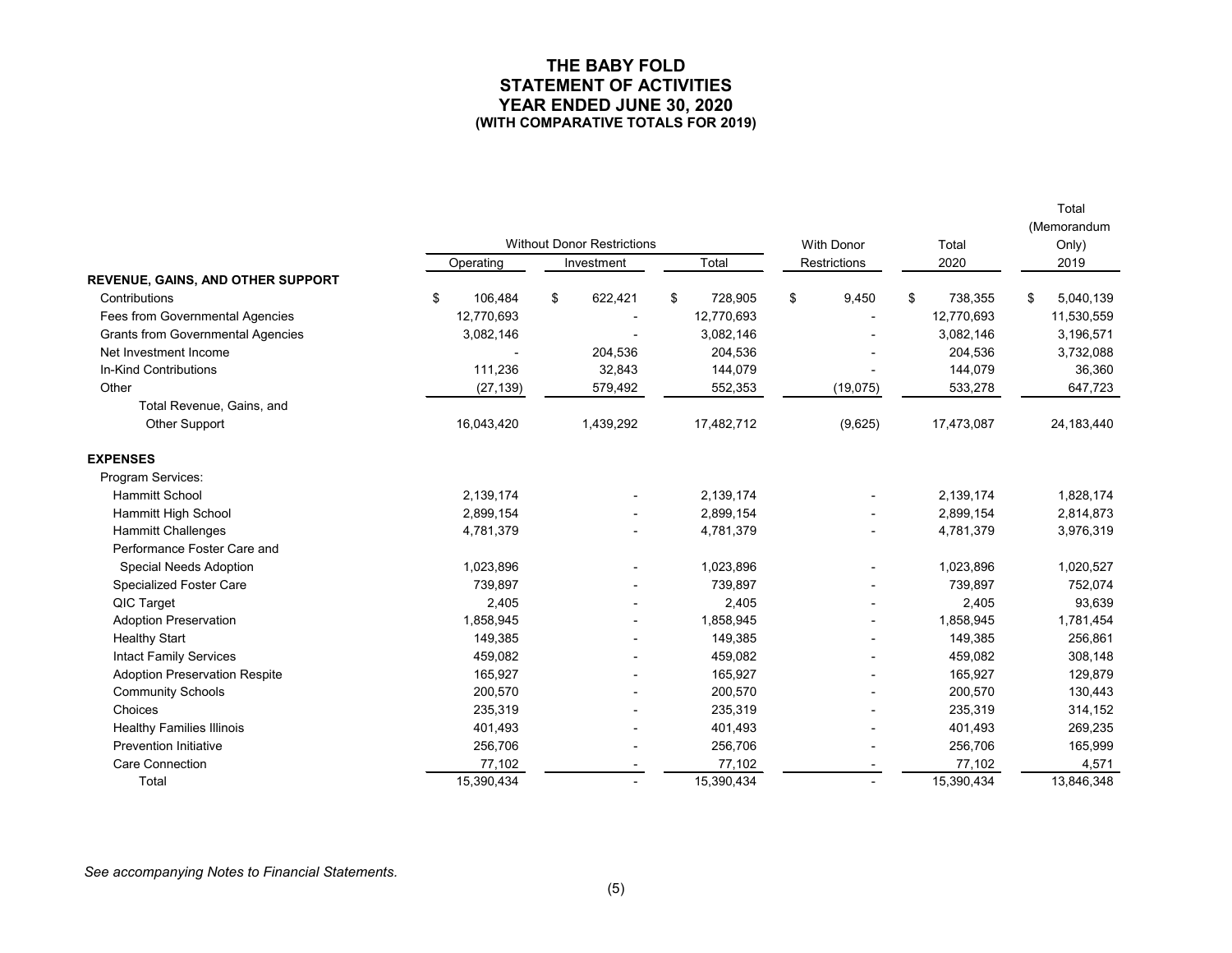#### **THE BABY FOLD STATEMENT OF ACTIVITIES (CONTINUED) YEAR ENDED JUNE 30, 2020 (WITH COMPARATIVE TOTALS FOR 2019)**

Total

|                                                                  |                 | <b>Without Donor Restrictions</b> |                            | <b>With Donor</b>              | Total                      | (Memorandum<br>Only)       |  |
|------------------------------------------------------------------|-----------------|-----------------------------------|----------------------------|--------------------------------|----------------------------|----------------------------|--|
|                                                                  | Operating       | Total<br>Investment               |                            | <b>Restrictions</b>            | 2020                       | 2019                       |  |
| <b>EXPENSES (CONTINUED)</b><br><b>Support Services:</b>          |                 |                                   |                            |                                |                            |                            |  |
| Management and General<br><b>Public Relations</b>                | \$<br>2,107,306 | \$<br>82,396<br>747,667           | \$<br>2,189,702<br>747,667 | \$<br>$\overline{\phantom{a}}$ | \$<br>2,189,702<br>747,667 | \$<br>2,151,550<br>651,890 |  |
| Total                                                            | 2,107,306       | 830,063                           | 2,937,369                  |                                | 2,937,369                  | 2,803,440                  |  |
| <b>Total Expenses</b>                                            | 17,497,740      | 830,063                           | 18,327,803                 |                                | 18,327,803                 | 16,649,788                 |  |
| <b>INCREASE (DECREASE) IN NET ASSETS</b>                         | (1,454,320)     | 609,229                           | (845,091)                  | (9,625)                        | (854, 716)                 | 7,533,653                  |  |
| <b>TRANSFERS IN (OUT)</b><br>Operating Fund from Investment Fund | 872,209         | (872, 209)                        |                            |                                |                            |                            |  |
| PENSION-RELATED CHANGES OTHER<br>THAN NET PERIODIC PENSION COST  | (575, 607)      |                                   | (575, 607)                 |                                | (575, 607)                 | (209, 294)                 |  |
| <b>CONTINGENCY LOSS</b>                                          |                 |                                   |                            |                                |                            | (2,750,000)                |  |
| <b>TOTAL CHANGES IN NET ASSETS</b>                               | (1, 157, 718)   | (262,980)                         | (1,420,698)                | (9,625)                        | (1,430,323)                | 4,574,359                  |  |
| Net Assets - Beginning of Year                                   | 8,378,075       | 6,450,019                         | 14,828,094                 | 8,781,200                      | 23,609,294                 | 19,034,935                 |  |
| <b>NET ASSETS - END OF YEAR</b>                                  | 7,220,357<br>S. | 6,187,039<br>S                    | \$<br>13,407,396           | 8,771,575<br>\$                | 22,178,971<br>\$           | 23,609,294<br>\$           |  |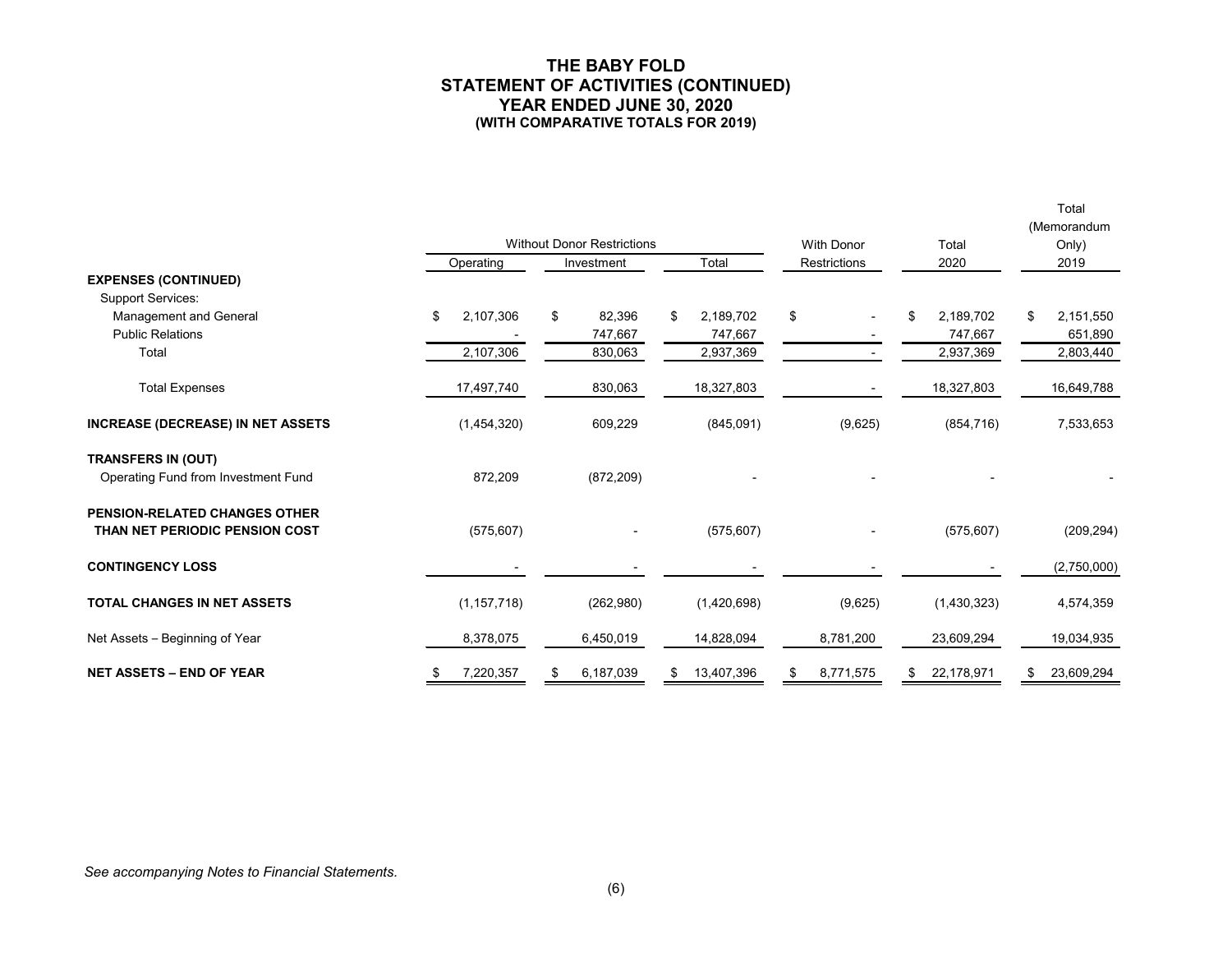#### **THE BABY FOLD STATEMENT OF FUNCTIONAL EXPENSES YEAR ENDED JUNE 30, 2020 (WITH COMPARATIVE TOTALS FOR 2019)**

|                                               |                   |                   |                          |                      |                 | Program Services         |                          |                 |                 |               |
|-----------------------------------------------|-------------------|-------------------|--------------------------|----------------------|-----------------|--------------------------|--------------------------|-----------------|-----------------|---------------|
|                                               |                   |                   |                          | Performance          |                 |                          |                          |                 |                 |               |
|                                               |                   | Hammitt           |                          | Foster Care and      | Specialized     |                          |                          |                 | Intact          | Adoption      |
|                                               | Hammitt           | High              | Hammitt                  | <b>Special Needs</b> | Foster          | QIC                      | Adoption                 | Healthy         | Family          | Preservation  |
|                                               | School            | School            | Challenges               | Adoption             | Care            | Target                   | Preservation             | Start           | Services        | Respite       |
| Salaries and Wages                            | 1,566,911<br>-\$  | 2,023,055<br>\$   | \$<br>3,183,991          | \$<br>515,656        | \$<br>387,527   | \$<br>623                | \$<br>1,178,513          | \$<br>83,321    | \$<br>307,896   | \$<br>107,400 |
| Group insurance                               | 108,550           | 142,574           | 236,112                  | 33,361               | 32,052          | 90                       | 114,712                  | 7,102           | 8,295           | 9,306         |
| Pensions                                      | 62,919            | 78,438            | 118,479                  | 18,981               | 15,074          | (1)                      | 43,622                   | 3,196           | 9,932           | 4,692         |
| Social Security and Medicare Tax              | 110,755           | 145,122           | 229,508                  | 37,998               | 27,225          | 47                       | 82,156                   | 6,094           | 22,886          | 7,208         |
| Unemployment Compensation Taxes               | 2,512             | 2,788             | 4,729                    | 2,296                | 6,741           | 95                       | 4,865                    | 131             | 494             | 282           |
| Workers' Compensation Insurance               | 27,329            | 38,342            | 58,135                   | 9,344                | 6,955           | $\overline{\phantom{a}}$ | 22,109                   | 2,112           | 5,099           | 1,462         |
| Professional Liability Insurance              | 12,324            | 9,579             | 12,729                   | 5,550                | 5,071           | 372                      | 9,426                    | 1,664           | 892             | 523           |
| <b>Employee Medical</b>                       | 2,942             | 5,129             | 9,624                    | 355                  | 268             | $\overline{\phantom{a}}$ | 1,923                    | 192             | 205             | 45            |
| Auditing and Legal Fees                       |                   |                   |                          |                      |                 |                          |                          |                 |                 |               |
| Administrative Consultants                    | . .               | ۰.                |                          |                      |                 |                          |                          |                 |                 |               |
|                                               |                   |                   |                          |                      |                 |                          |                          |                 |                 | 48            |
| <b>Technology Supplies and Services</b>       | 10.133            | 4.625             | 19,980                   | 2,953                | 2,140           | 196                      | 19,434                   | 817             | 128             |               |
| Office Supplies and Expense                   | 4,253             | 1,819             | 12,060                   | 2,905                | 1,691           |                          | 14,268                   | 985             | 553             | 11            |
| Telephone                                     | 7,158             | 9,444             | 9,213                    | 10,422               | 6,023           |                          | 31,400                   | 2,425           | 2,661           | 1,375         |
| Printing                                      |                   |                   |                          |                      |                 |                          | $\overline{\phantom{a}}$ |                 |                 |               |
| Postage                                       | 2,346             | 1,354             | 1,161                    | 1,760                | 888             |                          | 41                       |                 | 187             | 29            |
| <b>Office Equipment Rental</b>                | 1,398             | 1,739             | 18,460                   | 2,510                | 932             |                          | 791                      |                 | 244             | 34            |
| Subscriptions                                 |                   | 30                | 30                       |                      |                 |                          |                          |                 |                 |               |
| Rent                                          |                   |                   | 72,300                   | 37,694               | 27,452          |                          | 62,165                   |                 | 5,974           |               |
| Utilities                                     | 7,584             | 24,760            | 72,872                   | 4,082                | 2,397           |                          | 16,102                   | 4,151           | 699             | 773           |
| <b>Buildings and Grounds Supplies</b>         | 4,614             | 4,915             | 45,359                   | 630                  | 107             |                          | 606                      | 155             | 77              | 41            |
| Maintenance of Buildings and Grounds          | 42,609            | 34,390            | 179,244                  | 7,775                | 2,162           | $\overline{\phantom{a}}$ | 12,606                   | 3,127           | 1,908           | 323           |
| <b>Equipment Repairs</b>                      | 4,204             | 4,295             | 38,765                   | 592                  | 742             | $\overline{\phantom{a}}$ | 1,855                    | 347             | 233             | 49            |
| Property Insurance                            | 8,213             | 11,180            | 15,082                   | 3,498                | 2,180           | 197                      | 8,975                    | 719             | 1,182           | 454           |
| Travel                                        | 8,622             | 6,631             | 14,480                   | 35,166               | 23,693          | $\overline{\phantom{a}}$ | 95,485                   | 1,948           | 15,094          | 323           |
| Auto Insurance                                | 4,828             | 5,437             | 7,040                    | 7,366                | 4,385           | 417                      | 11,908                   | 856             | 673             | 266           |
| Conference and Convention Expense             | 12,687            | 8.242             | 18.068                   | 4,799                | 3,643           |                          | 30,231                   | 335             |                 | 116           |
| Program Supplies                              | 19,780            | 19,212            | 48,677                   | 1,574                | 234             | 70                       | 21,442                   | 5,599           | 352             | 21,799        |
| In-Kind Supplies, Services and Capitol        | 10,847            | 10,877            | 10,977                   | 10,632               | 10,607          | $\overline{\phantom{a}}$ | 9,398                    | 18,379          | 9,598           |               |
| Intact Flex Fund                              |                   |                   |                          |                      |                 |                          |                          |                 | 21,636          |               |
| Specific Assistance                           |                   |                   | $\overline{\phantom{a}}$ | 5,789                | 1,537           |                          | 428                      |                 | 22,321          |               |
| <b>Medical Supplies</b>                       | 109               | 128               | 787                      |                      |                 |                          |                          |                 |                 |               |
| Food                                          | 20,658            | 28,036            | 26,358                   |                      |                 |                          |                          |                 |                 |               |
| Kitchen Service Supplies                      | 1,016             | 2,480             | 6,283                    |                      |                 |                          |                          |                 |                 |               |
| Professional Consultants                      |                   | 1,150             | 22,677                   | 52,326               | 8,599           |                          | 485                      |                 | 15,734          |               |
| <b>Student Stipend</b>                        |                   | 5,686             | 3,094                    |                      |                 |                          |                          |                 |                 |               |
| Foster Home Care                              |                   |                   |                          | 197,791              | 153,632         |                          | 87                       |                 |                 | 8,349         |
| <b>Festival Expenses</b>                      |                   |                   |                          |                      |                 |                          |                          |                 |                 |               |
| Dues                                          | 1,490             | 1,749             | 2,546                    |                      |                 |                          |                          | 1,809           |                 |               |
| Board of Trustees Expense                     |                   |                   |                          |                      |                 |                          | $\overline{a}$           |                 |                 |               |
| <b>Interest Expense</b>                       | 7,095             | 5,822             | 8,960                    | 2,183                | 1,637           |                          | 5,367                    | 773             | 318             | 45            |
| Miscellaneous                                 | 717               | 661               | 935                      | 490                  | 397             |                          | 1,284                    | 236             | 284             | 60            |
| <b>Depreciation Expense</b>                   | 64,571            | 259,465           | 272,664                  | 7,418                | 3,906           | 299                      | 57,261                   | 2,912           | 3,527           | 914           |
| Total                                         | 2,139,174         | 2,899,154         | 4,781,379                | 1,023,896            | 739,897         | 2,405                    | 1,858,945                | 149,385         | 459,082         | 165,927       |
|                                               |                   |                   |                          |                      |                 |                          |                          |                 |                 |               |
| Allocation of Management Cost to Program Cost | 324,761           | 414,840           | 656,320                  | 105,541              | 81,425          | 69                       | 253,666                  | 5,088           | 60,030          | 22,417        |
| <b>Total Expenses</b>                         | 2,463,935<br>- \$ | 3,313,994<br>- \$ | 5,437,699<br>\$          | 1,129,437<br>- \$    | 821,322<br>- \$ | 2,474<br>-S              | 2,112,611<br>- \$        | 154,473<br>- \$ | 519,112<br>- \$ | 188,344<br>-S |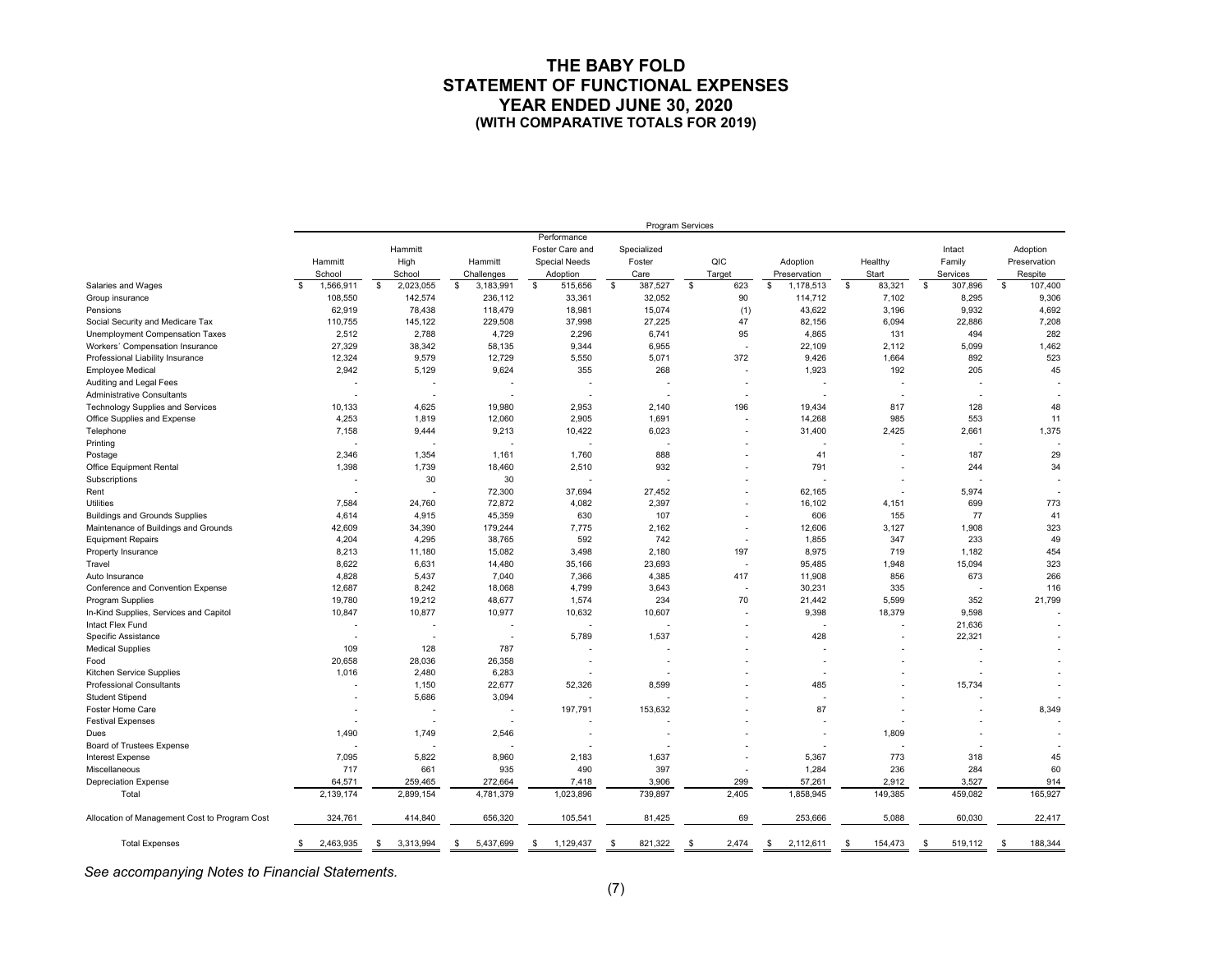#### **THE BABY FOLD STATEMENT OF FUNCTIONAL EXPENSES (CONTINUED) YEAR ENDED JUNE 30, 2020 (WITH COMPARATIVE TOTALS FOR 2019)**

|                                               |                         |                          | <b>Program Services</b>         |                          |                          |                              | <b>Support Services</b>   |                     | <b>Total Expenses</b>        |                  |                    |
|-----------------------------------------------|-------------------------|--------------------------|---------------------------------|--------------------------|--------------------------|------------------------------|---------------------------|---------------------|------------------------------|------------------|--------------------|
|                                               | Community<br>Schools    | Choices                  | Healthy<br>Families<br>Illinois | Prevention<br>Initiative | Care<br>Connection       | Total<br>Program<br>Services | Management<br>and General | Public<br>Relations | Total<br>Support<br>Services | 2020             | 2019               |
| Salaries and Wages                            | $\mathbf{s}$<br>145,814 | \$<br>162,702            | \$<br>256,497                   | \$<br>175,910            | \$<br>57,881             | \$<br>10,153,697             | 1,153,991<br>s.           | \$<br>412,988       | 1,566,979<br>$\mathfrak s$   | 11,720,676<br>\$ | 10,461,823<br>\$   |
| Group insurance                               | 14,127                  | 22,555                   | 19,722                          | 14,564                   | 1,157                    | 764,279                      | 74,669                    | 14,653              | 89,322                       | 853,601          | 700,936            |
| Pensions                                      | 3,815                   | 8,208                    | 6,939                           | 6,942                    | 1,288                    | 382,524                      | 51,158                    | 13,410              | 64,568                       | 447,092          | 497,465            |
| Social Security and Medicare Tax              | 9,810                   | 11,402                   | 18,143                          | 12,226                   | 4,231                    | 724,811                      | 79,169                    | 30,667              | 109,836                      | 834,647          | 754,150            |
| Unemployment Compensation Taxes               | 220                     | 919                      | 441                             | 227                      | 70                       | 26,810                       | 5,142                     | 540                 | 5,682                        | 32,492           | 29,350             |
| Workers' Compensation Insurance               | 2,445                   | 3,160                    | 4,105                           | 3,257                    | 926                      | 184,780                      | 19,792                    | 6,477               | 26,269                       | 211,049          | 185,300            |
| Professional Liability Insurance              | 865                     | 544                      | 2,148                           | 1,822                    | 62                       | 63,571                       |                           |                     |                              | 63,571           | 38,412             |
| <b>Employee Medical</b>                       | 222                     |                          | 13                              |                          |                          | 20,918                       | 19,301                    | 127                 | 19,428                       | 40,346           | 51,664             |
| Auditing and Legal Fees                       |                         |                          |                                 |                          |                          | $\overline{\phantom{a}}$     | 83,344                    |                     | 83,344                       | 83,344           | 186,400            |
| Administrative Consultants                    |                         |                          |                                 | ٠                        |                          | $\overline{\phantom{a}}$     | 85,672                    | 1,100               | 86,772                       | 86,772           | 94,033             |
| Technology Supplies and Services              | (322)                   | 9                        | 1,353                           | 1,709                    |                          | 63,203                       | 214,089                   | 23,474              | 237,563                      | 300,766          | 308,700            |
| Office Supplies and Expense                   | 60                      | 60                       | 376                             | 178                      | $\blacksquare$           | 39,219                       | 18,716                    | 3,902               | 22,618                       | 61,837           | 76,841             |
| Telephone                                     | 2,079                   | 2,926                    | 5,890                           | 1,267                    | 1,689                    | 93,972                       | 22,382                    | 2,024               | 24,406                       | 118,378          | 113,851            |
| Printing                                      |                         |                          |                                 |                          |                          |                              | 41                        | 36,374              | 36,415                       | 36,415           | 25,550             |
| Postage                                       | 464                     | 341                      | 457                             |                          |                          | 9,028                        | 2,021                     | 7,162               | 9,183                        | 18,211           | 11,506             |
| <b>Office Equipment Rental</b>                |                         | 112                      | 654                             |                          |                          | 26,874                       | 3,731                     | 6,689               | 10,420                       | 37,294           | 24,286             |
| Subscriptions                                 |                         | $\overline{a}$           |                                 |                          | $\overline{\phantom{a}}$ | 60                           | 2,715                     | 1,207               | 3,922                        | 3,982            | 2,454              |
| Rent                                          |                         | $\overline{\phantom{a}}$ | 11,068                          |                          | 1,282                    | 217,935                      | 156,000                   |                     | 156,000                      | 373,935          | 271,715            |
| Utilities                                     |                         | 630                      | 2,443                           | 638                      | $\blacksquare$           | 137,131                      | 9,687                     | 8,135               | 17,822                       | 154,953          | 176,395            |
| <b>Buildings and Grounds Supplies</b>         |                         | 196                      | 384                             | 34                       |                          | 57,118                       | 5,011                     | 592                 | 5,603                        | 62,721           | 66,055             |
| Maintenance of Buildings and Grounds          |                         | 1,313                    | 1,923                           | 802                      |                          | 288,182                      | 23,144                    | 5,677               | 28,821                       | 317,003          | 263,435            |
| <b>Equipment Repairs</b>                      | 192                     | 219                      | 318                             | 29                       |                          | 51,840                       | 967                       | $\overline{1}$      | 968                          | 52,808           | 75,573             |
| Property Insurance                            | 685                     | 818                      | 2,174                           | 615                      | 190                      | 56,162                       | 41,500                    | 1,993               | 43,493                       | 99,655           | 69,782             |
| Travel                                        | 265                     | 7,002                    | 12,740                          | 4,573                    | 4,117                    | 230,139                      | 14,570                    | 3,064               | 17,634                       | 247,773          | 277,671            |
| Auto Insurance                                | 233                     | 1,046                    | 2,203                           | 280                      | 87                       | 47,025                       | 4,324                     | 800                 | 5,124                        | 52,149           | 44,757             |
| Conference and Convention Expense             | 6,219                   | 4,302                    | 19,929                          | 825                      | $\overline{\phantom{a}}$ | 109,396                      | 20,673                    | 2,497               | 23,170                       | 132,566          | 102,549            |
| <b>Program Supplies</b>                       | 3,740                   | 199                      | 2,926                           | 7,373                    | 3,796                    | 156,773                      |                           | 46                  | 46                           | 156,819          | 188,270            |
| In-Kind Supplies, Services and Capitol        | 9,426                   |                          | 18,304                          | 18,602                   | $\overline{\phantom{a}}$ | 137,647                      |                           | 32,843              | 32,843                       | 170,490          | 36,870             |
| Intact Flex Fund                              |                         |                          |                                 |                          |                          | 21,636                       |                           |                     |                              | 21,636           |                    |
| Specific Assistance                           |                         |                          |                                 | 205                      |                          | 30,280                       |                           |                     |                              | 30,280           | 29,304             |
| <b>Medical Supplies</b>                       |                         |                          |                                 |                          |                          | 1,024                        |                           |                     |                              | 1,024            | 303                |
| Food                                          |                         |                          |                                 |                          |                          | 75.052                       |                           |                     |                              | 75,052           | 91,471             |
| Kitchen Service Supplies                      |                         |                          |                                 |                          |                          | 9,779                        |                           |                     |                              | 9,779            | 9,373              |
| <b>Professional Consultants</b>               |                         |                          |                                 | 2,150                    |                          | 103,121                      |                           |                     |                              | 103,121          | 119,958            |
| <b>Student Stipend</b>                        |                         |                          |                                 |                          |                          | 8,780                        |                           |                     |                              | 8,780            | 15,522             |
| Foster Home Care                              |                         |                          |                                 |                          |                          | 359,859                      |                           |                     |                              | 359,859          | 381,298            |
| <b>Festival Expenses</b>                      |                         |                          |                                 |                          |                          |                              |                           | 94,231              | 94,231                       | 94,231           | 98,984             |
| Dues                                          |                         |                          | 2,133                           | 1,808                    |                          | 11,535                       | 38,428                    | 905                 | 39,333                       | 50,868           | 36,891             |
| Board of Trustees Expense                     |                         |                          |                                 |                          |                          |                              | 1,900                     |                     | 1,900                        | 1,900            | 3,224              |
| <b>Interest Expense</b>                       |                         | 773                      | 1,183                           |                          |                          | 34,156                       | 2.373                     | 2.365               | 4.738                        | 38,894           | 54,725             |
| Miscellaneous                                 |                         | 236                      | 238                             | 240                      | 242                      | 6,020                        | 12,942                    | 17,678              | 30,620                       | 36,640           | 44,545             |
| <b>Depreciation Expense</b>                   | 211                     | 5,647                    | 6,789                           | 430                      | 84                       | 686,098                      | 22,250                    | 16,046              | 38,296                       | 724,394          | 628,397            |
| Total                                         | 200,570                 | 235,319                  | 401,493                         | 256,706                  | 77,102                   | 15,390,434                   | 2,189,702                 | 747,667             | 2,937,369                    | 18,327,803       | 16,649,788         |
|                                               |                         |                          |                                 |                          |                          |                              |                           |                     |                              |                  |                    |
| Allocation of Management Cost to Program Cost | 32,307                  | 35,813                   | 66,089                          | 37,556                   | 11,384                   | 2,107,306                    | (2, 189, 702)             | 82,396              | (2, 107, 306)                |                  |                    |
| <b>Total Expenses</b>                         | 232,877<br>\$           | 271,132<br>-\$           | 467,582<br>- \$                 | 294,262<br>-\$           | 88,486<br>\$             | 17,497,740<br>-\$            | - \$                      | 830,063             | 830,063<br>\$                | 18,327,803<br>\$ | 16,649,788<br>- \$ |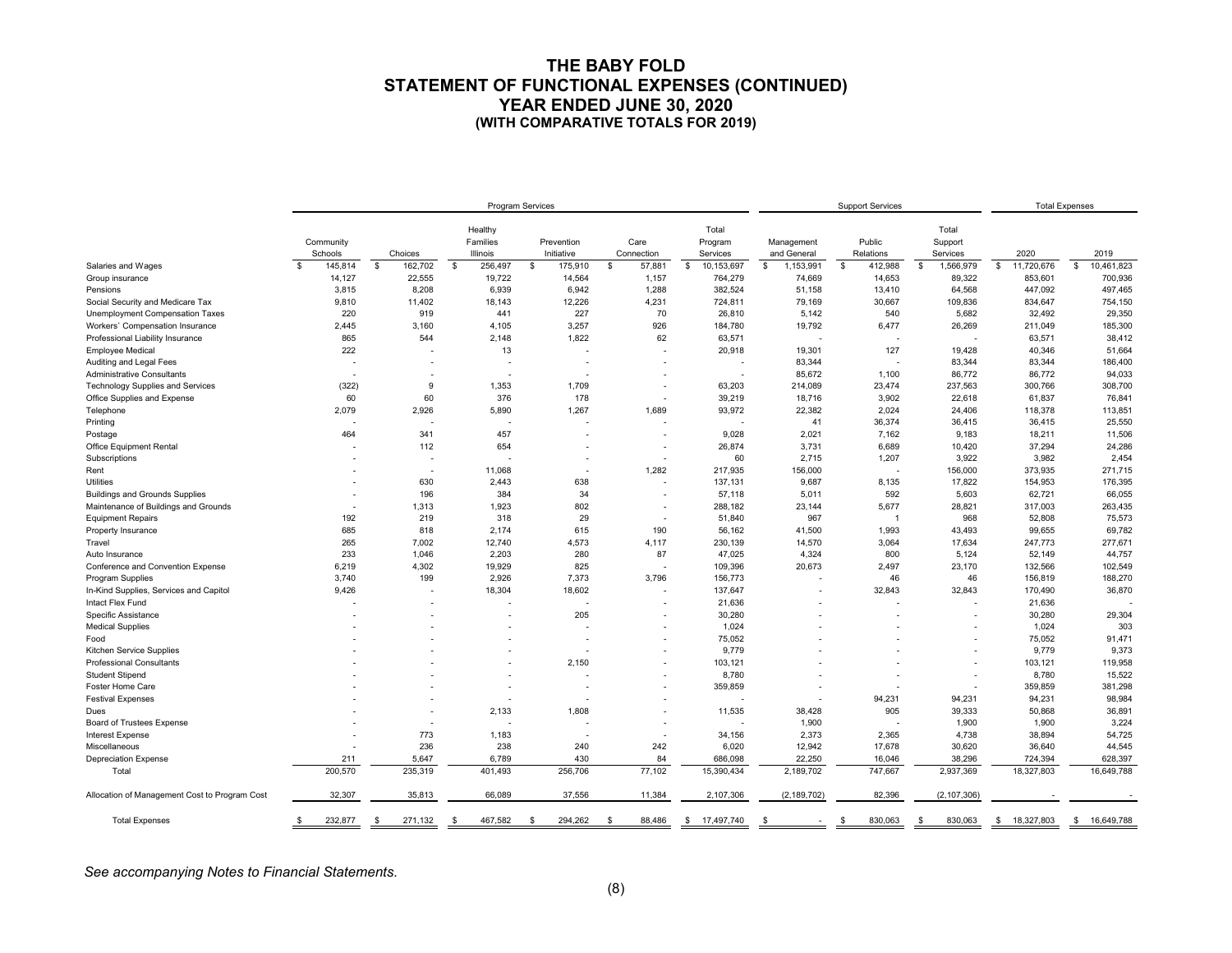#### **THE BABY FOLD STATEMENT OF CASH FLOWS YEAR ENDED JUNE 30, 2020 (WITH COMPARATIVE TOTALS FOR 2019)**

|                                                              | 2020              | 2019            |
|--------------------------------------------------------------|-------------------|-----------------|
| <b>CASH FLOWS FROM OPERATING ACTIVITIES</b>                  |                   |                 |
| Change in Net Assets                                         | \$<br>(1,430,323) | \$<br>4,574,359 |
| Adjustments to Reconcile Change in Net Assets to Net Cash    |                   |                 |
| Provided (Used) by Operating Activities:                     |                   |                 |
| Depreciation                                                 | 724,394           | 628,397         |
| Net (Gain) Loss on Investments, Realized and Unrealized      | 5,173             | (3,305,439)     |
| Net Unrealized (Gain) Loss on Trust Held by Others           | 19,075            | (73, 772)       |
| Contributions Restricted for Long-Term Investment            | (9, 450)          | (3,837,366)     |
| Pension-Related Changes Other than Net Periodic Pension Cost | 575,607           | 209,294         |
| (Increase) Decrease in Assets:                               |                   |                 |
| <b>Accounts Receivable</b>                                   | 121,833           | (747, 808)      |
| Inventories, Food and Grain                                  | 10,432            | (52, 691)       |
| <b>Prepaid Expenses</b>                                      | 20,501            | (54, 025)       |
| Pledges Receivable                                           | 5,450             | 9,725           |
| Increase (Decrease) in Liabilities:                          |                   |                 |
| Accounts Payable and Accrued Expenses                        | (2,651,178)       | 2,374,392       |
| Pension Payable                                              | (26,600)          | 40,245          |
| Deferred Revenue - Annuity Contracts                         | (4, 119)          | (5,930)         |
| Deferred Revenue - Program                                   | 98,312            | 9,220           |
| Net Cash Used by Operating Activities                        | (2,540,893)       | (231, 399)      |
| <b>CASH FLOWS FROM INVESTING ACTIVITIES</b>                  |                   |                 |
| <b>Purchase of Investment Securities</b>                     | (2,551,895)       | (3,849,434)     |
| Proceeds from Sale of Investment Securities                  | 1,812,981         | 2,677,553       |
| Proceeds from Sale of Real Estate Investments                |                   | 3,353,236       |
| Purchase of Property and Equipment                           | (1, 199, 965)     | (923, 058)      |
| Net Cash Provided (Used) by Investing Activities             | (1,938,879)       | 1,258,297       |
| <b>CASH FLOWS FROM FINANCING ACTIVITIES</b>                  |                   |                 |
| Contributions Restricted for Long-Term Investment            | 9,450             | 3,837,366       |
| Net Borrowings (Payments) on Line of Credit                  | 2,500,000         | (1, 100, 000)   |
| Proceeds from Loan Payable under Paycheck Protection Program | 1,974,100         |                 |
| Net Cash Provided by Financing Activities                    | 4,483,550         | 2,737,366       |
| <b>NET INCREASE IN CASH AND CASH EQUIVALENTS</b>             | 3.778             | 3,764,264       |
| Cash and Cash Equivalents - Beginning of Year                | 5,238,027         | 1,473,763       |
| CASH AND CASH EQUIVALENTS - END OF YEAR                      | \$<br>5,241,805   | \$<br>5,238,027 |
| SUPPLEMENTAL DISCLOSURE OF CASH FLOW INFORMATION             |                   |                 |
| Cash Paid for Interest                                       | \$<br>38,894      | \$<br>54,725    |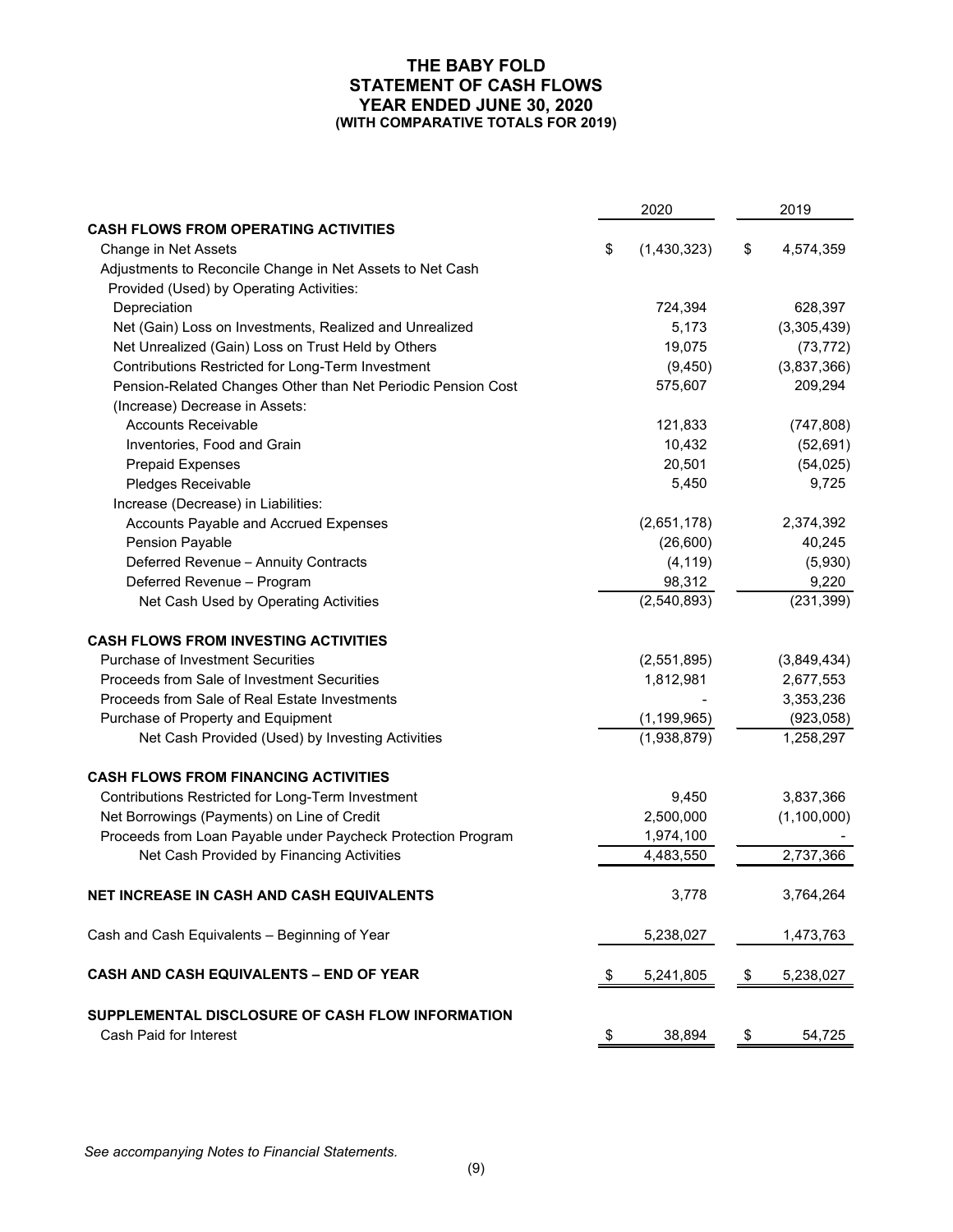## **NOTE 1 SUMMARY OF SIGNIFICANT ACCOUNTING POLICIES**

#### **Nature of Operations**

The Baby Fold (the Organization) is a nonprofit organization whose mission embodies Christian principles to help families and children develop the hope, courage, and love they need to become whole and healthy. Their vision is to transform children's lives by being the premier provider of mental health, education, and family services.

#### **Financial Statement Presentation**

The financial statements separately identify the net assets of the Organization according to the legal restrictions placed on the assets by donors as follows:

Net Assets Without Donor Restrictions – Net assets available for use in general operations and not subject to donor (or certain grantor) restrictions.

Net Assets With Donor Restrictions – Net assets subject to donor- (or certain grantor-) imposed restrictions. Some donor-imposed restrictions are temporary in nature, such as those that will be met by the passage of time or other events specified by the donor. Other donor-imposed restrictions are perpetual in nature, where the donor stipulates that resources be maintained in perpetuity. Gifts of long-lived assets and gifts of cash restricted for the acquisition of long-lived assets are recognized as revenue when the assets are placed in service. Donor-imposed restrictions are released when a restriction expires, that is, when the stipulated time has elapsed, when the stipulated purpose for which the resource was restricted has been fulfilled, or both.

#### **Revenue Recognition**

Revenues are reported as increases in net assets without donor restrictions unless use of the related assets is limited by donor-imposed restrictions. Expenses are reported as decreases in net assets without donor restrictions. Gains and losses on investments and other assets or liabilities are reported as increases or decreases in net assets without donor restrictions unless their use is restricted by explicit donor stipulation or by law. Expirations of restrictions on net assets (i.e., donor-stipulated purpose has been fulfilled and/or the stipulated time period has elapsed) are reported in the statements of activities as net assets released from restrictions.

Contributions, including unconditional promises to give, are recognized as revenues in the period received. Conditional promises to give are not recognized until they become unconditional, that is when the conditions on which they depend are substantially met. Contributions received with donor-imposed restrictions and the related gains and investment income that are met in the same year as received are reported as revenues without donor restrictions. Contributions of property and equipment without donor stipulations concerning the use of such long-lived assets are reported as revenues without donor restrictions. Contributions of cash or other assets to be used to acquire property and equipment with such donor stipulations are reported as revenues with donor restrictions; the restrictions are considered to be released at the time of acquisition of such long-lived assets. Contributions of assets other than cash are recorded at their estimated fair value in the period received.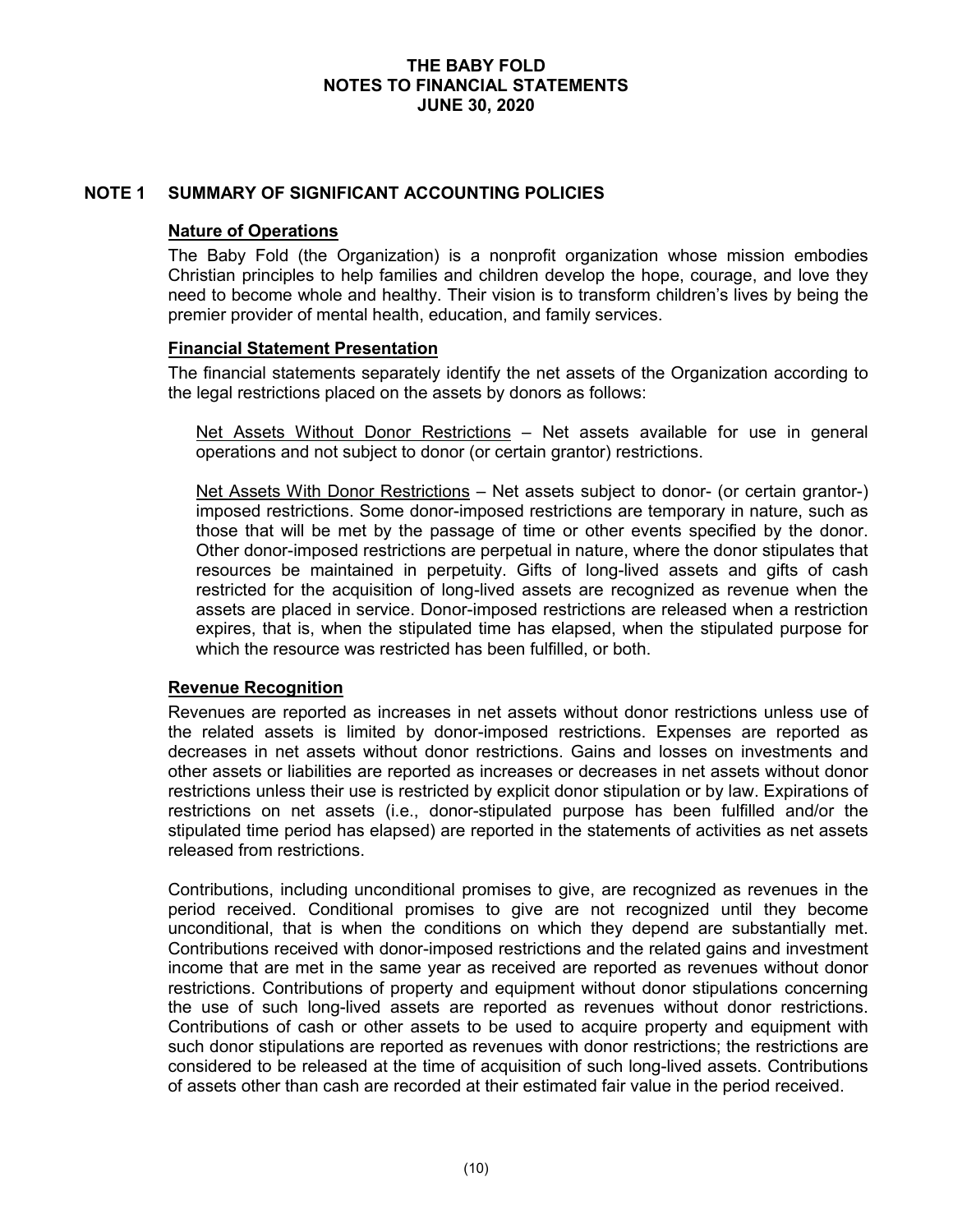# **NOTE 1 SUMMARY OF SIGNIFICANT ACCOUNTING POLICIES (CONTINUED)**

# **Revenue Recognition (Continued)**

Contributions of services shall be recognized if the services received (a) create or enhance nonfinancial assets or (b) require specialized skills, are provided by individuals possessing those skills, and would typically need to be purchased if not provided by donation.

## **Functional Allocation of Expenses**

The costs of providing the various programs and other activities have been summarized on a functional basis in the statement of functional expenses. Accordingly, certain costs have been allocated among program and supporting services benefited based on total personnel costs or other systematic bases.

# **Basis of Accounting**

The accompanying financial statements are prepared on the accrual basis of accounting.

## **Use of Estimates**

The preparation of financial statements in conformity with accounting principles generally accepted in the United States of America requires management to make estimates and assumptions that affect the reported amounts of assets and liabilities and disclosure of contingent assets and liabilities at the date of the financial statements, and the reported amount of revenues and expenses during the reporting period. Actual results could differ from those estimates.

#### **Cash and Cash Equivalents**

For the purposes of the statement of cash flows, cash equivalents are defined as all highly liquid instruments with an original maturity of three months or less.

#### **Accounts Receivable**

Accounts receivable represent amounts due from state and federal agencies for services provided under various grant contracts and amounts due from local governmental entities for tuition. Accounts receivable are stated at the invoice amount, net of accounts determined to be uncollectible and specifically written off.

Payments of accounts receivable are applied to the specific invoices or amounts billed to awarding agencies.

#### **Investment Securities**

Investments in marketable securities with readily determinable fair values and all investments in debt securities are carried at fair value in the statement of financial position and realized and unrealized gains and losses are reflected in the statement of activities.

#### **Grain Inventories**

Grain inventories, considered to be investment assets of the Organization, are stated at fair value.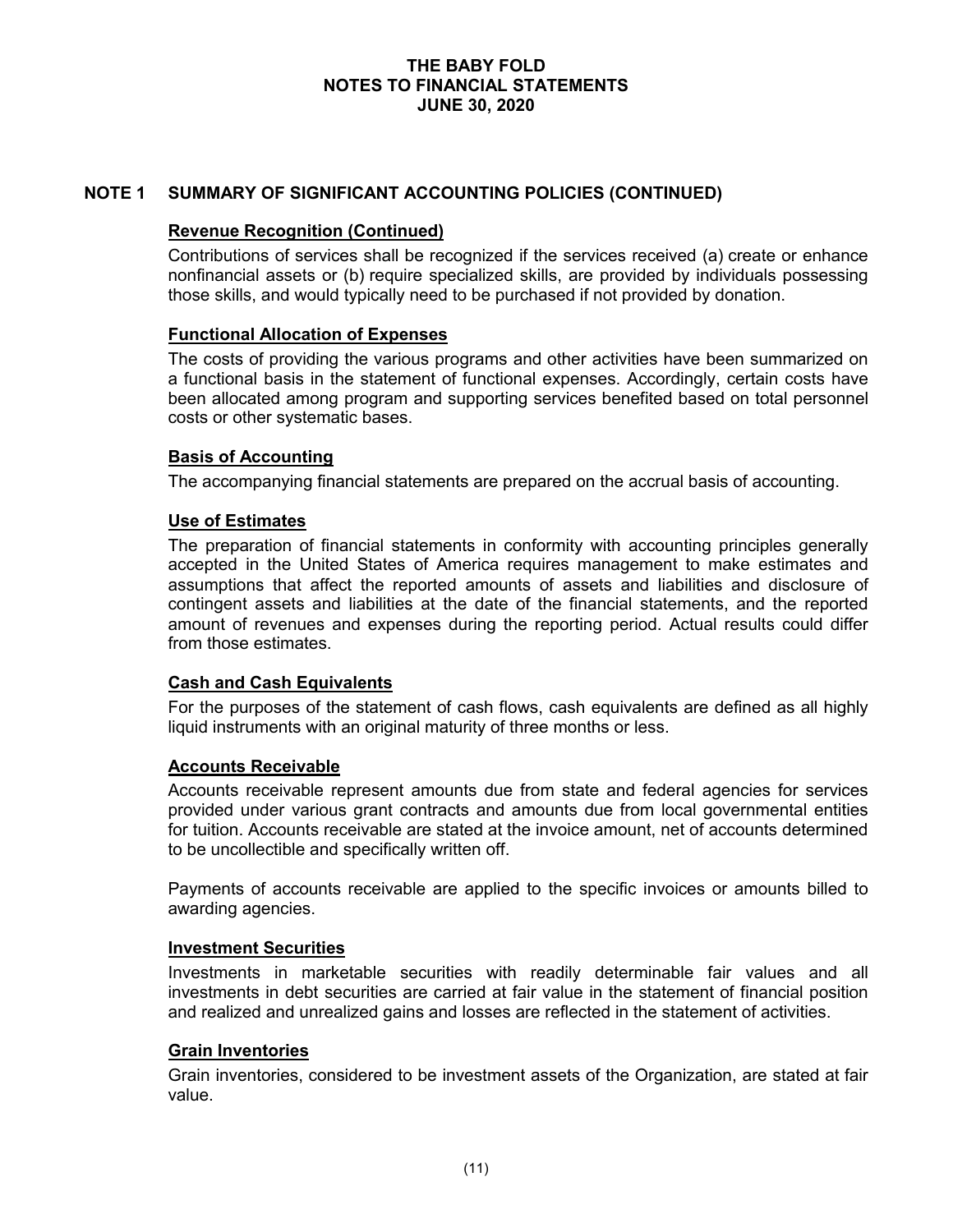# **NOTE 1 SUMMARY OF SIGNIFICANT ACCOUNTING POLICIES (CONTINUED)**

## **Investment in Real Estate**

Investment in real estate is carried at cost or estimated fair value at the date of receipt.

## **Land, Buildings, and Equipment**

Physical assets acquired with a unit cost in excess of \$2,500 are capitalized as fixed assets. Items with a unit cost below this threshold is expensed in the year purchased. Buildings and equipment are stated at cost or at its estimated fair value at date of donation, if received as a gift, less accumulated depreciation. Depreciation is provided over the following estimated useful lives of the respective assets on a straight-line basis:

| <b>Buildings and Improvements</b>     | 10 to 35 Years |
|---------------------------------------|----------------|
| <b>Office Furniture and Equipment</b> | 5 to 10 Years  |
| <b>Transportation Equipment</b>       | 3 to 5 Years   |

## **Impairment of Long-Lived Assets**

The Organization reviews long-lived assets for impairment whenever events or changes in circumstances indicate the carrying amount of an asset may not be recoverable. Recoverability of assets to be held and used is measured by a comparison of the carrying amount of an asset to future undiscounted net cash flows expected to be generated by the asset. If such assets are considered to be impaired, the impairment to be recognized is measured by the amount by which the carrying amount of the assets exceeds the fair value of the assets. Assets to be disposed of are reported at the lower of carrying amount or the fair value less costs to sell.

# **Deferred Revenue**

Deferred revenue – annuity contracts is recorded as a liability when the contribution is received. This revenue will be recognized as income upon the death of the annuitant. Payments to the annuitant are reported as an expense of the Without Donor Restricted Investment Fund when paid. Deferred revenue – program is excess program revenue received for which related expense has not been incurred.

#### **Income Tax Status**

The Organization is a nonprofit organization and is exempt from federal income taxes under Section 501(c)(3) of the Internal Revenue Code. The Organization does not believe it has taken any uncertain tax positions and, accordingly, has not recorded any reserves for uncertain tax positions.

#### **Prior Year Summarized Information**

The financial statements include certain prior-year summarized comparative information in total but not by net asset class. Such information does not include sufficient detail to constitute a presentation in conformity with accounting principles generally accepted in the United States of America. Accordingly, such information should be read in conjunction with the Organization's financial statements for the year ended June 30, 2019, from which the summarized information was derived.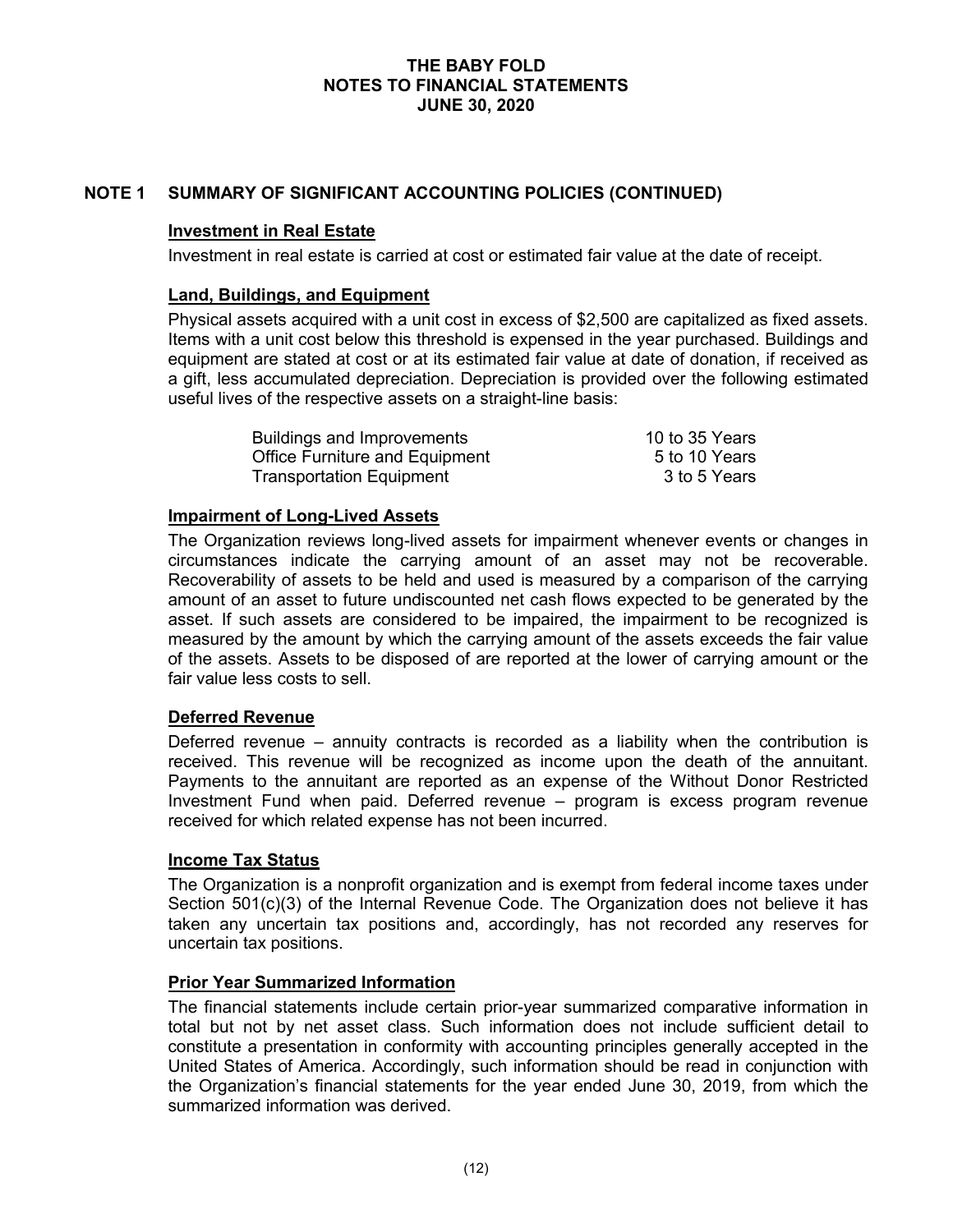## **NOTE 1 SUMMARY OF SIGNIFICANT ACCOUNTING POLICIES (CONTINUED)**

## **Change in Accounting Principle**

In June 2018, FASB issued Accounting Standards Update (ASU) 2018-08, *Accounting Guidance for Contributions Received and Made.* This ASU was issued to clarify accounting guidance for contributions received and contributions made. The amendments to this ASU assists entities in (1) evaluating whether transactions should be accounted for as contributions (nonreciprocal transactions) within the scope of Topic 958, *Not-for-Profit Entities,* or as exchange (reciprocal) transactions subject to other guidance and (2) determining whether a contribution is conditional. The financial statements reflect the application of ASU 2018-08 beginning July 1, 2018. The new guidance does not require prior period results to be restated. The implementation of this standard did not significantly impact the Organization's financial statements.

#### **Subsequent Events**

Management evaluated subsequent events through November 4, 2020, the date the financial statements were available to be issued.

# **NOTE 2 LIQUIDITY AND AVAILABILITY OF RESOURCES**

Financial assets available for general expenditure and other commitments, that is, without donor or other restrictions limiting their use, within one year of the statement of financial position date, comprise the following:

| Cash and Cash Equivalents | 5.132.605  |
|---------------------------|------------|
| Operating Investments     | 5.045.528  |
| Accounts Receivables      | 1.902.188  |
| Total. End of Year        | 12,080,321 |

The net assets with donor restrictions are not included above as they are not considered available for general expenditure. The Organization's operating investments of \$5,045,528 at June 30, 2020 are included in Note 3. Although the Organization does not intend to spend from the investment portfolio, these amounts could be made available if necessary. Additionally, as part of the liquidity management plan, as the need arises, the Organization invests cash in excess of daily requirements in short-term investments, CDs, and money market funds.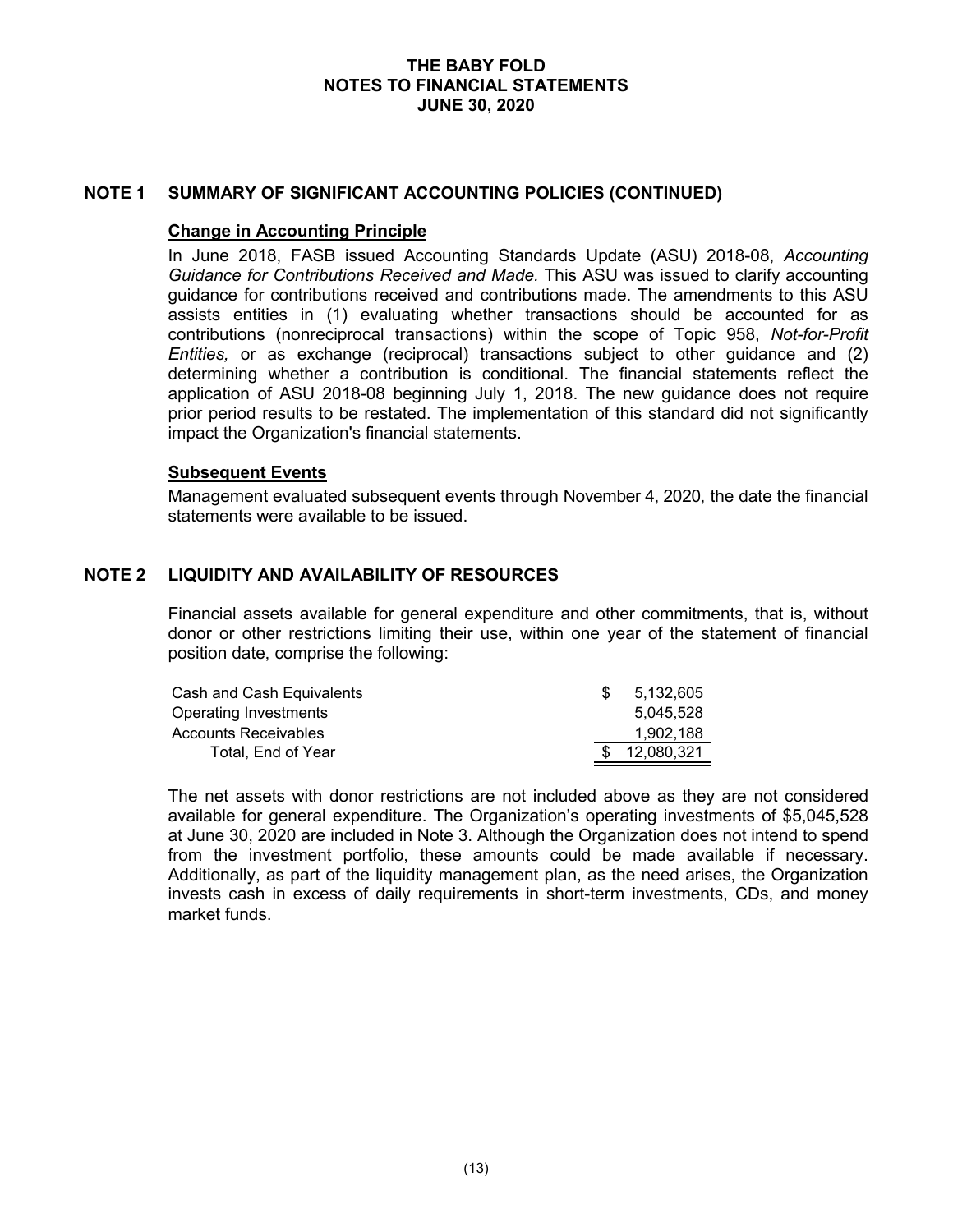# **NOTE 3 INVESTMENT SECURITIES**

Investment securities are presented in the financial statements at fair value. The following reflects the cost and fair value of investment securities at June 30, 2020:

|                            | Cost |           |  | <b>Fair Value</b> |
|----------------------------|------|-----------|--|-------------------|
| Corporate Bonds            | \$   | 351,933   |  | 369,800           |
| Corporate Stock            |      | 2,410,938 |  | 3,541,194         |
| U.S. Government Securities |      | 731.052   |  | 771.788           |
| <b>Mutual Funds</b>        |      | 4,744,088 |  | 4,941,223         |
| Alternative Investments    |      | 105,000   |  | 149,645           |
| Total, End of Year         |      | 8,343,011 |  | 9,773,650         |

The following schedule summarizes the investment return and its classification in the statement of activities for the year ended June 30, 2020:

| Interest                                    | \$<br>30.302 |
|---------------------------------------------|--------------|
| <b>Dividends</b>                            | 62,130       |
| Net Realized/Unrealized Gain on Investments | (5, 173)     |
| Investment Gain from Securities             | 87,259       |
| Net Farm Rental Income                      | 189,607      |
| <b>Investment Fees</b>                      | (72, 330)    |
| Net Investment Income                       | 204.536      |

Investment securities, in general, are exposed to various risks, such as interest rate, credit, and overall market volatility. Accordingly, it is reasonably possible that changes in the value of investments will occur in the near term and that such changes could be material in amount in relation to the carrying value of investments.

# **NOTE 4 INVESTMENTS IN REAL ESTATE**

The Organization has acquired real estate as beneficiary under various wills and trusts established by individuals. The following reflects the real estate holdings:

| Description                      | Fair Value at<br>Date of Gift | Estimated<br>Fair Value at<br>June 30, 2020 |
|----------------------------------|-------------------------------|---------------------------------------------|
| Mary J. Cornell - 160 Acres      | \$<br>56,000                  | \$<br>1,284,000                             |
| Eva Casey - 132 Acres            | 63,986                        | 1,099,824                                   |
| Alta Johnston - 229 Acres        | 114,500                       | 2,009,475                                   |
| Rosetta Fox Courtney - 112 Acres | 55,730                        | 562,873                                     |
| Irene Blum - 80 Acres            | 200,485                       | 872,000                                     |
| Total                            | 490,701                       | 5,828,172                                   |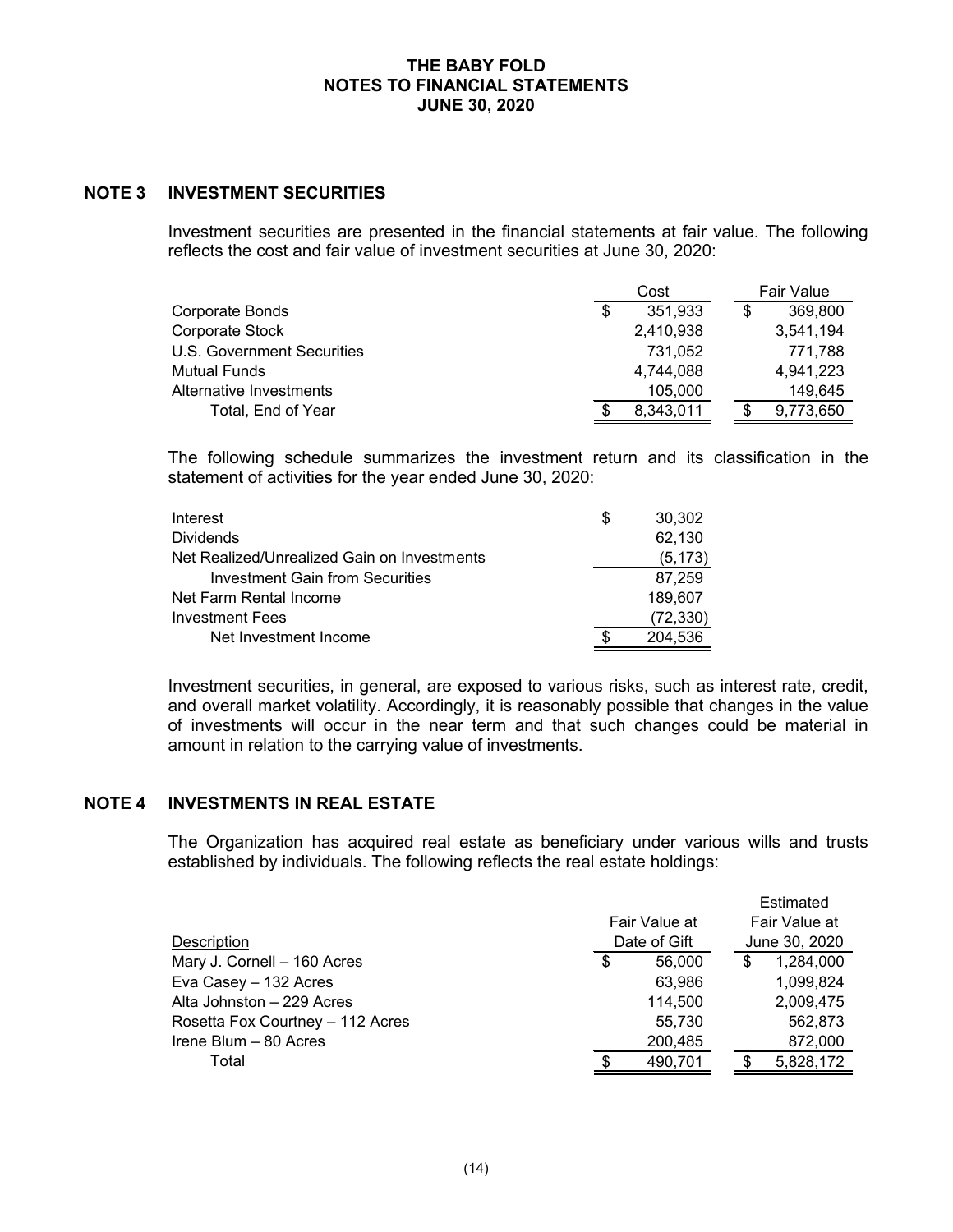## **NOTE 5 INVESTMENTS HELD IN TRUST BY OTHERS**

The Organization receives cash distributions from the trusts listed below. In accordance with the trust agreements, the principal is generally retained by the trust in perpetuity with the income being distributed periodically.

The following values for each trust represent the Organization's share of the fair value of the trust at June 30, 2020 as provided by the outside fiscal agent:

| O. V. Douglass Trust                      | 141,767   |
|-------------------------------------------|-----------|
| <b>Charles Ockerman Trust</b>             | 318,273   |
| <b>Bessie Row trust</b>                   | 46,642    |
| Nina Bozarth Trust                        | 369,950   |
| <b>Maude Scranton Trust</b>               | 388,096   |
| Genevieve Moyer Trust                     | 648,179   |
| <b>Thomas Campbell Trust</b>              | 1,093,735 |
| Total Investments Held in Trust by Others | 3,808,213 |

The income from these trusts for the year has been included as other revenue in the statement of activities as both revenue without donor restrictions in the Investment Fund and revenue with donor restrictions in the Endowment Fund as follows:

| Cash Distributions (Without Donor Restrictions)  | 232.730  |
|--------------------------------------------------|----------|
| Decrease in Fair Value (With Donor Restrictions) | (19,075) |
| Total                                            | 213.655  |

#### **NOTE 6 FAIR VALUE MEASUREMENTS**

Accounting principles generally accepted in the United States of America establish a framework for measuring fair value. That framework provides a fair value hierarchy that prioritizes the inputs to valuation techniques used to measure fair value. The hierarchy gives the highest priority to unadjusted quoted prices in active markets for identical assets or liabilities (Level 1 measurements) and the lowest priority to unobservable inputs (Level 3 measurements). The three levels of the fair value hierarchy are described below:

*Level 1 –* Inputs to the valuation methodology are unadjusted quoted prices for identical assets or liabilities in active markets that the Organization has the ability to access.

*Level 2 –* Inputs to the valuation methodology include:

- quoted prices for similar assets or liabilities in active markets;
- quoted prices for identical or similar assets or liabilities in inactive markets;
- inputs other than quoted prices that are observable for the asset or liability;
- inputs that are derived principally from or corroborated by observable market data by correlation or other means.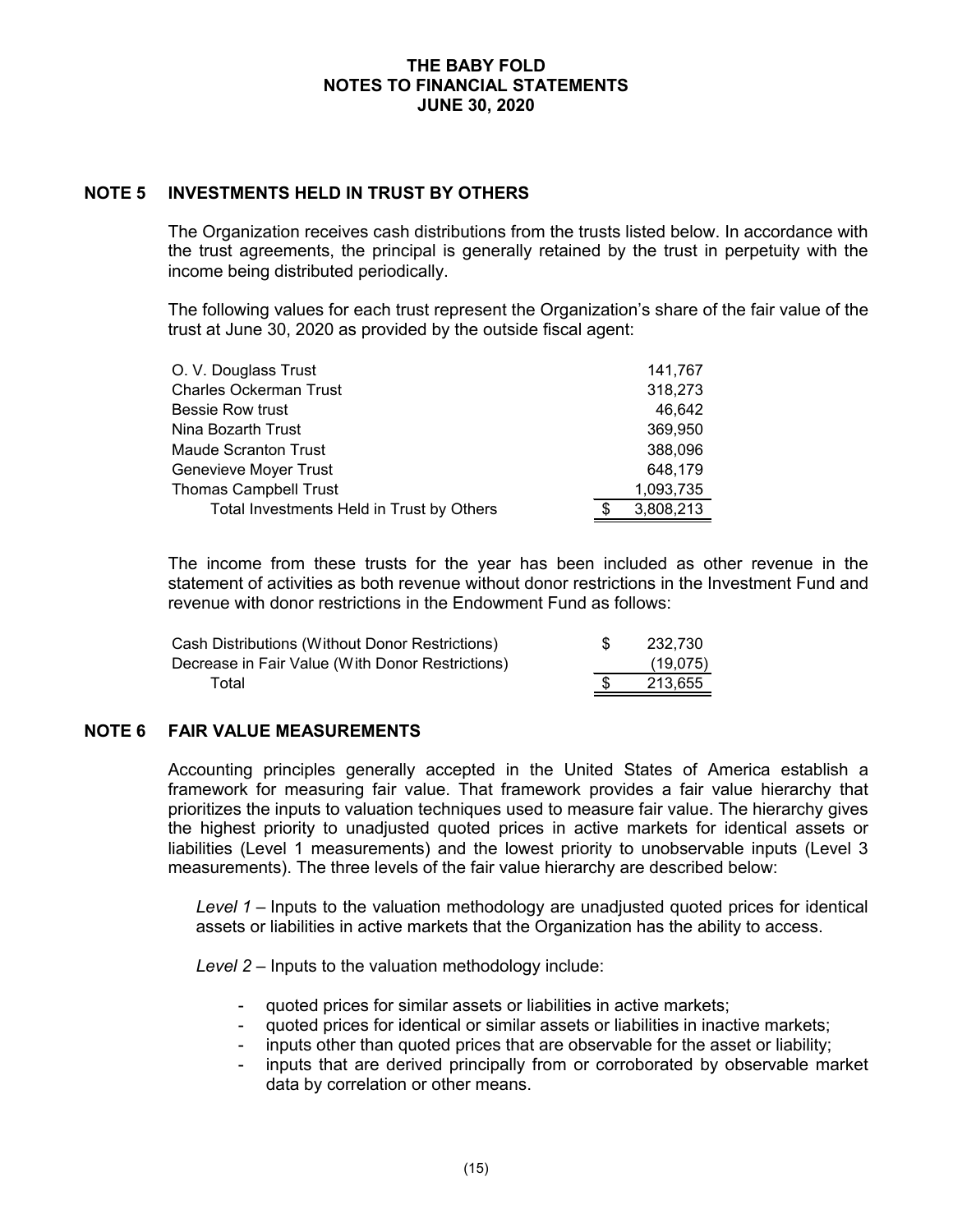## **NOTE 6 FAIR VALUE MEASUREMENTS (CONTINUED)**

If the asset or liability has a specified (contractual) term, the Level 2 input must be observable for substantially the full term of the asset or liability.

*Level 3 –* Inputs to the valuation methodology are unobservable and significant to the fair value measurement.

A significant portion of Organization's investments are held through limited partnerships and commingled funds for which fair value is estimated using net asset values (NAVs) reported by fund managers as a practical expedient for fair value measurements. GAAP allows such NAV measured investments to be excluded from the categories in the fair value hierarchy.

The asset's or liability's fair value measurement level within the fair value hierarchy is based on the lowest level of any input that is significant to the fair value measurement. Valuation techniques used need to maximize the use of observable inputs and minimize the use of unobservable inputs.

Following is a description of the valuation methodologies used for assets measured at fair value. There have been no changes in the methodologies used at June 30, 2020.

*Common Stock and Mutual Funds:* Valued at the closing price reported on the active market on which the individual securities are traded.

*U.S. Government Securities and Corporate Bonds:* Valued at the most recent price of the equivalent quoted yield for such securities, or those of comparable maturity, quality, and type.

*Alternative Investments:* Valued based on information provided by the manager of the various funds, developed utilizing net asset value, prices or quotes of similar assets of liabilities, or other discounted cash flow models.

*Grain Inventories:* Valued by an investment manager based on an active elevator grain price.

*Investments Held in Trust by Others*: These are valued by a third-party trustee and consist of a variety of investments. Since the lowest level of input that is significant to the fair value measurement must be used for determination and the Organization is restricted from being able to redeem the investments, they are not considered to be traded on an active market and, therefore, are classified as Level 3.

The methods described above may produce a fair value calculation that may not be indicative of net realizable value or reflective of future fair values. Furthermore, while the Organization believes its valuation methods are appropriate and consistent with other market participants, the use of different methodologies or assumptions to determine the fair value of certain financial instruments could result in a different fair value measurement at the reporting date.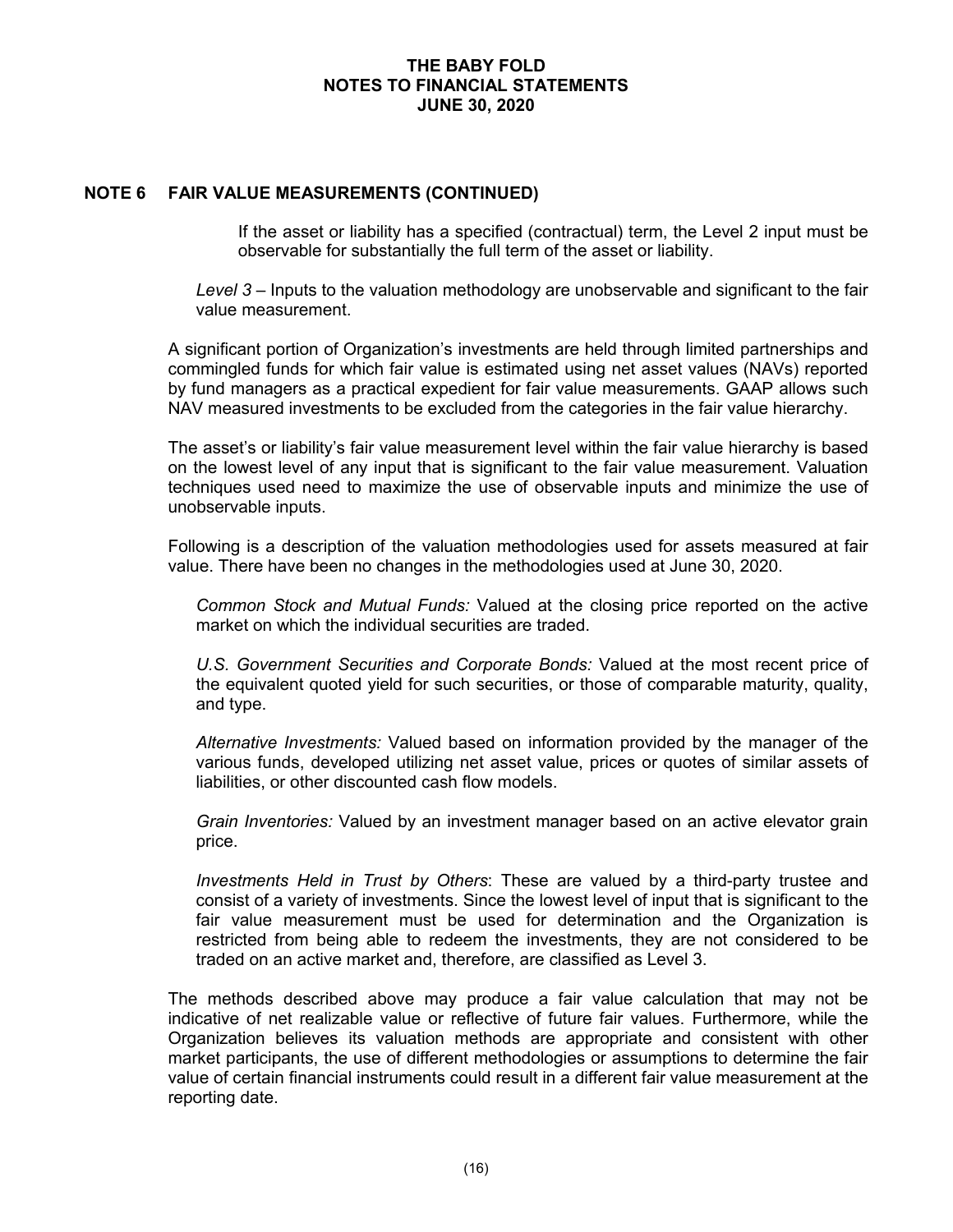# **NOTE 6 FAIR VALUE MEASUREMENTS (CONTINUED)**

The following table sets forth by level, within the fair value hierarchy, the Organization's assets at fair value as of June 30, 2020:

|                                   | Assets at Fair Value as of June 30, 2020 |           |    |                |    |           |    |                                   |   |            |
|-----------------------------------|------------------------------------------|-----------|----|----------------|----|-----------|----|-----------------------------------|---|------------|
|                                   |                                          | Level 1   |    | Level 2        |    | Level 3   |    | <b>NAV Practical</b><br>Expedient |   | Total      |
| <b>Common Stock</b>               | S                                        | 3,541,194 | \$ | $\blacksquare$ | \$ |           | \$ | $\overline{\phantom{0}}$          | S | 3,541,194  |
| U.S. Government Securities        |                                          |           |    | 771.788        |    |           |    |                                   |   | 771,788    |
| <b>Mutual Funds</b>               |                                          | 4,941,223 |    |                |    |           |    |                                   |   | 4,941,223  |
| Corporate Bonds                   |                                          |           |    | 369.800        |    |           |    |                                   |   | 369,800    |
| Alternative Investments           |                                          |           |    |                |    |           |    | 149.645                           |   | 149.645    |
| <b>Grain Inventories</b>          |                                          | 88.534    |    |                |    |           |    |                                   |   | 88,534     |
| Investments Held in Trust         |                                          |           |    |                |    |           |    |                                   |   |            |
| by Others                         |                                          |           |    |                |    | 3,808,213 |    |                                   |   | 3,808,213  |
| <b>Total Assets at Fair Value</b> |                                          | 8.570.951 | S  | 1,141,588      | S  | 3,808,213 |    | 149.645                           | S | 13.670.397 |

The following table sets forth a summary of changes in fair value of the Organization's Level 3 assets for the year ended June 30, 2020:

|                             | Investments   |
|-----------------------------|---------------|
|                             | Held in Trust |
|                             | by Others     |
| Balance – Beginning of Year | 3.827.288     |
| Decrease in Fair Value, Net | (19,075)      |
| Balance – End of Year       | 3.808.213     |

## **Assets Measured at Net Asset Value (or its Equivalent**

|                         | Unfunded<br>Net Asset Value<br>Commitments |      | Redemption<br>Frequency | Redemption<br>Notice Period |            |
|-------------------------|--------------------------------------------|------|-------------------------|-----------------------------|------------|
| Alternative Investments |                                            |      |                         |                             |            |
| Venture Capital Funds   | 149.645                                    | - \$ | 52.654                  | Monthly/Quarterly           | 30-90 Days |

The venture capital fund, which is invested primarily in privately held companies, has an expected life of approximately seven years.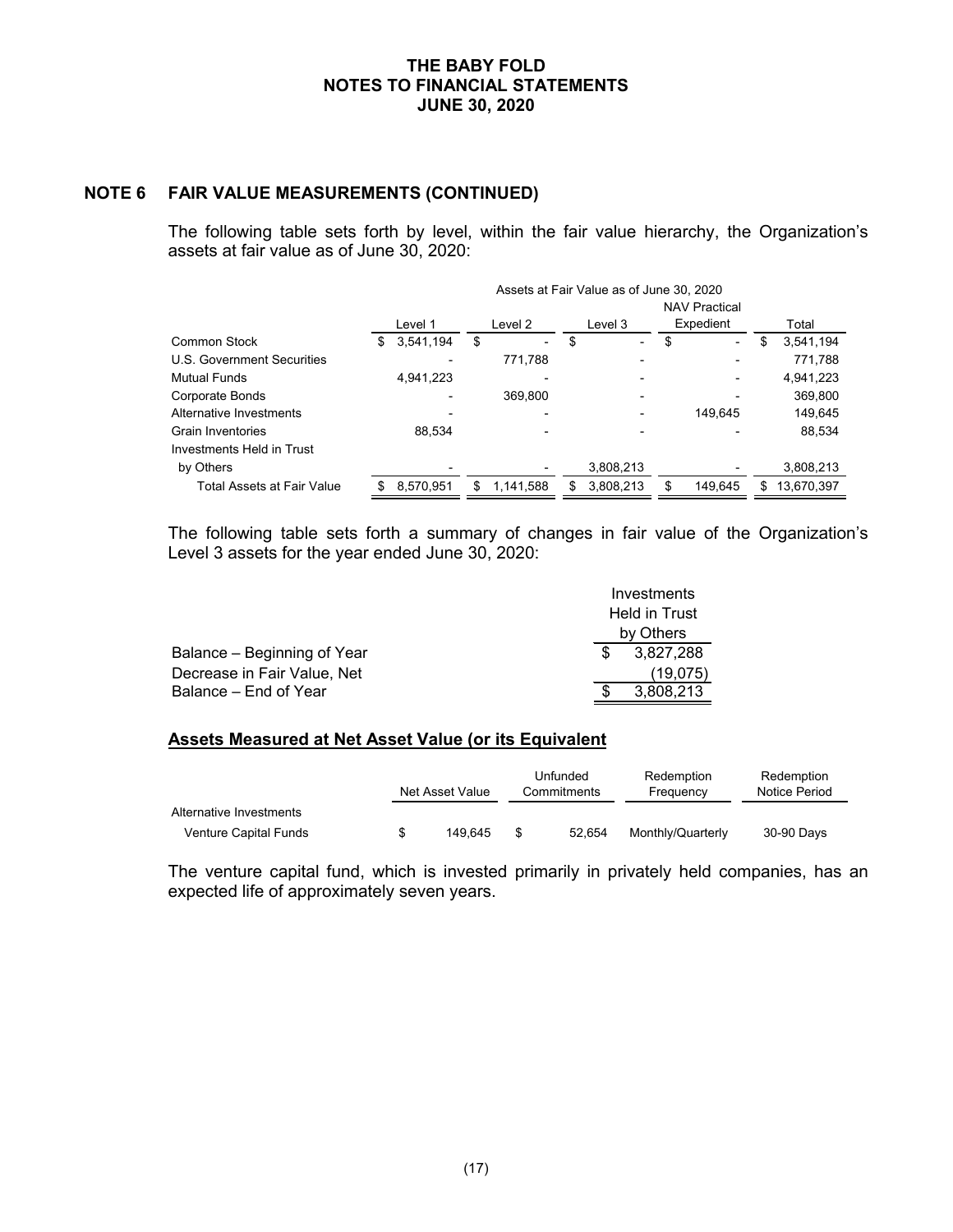# **NOTE 7 LAND, BUILDINGS, AND EQUIPMENT**

The following is a summary of land, buildings, and equipment at June 30, 2020:

|                                   |    |            |                    | <b>Current Year</b> |              |         |
|-----------------------------------|----|------------|--------------------|---------------------|--------------|---------|
|                                   |    | Cost       | Depreciation       | <b>Book Value</b>   | Depreciation |         |
| Land and Improvements             | \$ | 771,722    | \$<br>189.909      | \$<br>581.813       | \$           | 14,326  |
| <b>Buildings and Improvements</b> |    | 18,347,887 | 9,860,719          | 8,487,168           |              | 511,618 |
| Equipment:                        |    |            |                    |                     |              |         |
| Office Furniture, Data            |    |            |                    |                     |              |         |
| Processing, and                   |    |            |                    |                     |              |         |
| <b>Other Equipment</b>            |    | 1.114.297  | 751,542            | 362.755             |              | 176.026 |
| Audio Visual and Miscellaneous    |    |            |                    |                     |              |         |
| <b>Tools and Equipment</b>        |    | 65.181     | 52.266             | 12.915              |              | 4.277   |
| <b>Transportation Equipment</b>   |    | 325,186    | 290,328            | 34,858              |              | 18,147  |
| Total                             | \$ | 20.624.273 | \$<br>11, 144, 764 | \$<br>9.479.509     | \$           | 724.394 |

# **NOTE 8 LINE OF CREDIT**

The Organization entered into a \$2,000,000 revolving line of credit agreement with the State Farm Bank, F.S.B. Amounts drawn against the line of credit are due on September 30, 2020 and bear interest at 100 basis points over the Federal Home Loan Bank of Chicago's threemonth Community Investment Program Rate (2.26% at June 30, 2020). At June 30, 2020, \$1,000,000 was drawn on the line of credit. The line expired on September 30, 2020 and was not renewed.

The Organization entered into a \$2,750,000 revolving line of credit agreement with U.S. Bank. The agreement is secured by all investments of the Organization held at the bank and will remain open as long as the assets remain with U.S. Bank. As a result of this arrangement, amounts drawn against the line of credit are due at the time that the assets are withdrawn from the bank. The line bears an interest rate of 2.25%. At June 30, 2020, \$1,500,000 was drawn on the line of credit.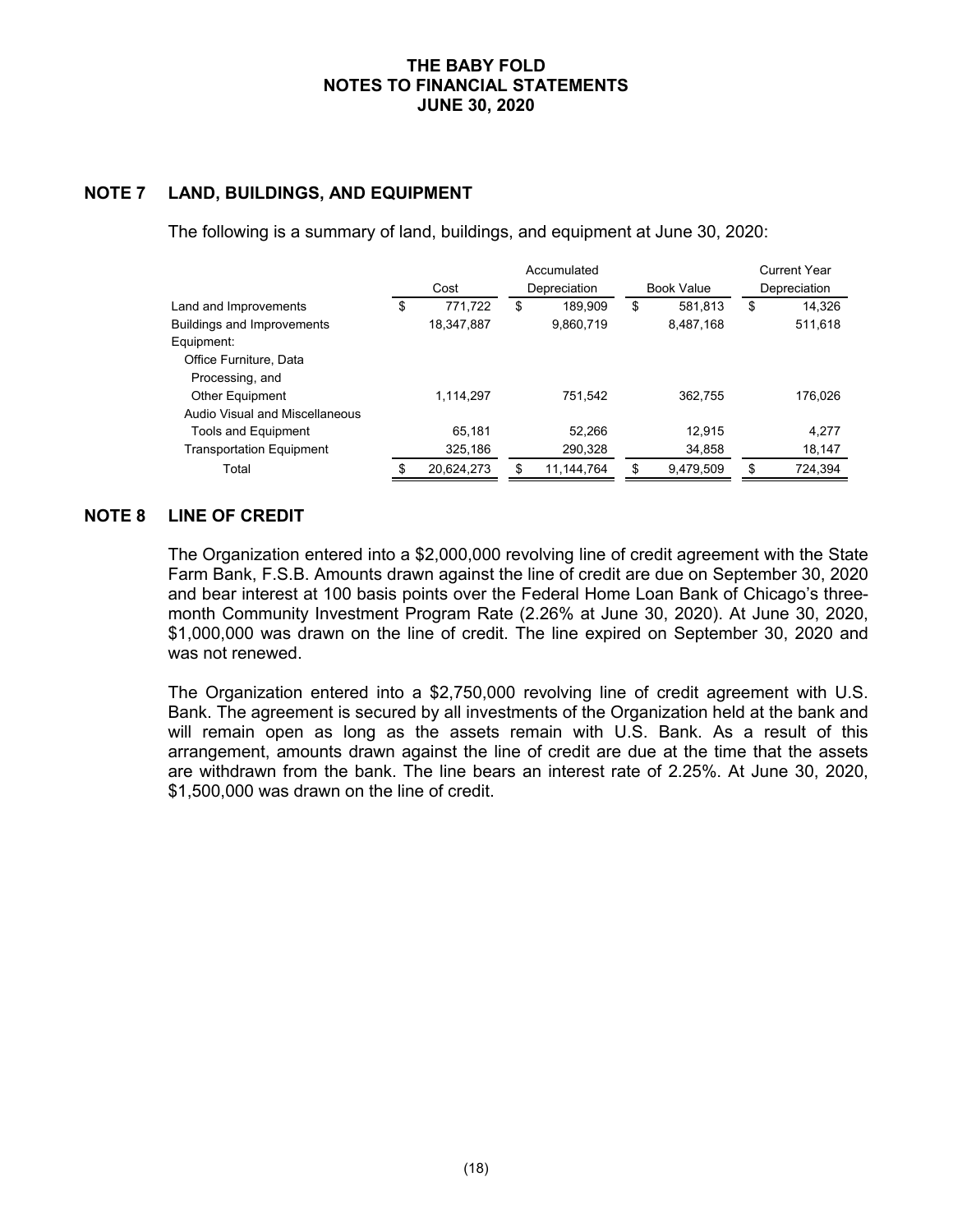# **NOTE 9 LOAN PAYABLE UNDER PAYROLL PROTECTION PROGRAM**

In April 2020, the Organization received a loan from a bank in the amount of \$1,974,100 to fund payroll, rent, utilities, and interest on mortgages and existing debt through the Paycheck Protection Program (the "PPP Loan"). The original loan agreement was written prior to the PPP Flexibility Act of 2020 (June 5, 2020) and was due over 24 weeks deferred for six months. Subsequent to this, the law changed the loan deferral terms retroactively. The PPP Flexibility Act and subsequent regulations supersede the loan agreement. The PPP Loan bears interest at a fixed rate of 1.0% per annum, with the first six months of interest deferred, has a term of two years, and is unsecured and guaranteed by the U.S. Small Business Administration. Payment of principal and interest is deferred until the date on which the amount of forgiveness is remitted to the lender or, if the Organization fails to apply for forgiveness within 10 months after the covered period, then payment of principal and interest shall begin on that date. These amounts may be forgiven subject to compliance and approval based on the timing and use of these funds in accordance with the program. To the extent that all or part of the PPP Loan is not forgiven, the Organization will be required to pay interest on the PPP Loan at a rate of 1.0% per annum, and commencing in May 2021 principal and interest payments will be required through the maturity date in May 2022.

#### **NOTE 10 NET ASSETS WITH DONOR RESTRICTIONS**

The following grants and contributions have been donor restricted for investment in perpetuity with income earned available to support operations.

| <b>Robert Thomas</b>                               | \$<br>14,425 |
|----------------------------------------------------|--------------|
| Alta W. Johnston                                   | 114,500      |
| <b>Catharine Bell</b>                              | 260,163      |
| Friends of the Fold                                | 5,256        |
| <b>Charles Prussner</b>                            | 20,000       |
| Luella E. Schultze                                 | 2,000        |
| Dora Myers                                         | 11,484       |
| Jean and William Hammitt                           | 25,000       |
| Christian Life Fund                                | 120,740      |
| Investments Held in Trust by Others (Note 5)       | 3,808,213    |
| Supporting Early Intervention for Family Stability | 764,326      |
| Ed Scharf Endowment Fund                           | 3,625,468    |
| Total Restricted Assets                            | 8,771,575    |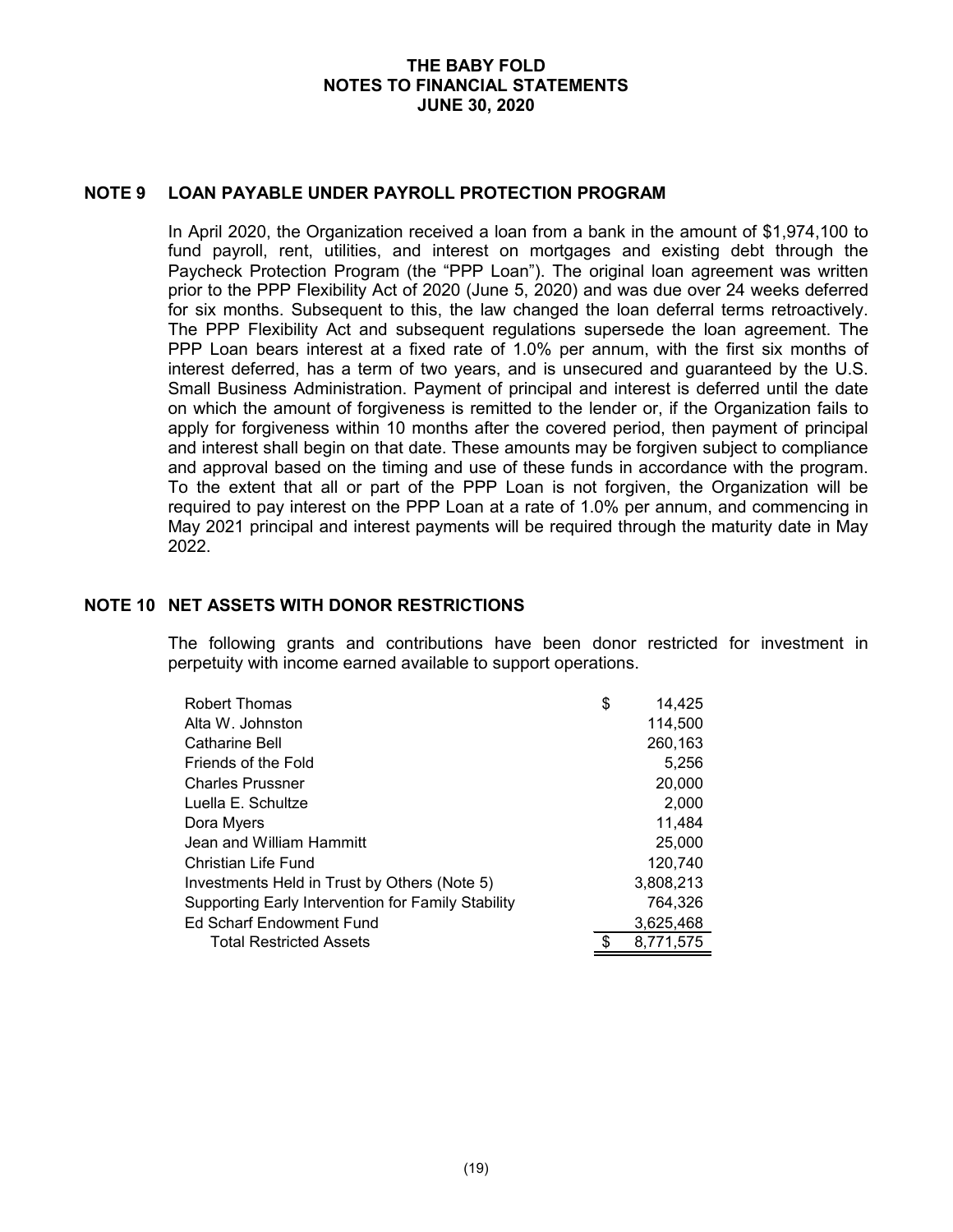# **NOTE 11 PENSION PLANS**

The Organization has a noncontributory, defined benefit pension plan covering all employees who met certain eligibility requirements. The Plan provides benefits based on the highest consecutive three-year average salary. The Organization's funding policy is to make an annual contribution in accordance with the actuarial computation provided by the plan's actuary. Effective July 1, 2009, this plan was frozen and no new employees were allowed to enter the Plan.

The Organization also has a 403(b) plan to which employees may contribute. The board of directors determines annually if any matching contributions will be made by the Organization. During 2020, the Organization matched the lesser of 50% of the amount of employee contributions or 2% of employee wages. Additionally, the Organization contributed, on a quarterly basis, 1% of wages for employees with 10 to 14 years of service and 2% of wages for employees with 15 years of service or more.

The amount charged to expense for the Organization's retirement plans includes \$132,633 of defined benefit pension cost, \$148,892 for matching the employees' contributions to their 403(b) Plan, and \$81,642 in nonelective additional contributions for the 403(b) Plan.

The Organization uses a June 30 measurement date for the defined benefit pension plan.

Net pension cost for the Organization's defined benefit pension plan consisted of the following components for the year ended June 30, 2020:

| Interest Cost                                    | \$ | 138,198   |
|--------------------------------------------------|----|-----------|
| <b>Expected Return on Plan Assets</b>            |    | (138,089) |
| Recognition of Net Loss                          |    | 132,524   |
| Net Pension Cost, Before Recognizing Settlements |    | 132,633   |
| Amount of Recognized Loss Due to Settlements     |    | 80,767    |
| Net Pension Cost, After Recognizing Settlements  | ደ  | 213,400   |
| Weighted-Average Assumptions Used to Determine   |    |           |
| Net Pension Cost:                                |    |           |
| Discount Rate                                    |    | 3.40%     |
| Expected Long-Term Rate of Return                |    | 7.75%     |
| Rate of Compensation Increase                    |    | N/A       |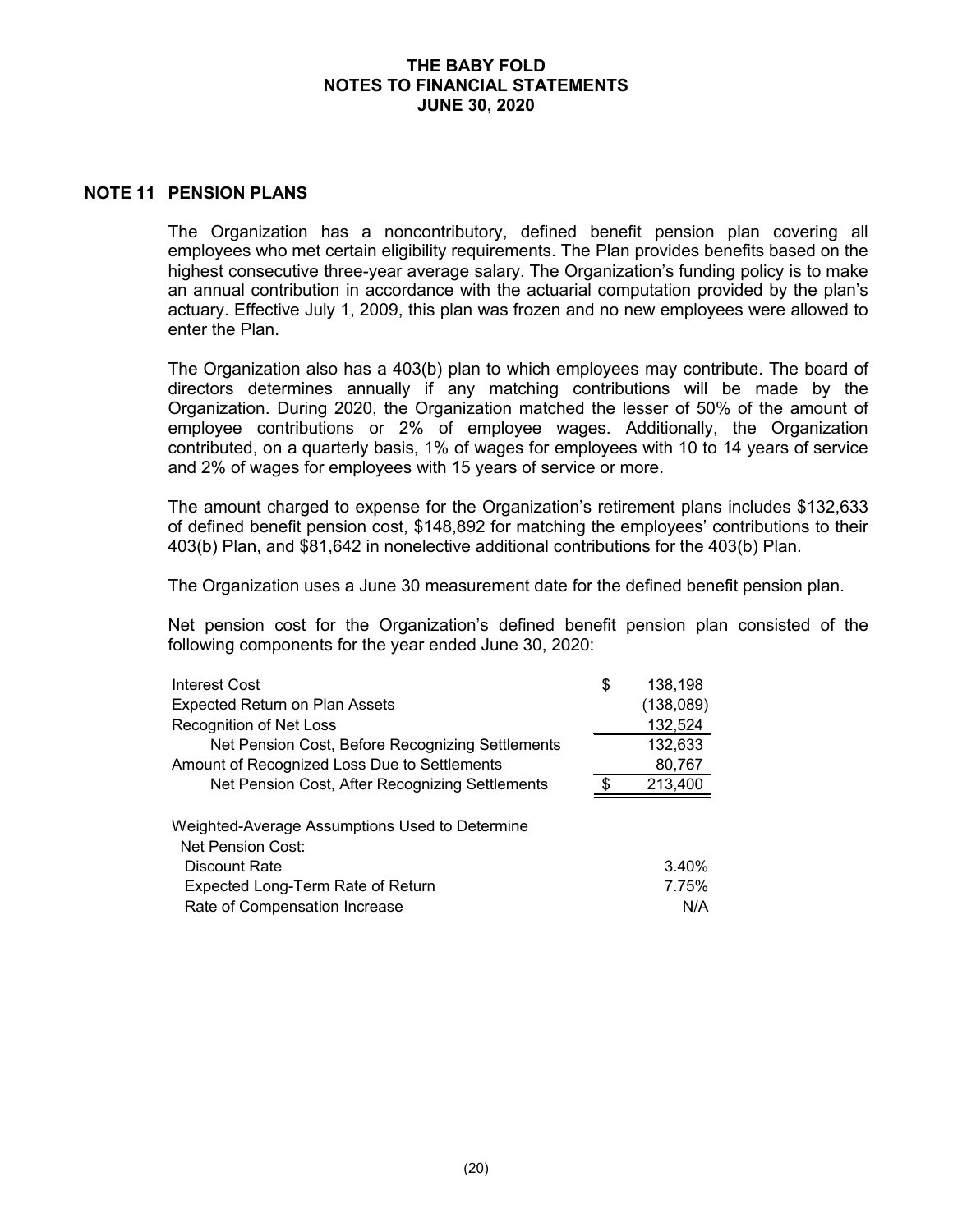## **NOTE 11 PENSION PLANS (CONTINUED)**

The following sets forth the plan's funded status and the amounts recognized in the financial statements at June 30, 2020:

| Projected Benefit Obligation                                                  | \$  | (4,763,255) |
|-------------------------------------------------------------------------------|-----|-------------|
| Adjusted Fair Value of Plan Assets                                            |     | 1,811,415   |
| <b>Funded Status</b>                                                          | \$. | (2,951,840) |
| Weighted-Average Assumptions Used to Determine<br><b>Benefit Obligations:</b> |     |             |
| Discount Rate                                                                 |     | 2.60%       |
| Rate of Compensation Increase                                                 |     | N/A         |
| <b>Employer Contributions</b>                                                 |     | 240,000     |
| <b>Benefits Paid</b>                                                          |     | 266,161     |
|                                                                               |     |             |

The accumulated benefit obligation was \$4,763,255 at June 30, 2020.

#### **Plan Assets**

The following table summarizes plan assets measured at fair value on June 30, 2020, segregated by the level of the valuation inputs within the fair value hierarchy utilized to measure fair value.

|                           | <b>Quoted Prices</b>    |    |             |              |     |                   |
|---------------------------|-------------------------|----|-------------|--------------|-----|-------------------|
|                           | in Active               |    | Significant | Significant  |     |                   |
|                           | Markets for             |    | Observable  | Unobservable |     |                   |
|                           | <b>Identical Assets</b> |    | Inputs      | Inputs       |     | Total             |
| <b>Asset Category</b>     | (Level 1)               |    | (Level 2)   | (Level 3)    |     | <b>Fair Value</b> |
| Cash and Cash Equivalents | \$<br>323,226           | \$ |             | \$<br>۰.     | \$  | 323,226           |
| <b>Mutual Funds</b>       | 964.195                 |    |             |              |     | 964,195           |
| Total                     | \$<br>1,287,421         | \$ | -           | \$<br>۰.     | \$. | 1,287,421         |

At June 30, 2020, the pension plan trust includes a liability in the amount of \$523,994 representing funds due to the Organization for benefit payments made by the Plan Sponsor. The adjusted fair value of the plan assets is \$1,811,415 at June 30, 2020.

The Organization's target asset allocation as of June 30, 2020, by asset category, is as follows:

| <b>Asset Category</b>          |             |
|--------------------------------|-------------|
| <b>Equity Securities</b>       | $15 - 70\%$ |
| <b>Fixed Income Securities</b> | $30 - 75\%$ |
| Cash and Cash Equivalents      | $0 - 25\%$  |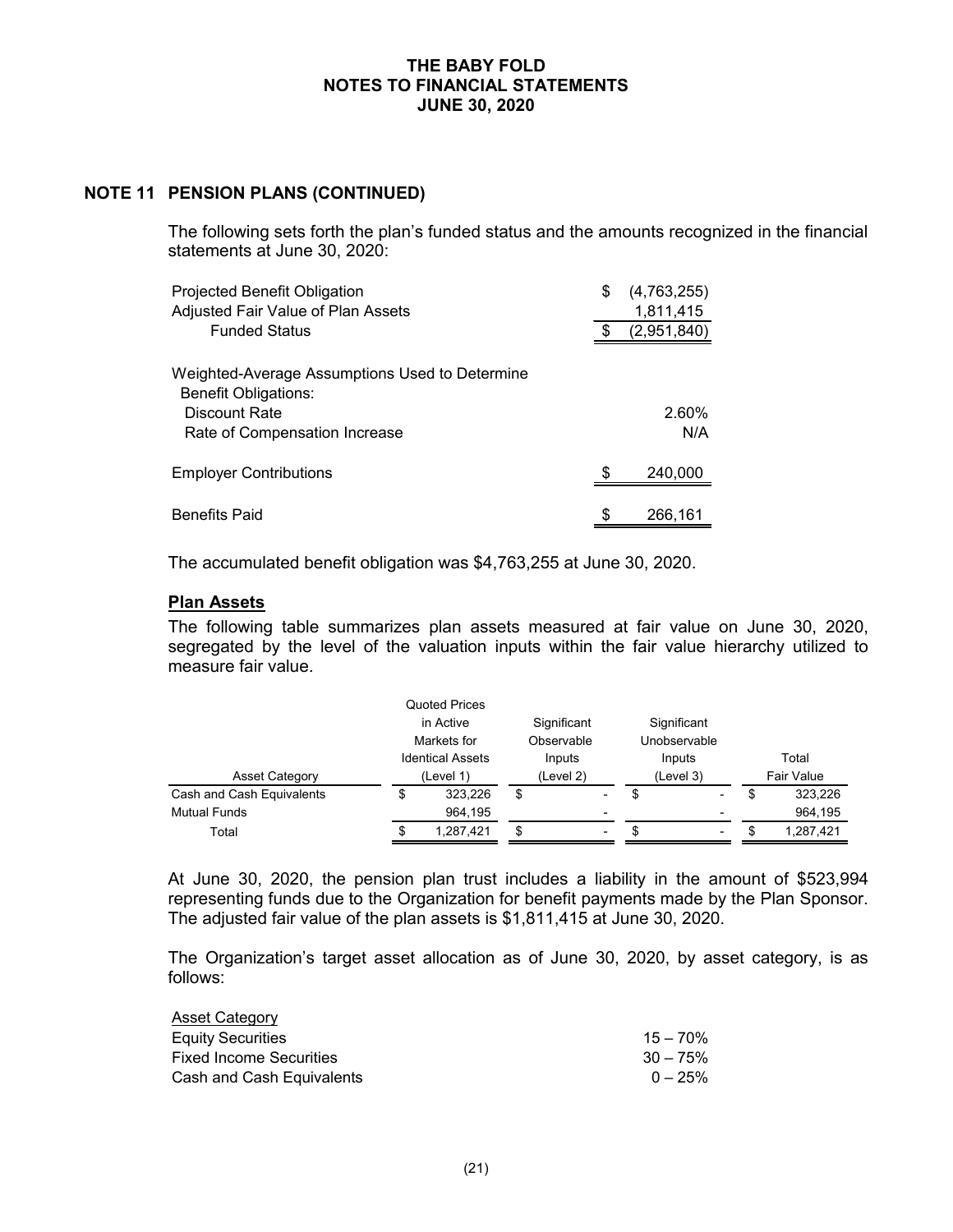# **NOTE 11 PENSION PLAN (CONTINUED)**

#### **Plan Assets (Continued)**

The Organization's investment policy includes various guidelines and procedures designed to provide that assets are invested in a manner necessary to meet expected future benefits earned by participants. The investment guidelines consider a broad range of economic conditions. Central to the policy are target allocation ranges (shown above) by major asset categories.

The objectives of the target allocations are to maintain investment portfolios that diversify risk through prudent asset allocation parameters, achieve asset returns that meet or exceed the plan's actuarial assumptions, and achieve asset returns that are competitive with like institutions employing similar investment strategies.

The investment policy is periodically reviewed by the Organization and a designated thirdparty fiduciary for investment matters. The policy is established and administered in a manner so as to comply at all times with applicable government regulations.

## **Contributions**

The Baby Fold expects to contribute \$240,000 to the pension plan in fiscal year 2021.

## **Estimated Future Benefit Payments**

The following benefit payments which reflect expected future service, as appropriate, are expected to be paid:

| Year Ending June 30, | Amount |         |  |
|----------------------|--------|---------|--|
| 2021                 | \$     | 306,368 |  |
| 2022                 |        | 377,667 |  |
| 2023                 |        | 276,456 |  |
| 2024                 |        | 288,639 |  |
| 2025                 |        | 252,210 |  |
| 2026-2030            |        | 970,382 |  |

Reconciliation of items not yet reflected in net periodic benefit cost:

|                   |              |              |              | Reclassified as |               | Amounts |               |
|-------------------|--------------|--------------|--------------|-----------------|---------------|---------|---------------|
|                   |              | Net Periodic |              |                 |               | Arising |               |
|                   | July 1, 2019 |              | Benefit Cost |                 | During Period |         | June 30, 2020 |
| Net Loss (Credit) |              | 1.474.691    |              | 132.524         |               | 708.131 | 2.050.298     |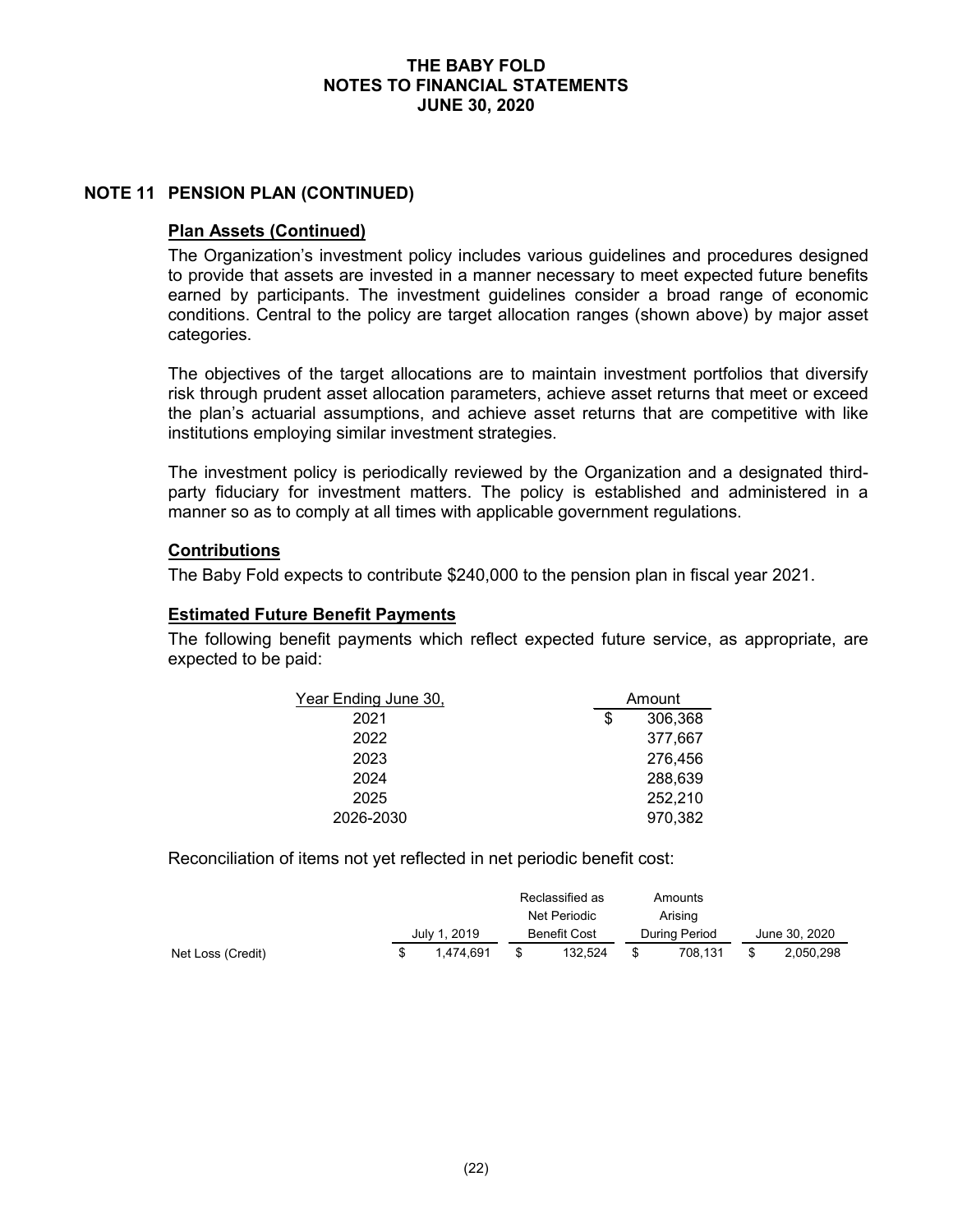# **NOTE 11 PENSION PLAN (CONTINUED)**

Estimated effect in next fiscal year - items not yet reflected in net periodic benefit cost:

|          |    |              | Estimated           |
|----------|----|--------------|---------------------|
|          |    |              | Amounts to be       |
|          |    |              | Reclassified        |
|          |    |              | as Net Periodic     |
|          |    | July 1, 2020 | <b>Benefit Cost</b> |
| Net Loss | \$ | 2,050,298    | \$<br>196,747       |

The discount rate and expected rate of return on plan assets are critical assumptions which significantly affect pension accounting. Even relatively small changes in these rates would significantly change the recorded pension expense and accrued liability. Management believes the discount rate and expected rate of return on plan assets used in determining its year-end pension accounting are reasonable based on currently available information. However, it is at least reasonably possible that these assumed rates will be revised in the near term, based on future events and changes in circumstances.

# **NOTE 12 ENDOWMENTS**

The Baby Fold's endowments consist of funds established to support a variety of programs at the Organization. Its endowments consist of donor-restricted endowment funds. As required by generally accepted accounting principles, net assets associated with endowment funds, including funds designated by the board of directors to function as endowments, are classified and reported based on the existence or absence of donorimposed restrictions.

#### **Interpretation of Relevant Law**

The board of directors of The Baby Fold has interpreted the Illinois Uniform Prudent Management of Institutional Funds Act (UPMIFA) as requiring the preservation of the fair value of the original gift as of the gift as of the date of the donor-restricted endowment funds, unless there are explicit donor stipulations to the contrary. As a result of this interpretation, the Organization retains in perpetuity:

- The original value of the initial gift amounts donated to the endowment,
- The original value of subsequent gift amounts donated to the endowment, and
- Any accumulations to the endowment made in accordance with the direction of the applicable donor gift instrument at the time the accumulation is added.

Donor restricted amounts not retained in perpetuity are subject to appropriation for expenditure by the Organization in a manner consistent with the standard of prudence prescribed by UPMIFA.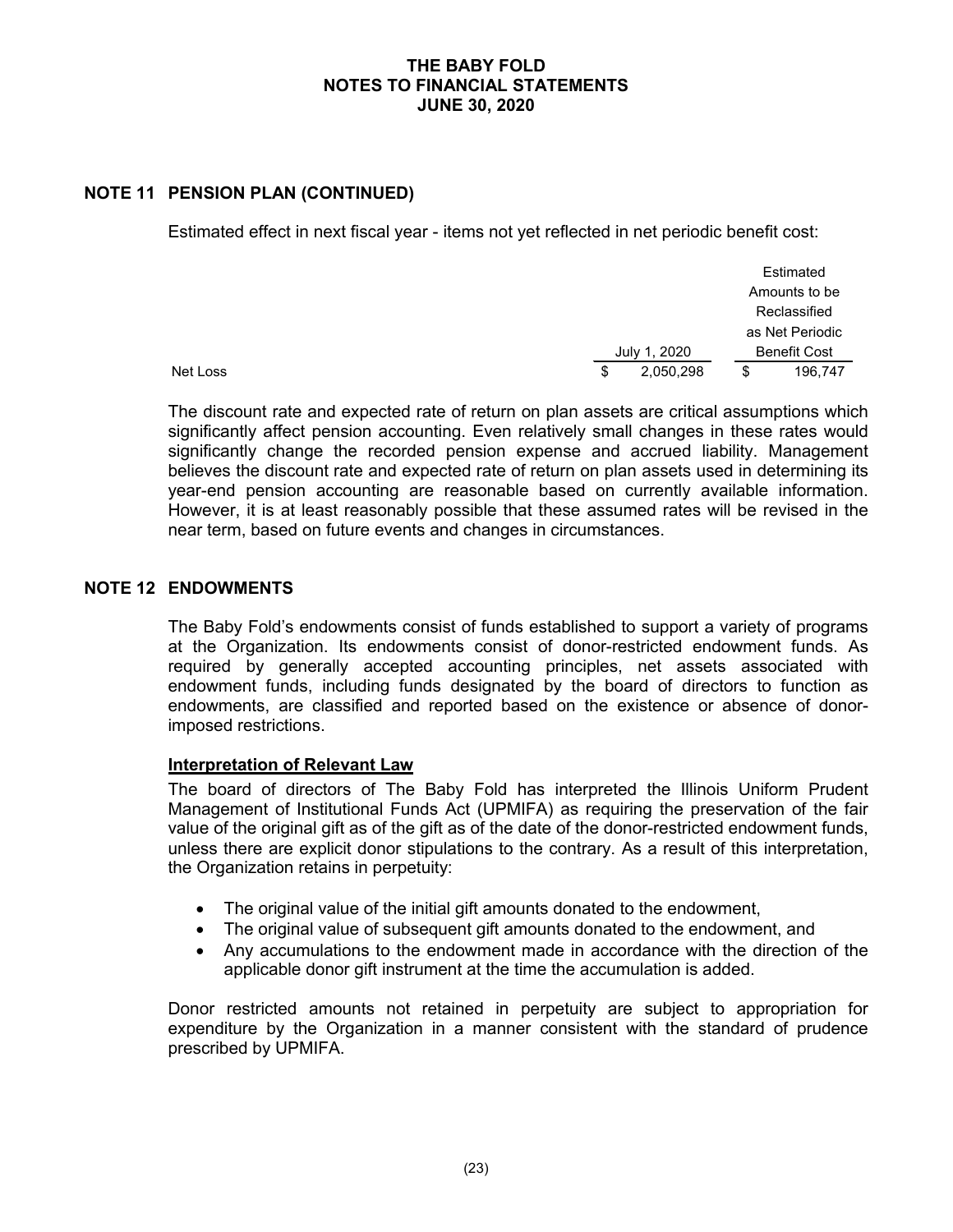# **NOTE 12 ENDOWMENTS (CONTINUED)**

In accordance with UPMIFA, the Organization considers the following factors in making a determination to appropriate or accumulate donor-restricted endowment funds:

- 1. Duration and preservation of the fund
- 2. The purpose of the Organization and the donor-restricted endowment fund
- 3. General economic conditions
- 4. The possible impact of inflation and deflation
- 5. The expected total return from income and the appreciation of investments
- 6. Other resources of the Organization
- 7. The investment policies of the Organization

## **Return Objectives and Risk Parameters**

The Organization has adopted investment policies for endowment assets that attempt to provide conservative earnings potential while reducing risk.

#### **Spending Policy**

The Organization spends endowment earnings in accordance with the directives of the donor. If no directive exists, the board of directors designates the spending or retention of endowment earnings.

# **Strategies Employed for Achieving Objectives**

The Organization invests funds in a manner expected to maintain appropriate diversification among investment styles within the equity and fixed income allocations according to the investment policy.

Endowment net asset composition by type of fund as of June 30, 2020 is as follows:

|                              | <b>Without Donor</b> |        |   | With Donor               |    |           |
|------------------------------|----------------------|--------|---|--------------------------|----|-----------|
|                              | Restrictions         |        |   | Restrictions             |    | Total     |
| Donor-Restricted             |                      |        |   |                          |    |           |
| <b>Endowment Funds</b>       | \$                   | $\sim$ | S | 8.771.575                | \$ | 8,771,575 |
| Board-Designated             |                      |        |   |                          |    |           |
| <b>Endowment Funds</b>       |                      |        |   | $\overline{\phantom{0}}$ |    |           |
| <b>Total Endowment Funds</b> | \$<br>۰              |        |   | 8.771.575                | S  | 8,771,575 |

Changes in endowment net assets for the year ended June 30, 2020 are as follows:

|                                | <b>Without Donor</b><br><b>With Donor</b><br><b>Restrictions</b><br><b>Restrictions</b> |     |           |    |           |
|--------------------------------|-----------------------------------------------------------------------------------------|-----|-----------|----|-----------|
| Endowment Net Assets -         |                                                                                         |     |           |    |           |
| Beginning of Year              | \$                                                                                      | S   | 8,781,200 | \$ | 8,781,200 |
| Net Depreciation (Realized     |                                                                                         |     |           |    |           |
| and Unrealized)                |                                                                                         |     | (19,075)  |    | (19,075)  |
| <b>Total Investment Return</b> |                                                                                         |     | (19,075)  |    | (19,075)  |
| Contributions                  |                                                                                         |     | 9,450     |    | 9,450     |
| <b>Fndowment Net Assets -</b>  |                                                                                         |     |           |    |           |
| End of Year                    | \$<br>$\overline{\phantom{a}}$                                                          | \$. | 8,771,575 | \$ | 8,771,575 |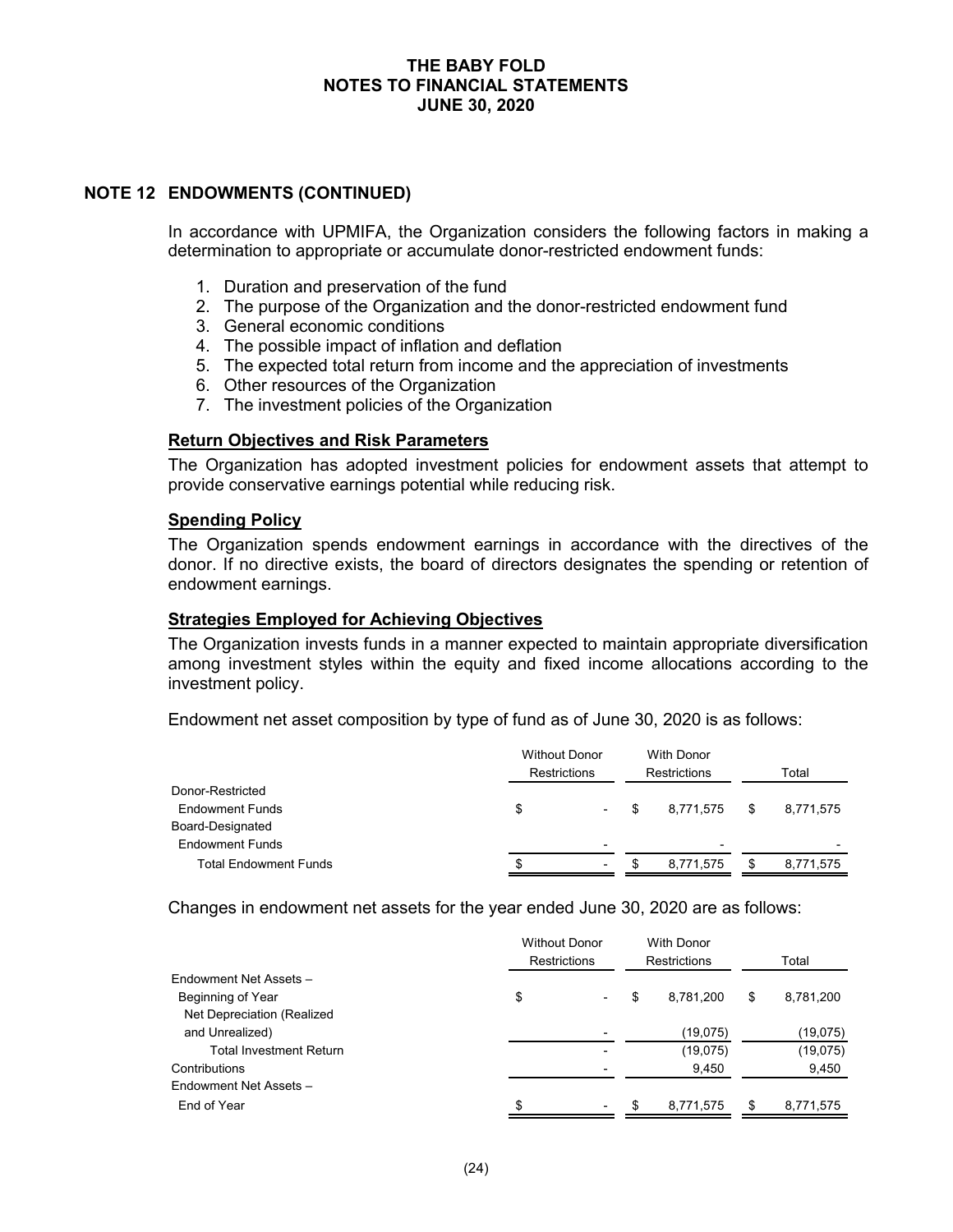# **NOTE 13 COMMITMENTS AND CONTINGENCIES**

The Organization leases office equipment and a building under various operating lease agreements which expire at various times through fiscal year ending June 30, 2024. The total minimum lease payments as of June 30, 2020 are due as follows:

| Year Ending June 30, | Amount        |
|----------------------|---------------|
| 2021                 | \$<br>166,656 |
| 2022                 | 156,786       |
| 2023                 | 88,066        |
| 2024                 | 57,440        |
| Total                | 468.948       |

The total rental expense reflected in the schedule of functional expenses is \$373,935 for the year ended June 30, 2020.

The Organization is the beneficiary under various wills and trust agreements. The total amount receivable will be recorded when clear title is established and the proceeds are measurable.

The Organization was a defendant in a legal action arising out of the normal course of its operations in 2011. In January 2019, a confidential, no-fault, good-faith settlement was negotiated with the plaintiff estate, and with the liability insurer for the Organization. As a result, a contingency loss in the amount of \$2,750,000 was recorded in the Organization's statement of activities during the year ended June 30, 2019, and included in accrued expenses on the statement of financial position as of June 30, 2019. The final settlement amount was paid by the Organization in December 2019, and the case was closed.

#### **NOTE 14 CONCENTRATIONS**

The Organization receives a substantial amount of its support from state government. If a significant reduction in the level of this support were to occur, it would have an adverse effect on the Organization's programs and activities.

The Organization maintains the majority of its cash accounts in one commercial bank. Balances on deposit are insured by the Federal Deposit Insurance Corporation (FDIC) up to specified limits. Balances in excess of FDIC limits are uninsured. Total cash held by this bank was \$4,531,774 at June 30, 2020.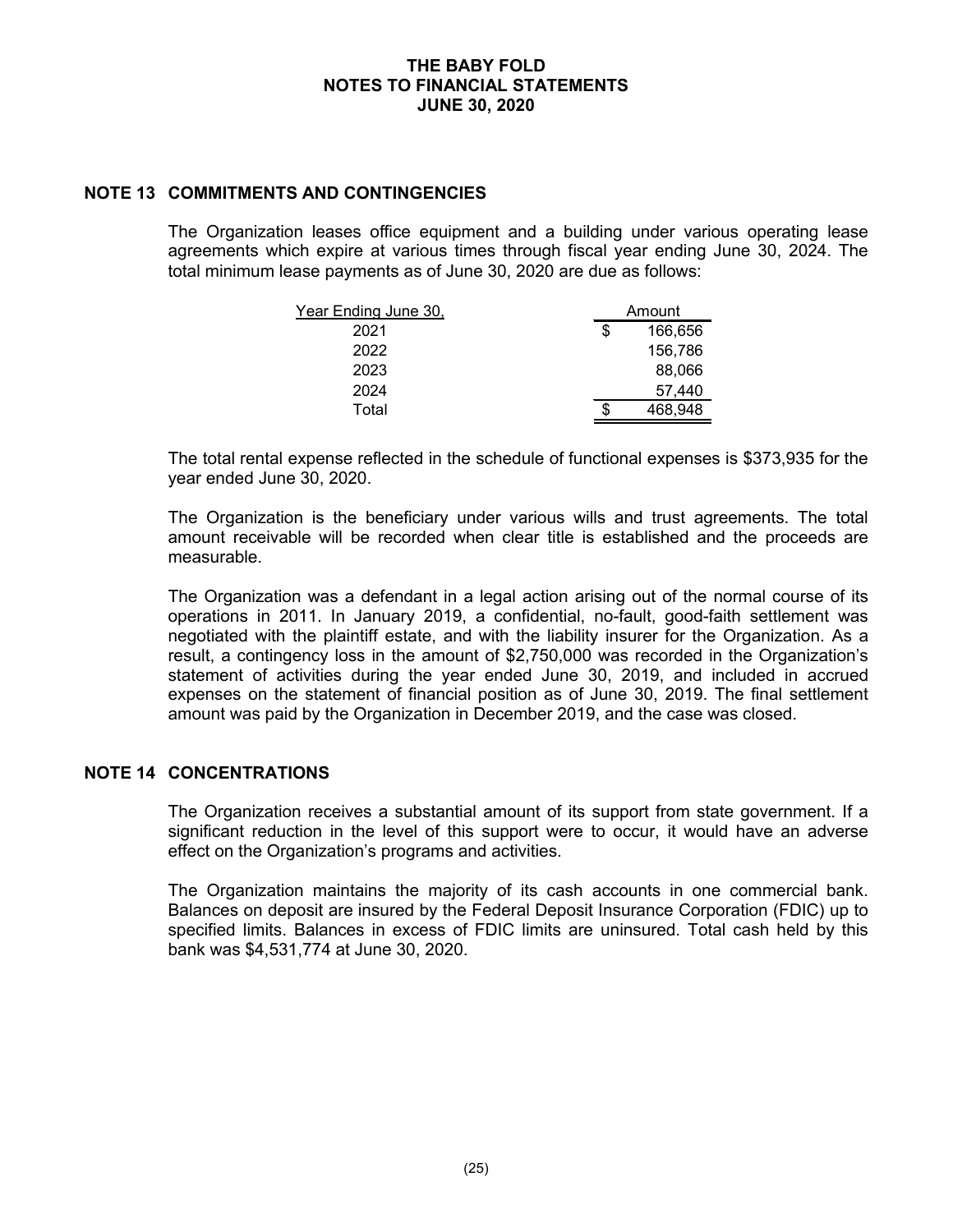# **NOTE 15 RISKS AND UNCERTAINTIES**

The World Health Organization has declared the spread of Coronavirus Disease (COVID-19) a worldwide pandemic. The COVID-19 pandemic is having significant effects on global markets, supply chains, businesses, and communities. Specific to the Organization, COVID-19 may impact various parts of its fiscal year 2021 operations and financial results. Management believes the Organization is taking appropriate actions to mitigate the negative impact. However, the full impact of COVID-19 is unknown and cannot be reasonably estimated as these events are still developing.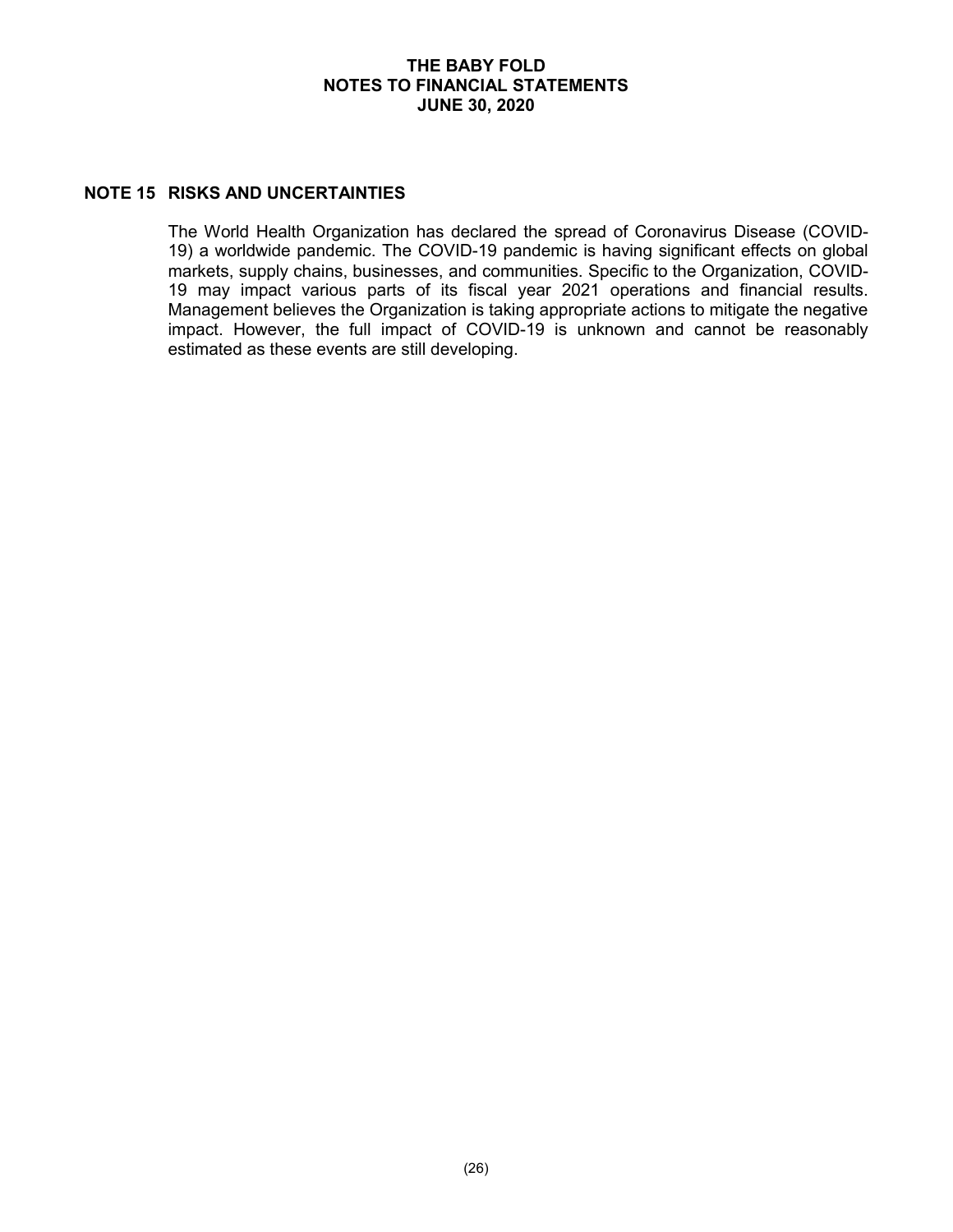#### **THE BABY FOLD SCHEDULE OF SUPPORT AND REVENUE YEAR ENDED JUNE 30, 2020 (WITH COMPARATIVE TOTALS FOR 2019) (SEE INDEPENDENT AUDITORS' REPORT)**

|                                          |             |                                   |              |                     |                   |                    | Total                |
|------------------------------------------|-------------|-----------------------------------|--------------|---------------------|-------------------|--------------------|----------------------|
|                                          |             | <b>Without Donor Restrictions</b> |              |                     | <b>With Donor</b> | Total<br>All Funds | (Memorandum<br>Only) |
|                                          | Operating   | Investment                        | Total        | <b>Restrictions</b> |                   | 2020               | 2019                 |
| <b>PUBLIC SUPPORT AND REVENUE</b>        |             |                                   |              |                     |                   |                    |                      |
| Public Support (Contributions):          |             |                                   |              |                     |                   |                    |                      |
| Contributions:                           |             |                                   |              |                     |                   |                    |                      |
| Churches                                 | \$<br>3,434 | \$<br>77,620                      | \$<br>81,054 | \$                  |                   | \$<br>81,054       | \$<br>97,373         |
| Nonchurch Organizations                  | 8,349       | 5,470                             | 13,819       |                     |                   | 13,819             | 16,820               |
| Corporate                                | 2,231       | 61,297                            | 63,528       |                     |                   | 63,528             | 68,638               |
| Individuals                              | 59,494      | 401,821                           | 461,315      |                     | 1,000             | 462,315            | 398,892              |
| Foundations                              | 13,844      | 76,213                            | 90,057       |                     |                   | 90,057             | 105,900              |
| <b>Bequests</b>                          |             |                                   |              |                     |                   |                    | 3,996,451            |
| Campaign                                 |             |                                   |              |                     | 8,450             | 8,450              | 204,000              |
| QIC-AG                                   | 2,475       |                                   | 2,475        |                     |                   | 2,475              | 102,094              |
| United Way                               | 16,657      |                                   | 16,657       |                     |                   | 16,657             | 49,971               |
| <b>Total Public Support and Revenue</b>  | 106,484     | 622,421                           | 728,905      |                     | 9,450             | 738,355            | 5,040,139            |
| <b>FEES AND GRANTS FROM</b>              |             |                                   |              |                     |                   |                    |                      |
| <b>GOVERNMENTAL AGENCIES</b>             |             |                                   |              |                     |                   |                    |                      |
| <b>Residential Purchase of Service</b>   |             |                                   |              |                     |                   |                    |                      |
| Residential Medicaid Purchase of Service |             |                                   |              |                     |                   |                    |                      |
| <b>Hammitt School Tuition</b>            | 2,067,908   |                                   | 2,067,908    |                     |                   | 2,067,908          | 1,894,184            |
| Hammitt High School Tuition              | 2,934,438   | L.                                | 2,934,438    |                     |                   | 2,934,438          | 3,071,974            |
| Hammitt Training and Consultation Fees   | 11,816      |                                   | 11,816       |                     |                   | 11,816             | 16,685               |
| State and Federal Meals Reimbursement    | 52,260      |                                   | 52,260       |                     |                   | 52,260             | 64,590               |
| <b>Challenges Tuition</b>                | 5,149,873   |                                   | 5,149,873    |                     |                   | 5,149,873          | 4,481,564            |
| <b>Adoption Preservation</b>             | 2,125,004   | L,                                | 2,125,004    |                     |                   | 2,125,004          | 2,265,616            |
| <b>Foster Care</b>                       | 1,690,376   | $\overline{a}$                    | 1,690,376    |                     |                   | 1,690,376          | 1,439,636            |
| <b>Healthy Start</b>                     | 772,278     |                                   | 772,278      |                     |                   | 772,278            | 793,454              |
| <b>Adoption Preservation Respite</b>     | 184,864     |                                   | 184,864      |                     |                   | 184,864            | 137,501              |
| <b>Community Schools</b>                 | 122,770     |                                   | 122,770      |                     |                   | 122,770            | 150,000              |
| <b>Intact Family Services</b>            | 603,009     |                                   | 603,009      |                     |                   | 603,009            | 389,302              |
| Choices                                  | 53,037      |                                   | 53,037       |                     |                   | 53,037             | 16,836               |
| <b>Healthy Families Illinois</b>         |             |                                   |              |                     |                   |                    |                      |
| <b>Care Connection</b>                   | 85,206      |                                   | 85,206       |                     |                   | 85,206             | 5,788                |
| <b>Total Fees and Grants from</b>        |             |                                   |              |                     |                   |                    |                      |
| <b>Governmental Agencies</b>             | 15,852,839  |                                   | 15,852,839   |                     |                   | 15,852,839         | 14,727,130           |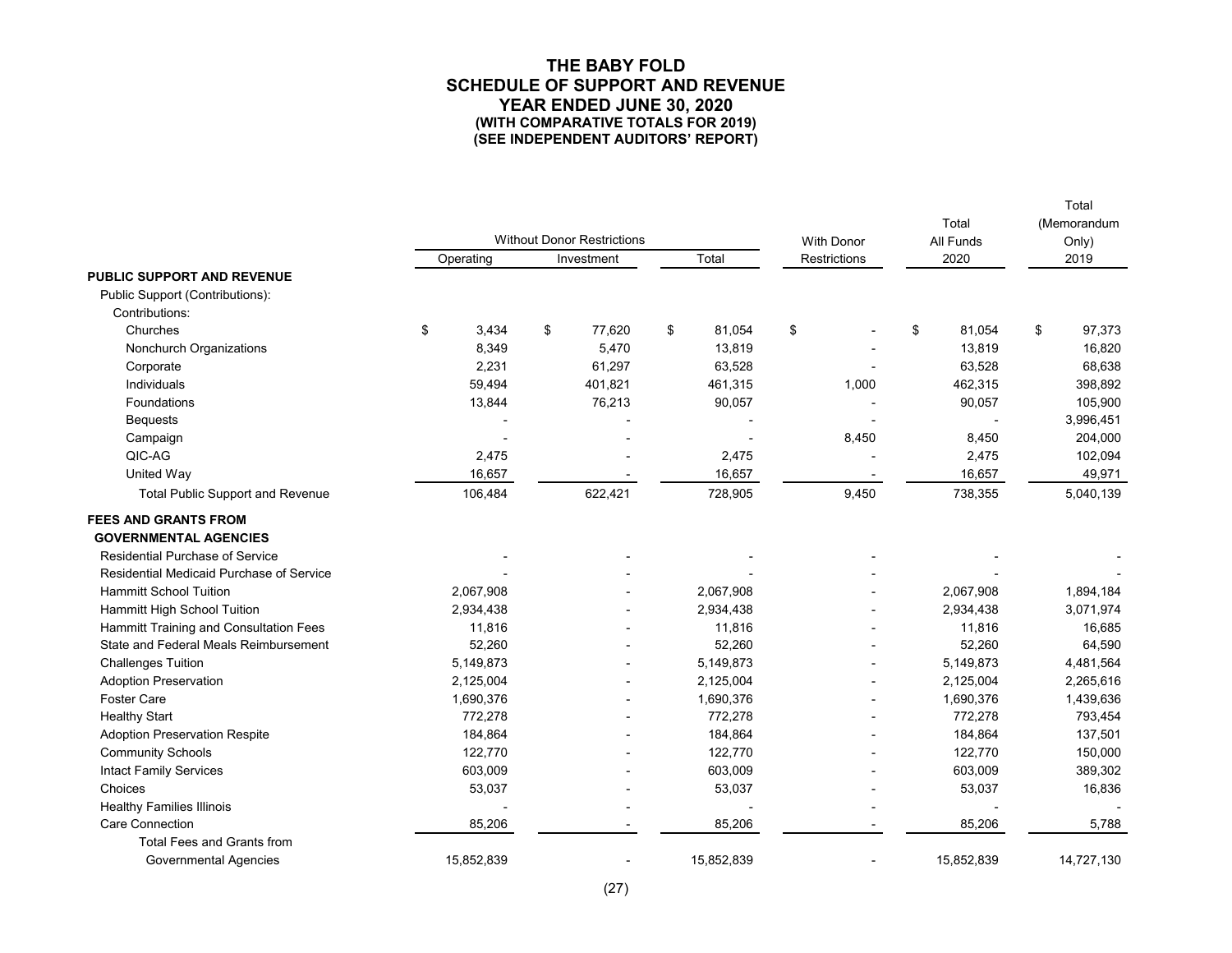#### **THE BABY FOLD SCHEDULE OF SUPPORT AND REVENUE (CONTINUED) YEAR ENDED JUNE 30, 2020 (WITH COMPARATIVE TOTALS FOR 2019) (SEE INDEPENDENT AUDITORS' REPORT)**

Total

|                                         | <b>Without Donor Restrictions</b> |                     |           |              |            |      | <b>With Donor</b>        |      | Total<br>All Funds |    | (Memorandum<br>Only) |
|-----------------------------------------|-----------------------------------|---------------------|-----------|--------------|------------|------|--------------------------|------|--------------------|----|----------------------|
|                                         | Operating                         | Total<br>Investment |           | Restrictions |            | 2020 |                          | 2019 |                    |    |                      |
| <b>OTHER REVENUE</b>                    |                                   |                     |           |              |            |      |                          |      |                    |    |                      |
| <b>Fundraising Events</b>               | \$<br>$\overline{\phantom{0}}$    | \$                  | 342.416   | \$           | 342.416    | \$   | $\blacksquare$           | \$   | 342.416            | \$ | 304.690              |
| Net Investment Income                   | $\overline{\phantom{0}}$          |                     | 204,536   |              | 204,536    |      | $\overline{\phantom{0}}$ |      | 204,536            |    | 3,732,088            |
| Earnings and Distributions from Estates |                                   |                     |           |              |            |      |                          |      |                    |    |                      |
| in Trust                                | $\overline{\phantom{0}}$          |                     | 232.730   |              | 232,730    |      | (19,075)                 |      | 213.655            |    | 203,678              |
| In-Kind Contributions                   | 111,236                           |                     | 32,843    |              | 144,079    |      | $\overline{\phantom{0}}$ |      | 144.079            |    | 36,360               |
| Miscellaneous                           | (27, 139)                         |                     | 4,346     |              | (22, 793)  |      |                          |      | (22, 793)          |    | 139,355              |
| <b>Total Other Revenue</b>              | 84,097                            |                     | 816,871   |              | 900,968    |      | (19,075)                 |      | 881,893            |    | 4,416,171            |
| <b>Total Support and Revenue</b>        | 16.043.420                        |                     | 1,439,292 | \$           | 17,482,712 |      | (9,625)                  | \$   | 17,473,087         |    | 24,183,440           |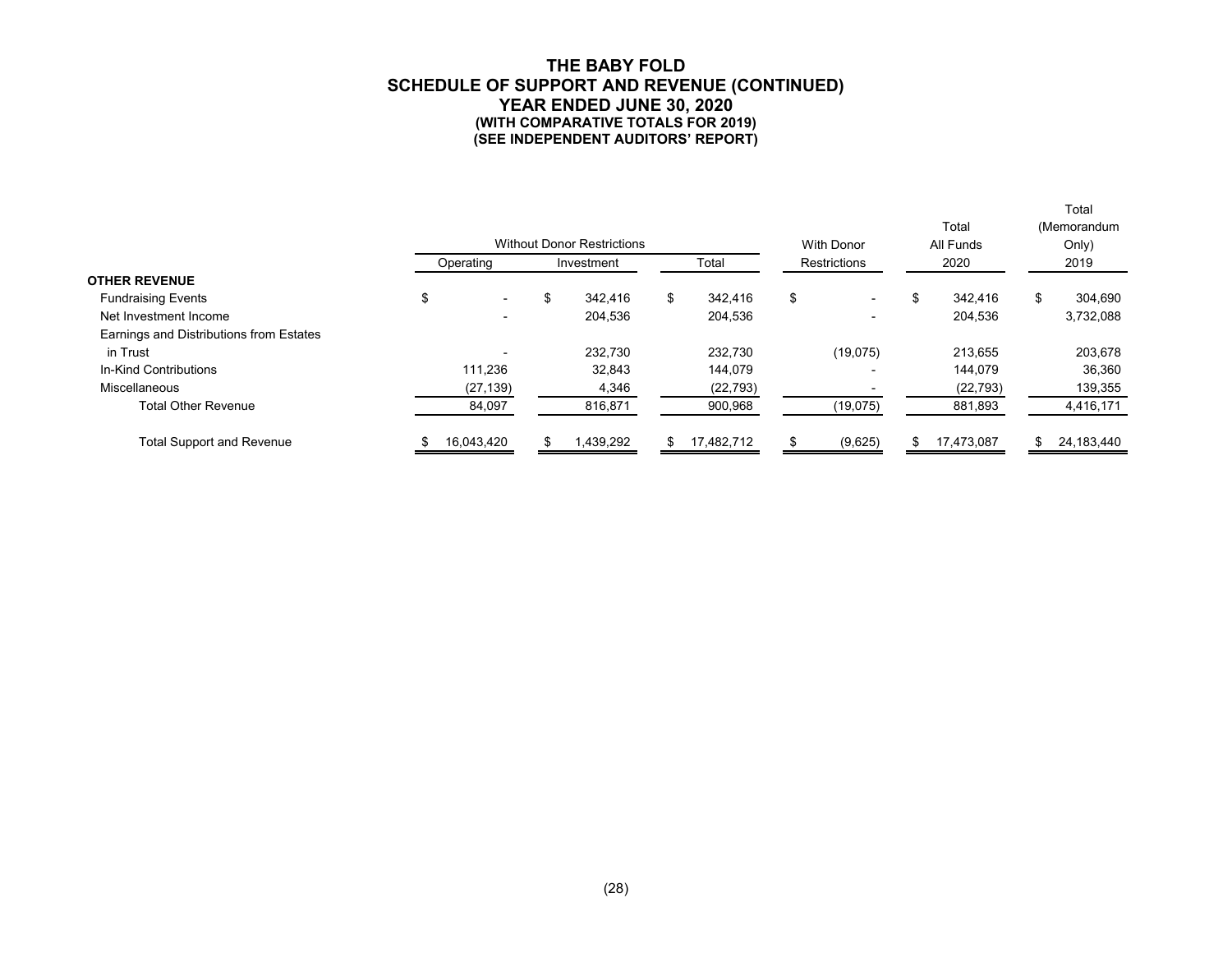#### **THE BABY FOLD SCHEDULE OF FUNCTIONAL SUPPORT AND REVENUE YEAR ENDED JUNE 30, 2020 (OPERATING FUND) (SEE INDEPENDENT AUDITORS' REPORT)**

|                                                             | Hammitt<br>School | Hammitt<br>High<br>School | Hammitt<br>Challenges | Performance<br>Foster Care and<br><b>Special Needs</b><br>Adoption | Specialized<br>Foster<br>Care |
|-------------------------------------------------------------|-------------------|---------------------------|-----------------------|--------------------------------------------------------------------|-------------------------------|
| PUBLIC SUPPORT AND REVENUE                                  |                   |                           |                       |                                                                    |                               |
| Public Support:                                             |                   |                           |                       |                                                                    |                               |
| Contributions:                                              |                   |                           |                       |                                                                    |                               |
| Churches                                                    | \$                | \$                        | \$                    | \$                                                                 | \$                            |
| Nonchurch Organizations                                     | 500               |                           |                       |                                                                    |                               |
| Corporate                                                   |                   | 2,000                     |                       |                                                                    |                               |
| Individuals                                                 | 1,405             | 9,607                     |                       | 500                                                                |                               |
| Foundations                                                 | 886               |                           |                       | 8,794                                                              |                               |
| QIC-AG                                                      |                   |                           |                       |                                                                    |                               |
| United Way                                                  |                   |                           |                       |                                                                    |                               |
| <b>Total Public Support</b>                                 | 2,791             | 11,607                    |                       | 9,294                                                              |                               |
| <b>FEES AND GRANTS FROM</b><br><b>GOVERNMENTAL AGENCIES</b> |                   |                           |                       |                                                                    |                               |
| <b>Hammitt School Tuition</b>                               | 2,067,908         |                           |                       |                                                                    |                               |
| Hammitt High School Tuition                                 |                   | 2,934,438                 |                       |                                                                    |                               |
| Hammitt Training and Consultation Fees                      | 11,816            |                           |                       |                                                                    |                               |
| State and Federal Meals Reimbursement                       | 14,696            | 17,121                    | 20,443                |                                                                    |                               |
| <b>Challenges Tuition</b>                                   |                   |                           | 5,149,873             |                                                                    |                               |
| <b>Adoption Preservation</b>                                |                   |                           |                       |                                                                    |                               |
| <b>Foster Care</b>                                          |                   |                           |                       | 1,235,848                                                          | 454,528                       |
| Healthy Start - Health Department                           |                   |                           |                       |                                                                    |                               |
| Healthy Start - DHS                                         |                   |                           |                       |                                                                    |                               |
| Healthy Start - ISBE                                        |                   |                           |                       |                                                                    |                               |
| <b>Adoption Preservation Respite</b>                        |                   |                           |                       |                                                                    |                               |
| <b>Community Schools</b>                                    |                   |                           |                       |                                                                    |                               |
| <b>Intact Family Services</b>                               |                   |                           |                       |                                                                    |                               |
| Choices                                                     |                   |                           |                       |                                                                    |                               |
| <b>Care Connection</b>                                      |                   |                           |                       |                                                                    |                               |
| <b>Total Fees and Grants from</b>                           |                   |                           |                       |                                                                    |                               |
| <b>Governmental Agencies</b>                                | 2,094,420         | 2,951,559                 | 5,170,316             | 1,235,848                                                          | 454,528                       |
| <b>OTHER REVENUE</b>                                        |                   |                           |                       |                                                                    |                               |
| In-Kind Contributions                                       | 10,847            | 2,770                     | 10,977                | 10,632                                                             | 10,607                        |
| Miscellaneous                                               | 17,769            | 23,118                    | 36,404                | 19,469                                                             | 6,227                         |
| <b>Total Other Revenue</b>                                  | 28,616            | 25,888                    | 47,381                | 30,101                                                             | 16,834                        |
| <b>Total Support and Revenue</b>                            | 2,125,827<br>\$   | 2,989,054<br>\$           | 5,217,697<br>\$       | 1,275,243<br>\$                                                    | \$<br>471,362                 |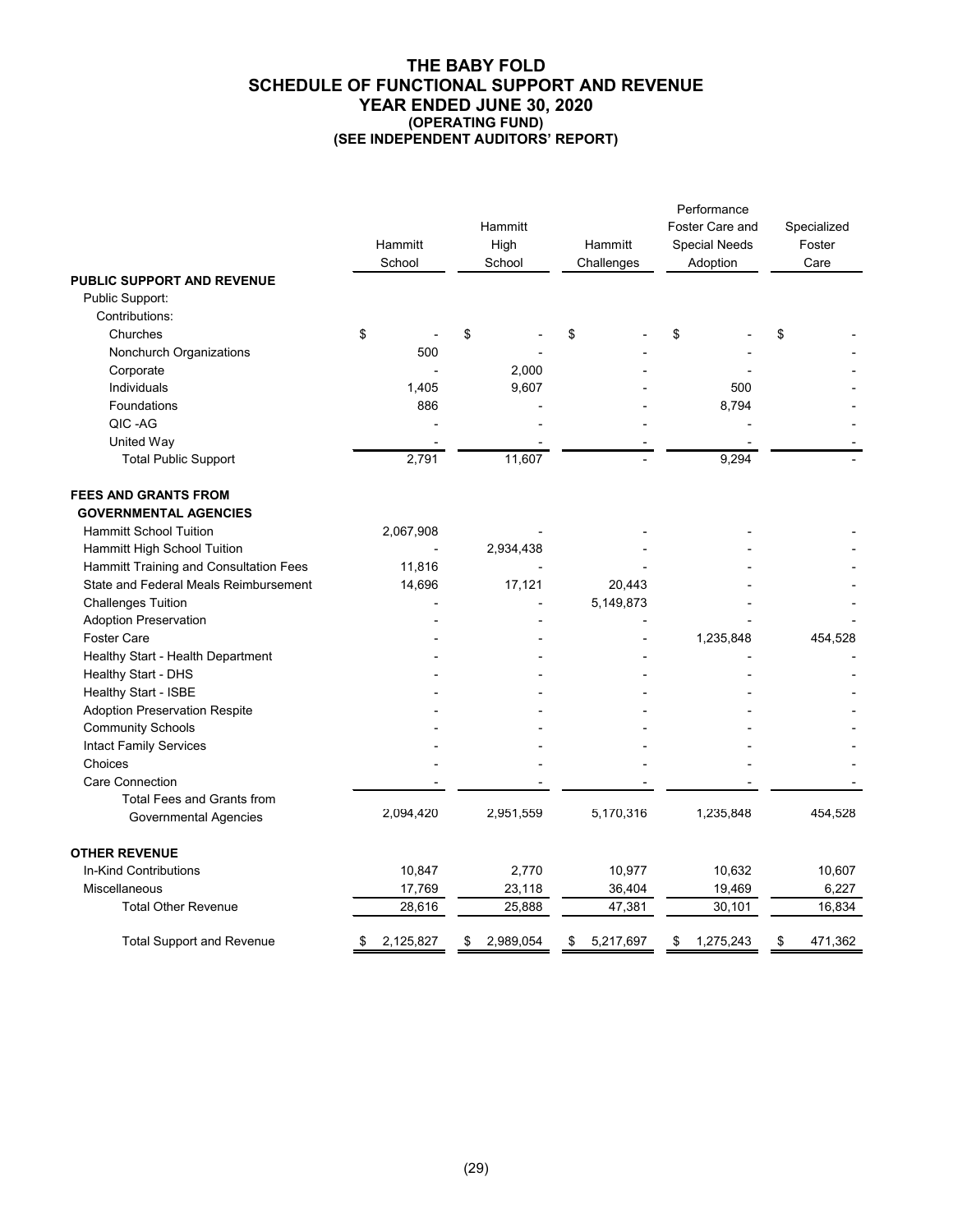#### **THE BABY FOLD SCHEDULE OF FUNCTIONAL SUPPORT AND REVENUE (CONTINUED) YEAR ENDED JUNE 30, 2020 (OPERATING FUND) (SEE INDEPENDENT AUDITORS' REPORT)**

|                                                             | Adoption<br>Preservation | Healthy<br>Start | QIC<br>Target | Intact<br>Family<br>Services |    | Adoption<br>Preservation<br>Respite | Community<br>Schools |
|-------------------------------------------------------------|--------------------------|------------------|---------------|------------------------------|----|-------------------------------------|----------------------|
| <b>PUBLIC SUPPORT AND REVENUE</b>                           |                          |                  |               |                              |    |                                     |                      |
| Public Support:                                             |                          |                  |               |                              |    |                                     |                      |
| Contributions:                                              |                          |                  |               |                              |    |                                     |                      |
| Churches                                                    | \$                       | \$<br>2,525      | \$            | \$                           | \$ |                                     | \$<br>909            |
| Nonchurch Organizations                                     | 663                      | 500              |               | 5,707                        |    |                                     | 979                  |
| Corporate                                                   |                          | 160              |               |                              |    |                                     | 71                   |
| Individuals                                                 | 1,295                    | 5,902            |               | 80                           |    |                                     |                      |
| Foundations                                                 |                          | 4,164            |               |                              |    |                                     |                      |
| QIC-AG                                                      |                          |                  | 2,475         |                              |    |                                     |                      |
| United Way                                                  |                          | 6,470            |               |                              |    |                                     | 10,187               |
| <b>Total Public Support</b>                                 | 1,958                    | 19,721           | 2,475         | 5,787                        |    |                                     | 12,146               |
| <b>FEES AND GRANTS FROM</b><br><b>GOVERNMENTAL AGENCIES</b> |                          |                  |               |                              |    |                                     |                      |
| <b>Hammitt School Tuition</b>                               |                          |                  |               |                              |    |                                     |                      |
| Hammitt High School Tuition                                 |                          |                  |               |                              |    |                                     |                      |
| Hammitt Training and Consultation Fees                      |                          |                  |               |                              |    |                                     |                      |
| State and Federal Meals Reimbursement                       |                          |                  |               |                              |    |                                     |                      |
| <b>Challenges Tuition</b>                                   |                          |                  |               |                              |    |                                     |                      |
| <b>Adoption Preservation</b>                                | 2,125,004                |                  |               |                              |    |                                     |                      |
| Foster Care                                                 |                          |                  |               |                              |    |                                     |                      |
| Healthy Start - Health Department                           |                          | 69,138           |               |                              |    |                                     |                      |
| Healthy Start - DHS                                         |                          |                  |               |                              |    |                                     |                      |
| Healthy Start - ISBE                                        |                          |                  |               |                              |    |                                     |                      |
| <b>Adoption Preservation Respite</b>                        |                          |                  |               |                              |    | 184,864                             |                      |
| <b>Community Schools</b>                                    |                          |                  |               |                              |    |                                     | 122,770              |
| <b>Intact Family Services</b>                               |                          |                  |               | 603,009                      |    |                                     |                      |
| Choices                                                     |                          |                  |               |                              |    |                                     |                      |
| <b>Care Connection</b>                                      |                          |                  |               |                              |    |                                     |                      |
| <b>Total Fees and Grants from</b>                           |                          |                  |               |                              |    |                                     |                      |
| <b>Governmental Agencies</b>                                | 2,125,004                | 69,138           |               | 603,009                      |    | 184,864                             | 122,770              |
| <b>OTHER REVENUE</b>                                        |                          |                  |               |                              |    |                                     |                      |
| In-Kind Contributions                                       | 9,398                    | 18,379           |               | 9,598                        |    |                                     | 9,426                |
| Miscellaneous                                               | 18,726                   | 1,471            |               | 7,715                        |    | 1,232                               | 1,679                |
| <b>Total Other Revenue</b>                                  | 28,124                   | 19,850           |               | 17,313                       |    | 1,232                               | 11,105               |
| <b>Total Support and Revenue</b>                            | \$2,155,086              | \$<br>108,709    | \$<br>2,475   | \$<br>626,109                | \$ | 186,096                             | \$<br>146,021        |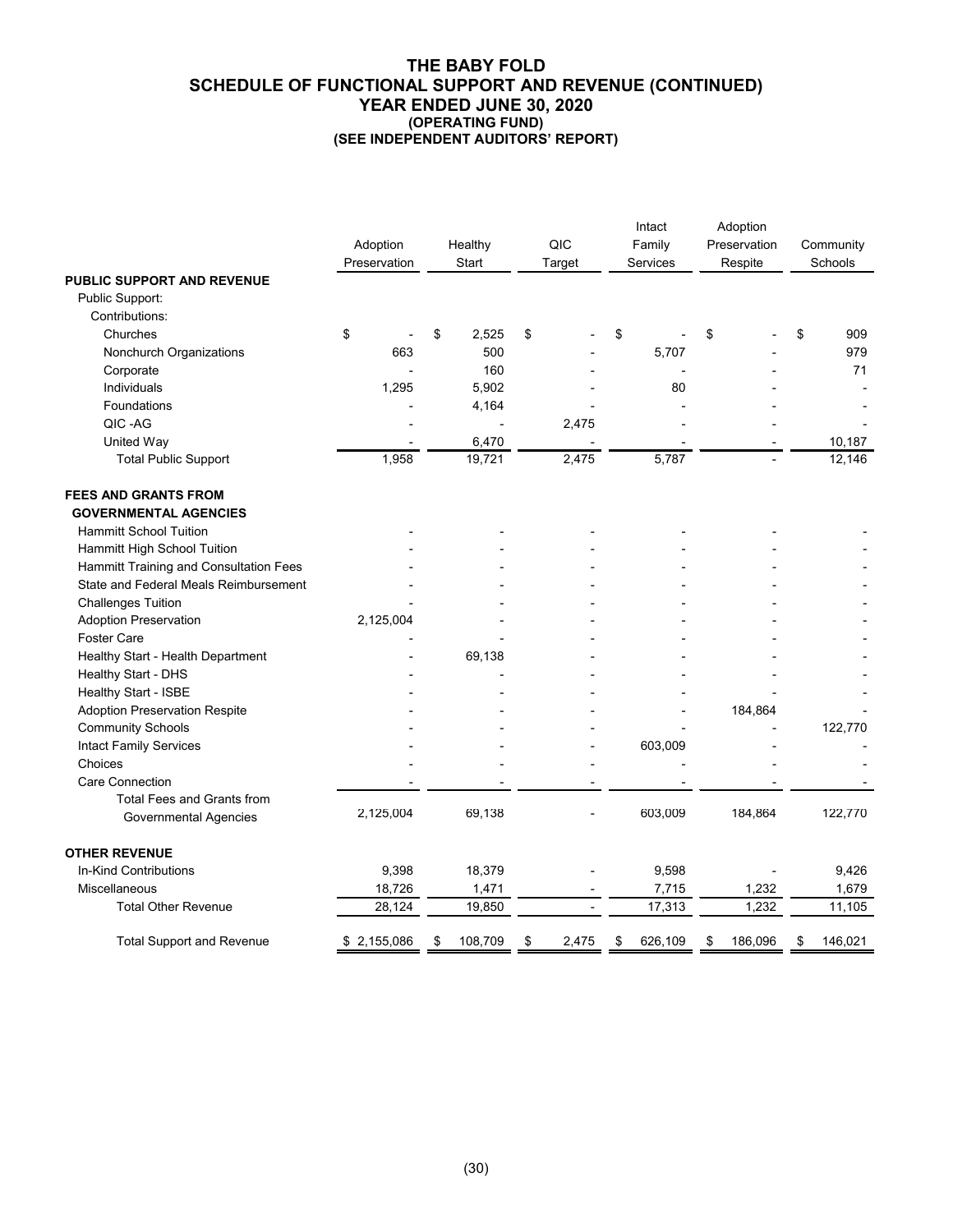#### **THE BABY FOLD SCHEDULE OF FUNCTIONAL SUPPORT AND REVENUE (CONTINUED) YEAR ENDED JUNE 30, 2020 (OPERATING FUND) (SEE INDEPENDENT AUDITORS' REPORT)**

|                                        | Healthy |         |    |          |    |            |    |            |    |            |  |
|----------------------------------------|---------|---------|----|----------|----|------------|----|------------|----|------------|--|
|                                        |         |         |    | Families |    | Prevention |    | Care       |    |            |  |
|                                        |         | Choices |    | Illinois |    | Initiative |    | Connection |    | Total      |  |
| <b>PUBLIC SUPPORT AND REVENUE</b>      |         |         |    |          |    |            |    |            |    |            |  |
| Public Support:                        |         |         |    |          |    |            |    |            |    |            |  |
| Contributions:                         |         |         |    |          |    |            |    |            |    |            |  |
| Churches                               | \$      |         | \$ |          | \$ |            | \$ |            | \$ | 3,434      |  |
| Nonchurch Organizations                |         |         |    |          |    |            |    |            |    | 8,349      |  |
| Corporate                              |         |         |    |          |    |            |    |            |    | 2,231      |  |
| Individuals                            |         | 40,705  |    |          |    |            |    |            |    | 59,494     |  |
| Foundations                            |         |         |    |          |    |            |    |            |    | 13,844     |  |
| QIC-AG                                 |         |         |    |          |    |            |    |            |    | 2,475      |  |
| United Way                             |         |         |    |          |    |            |    |            |    | 16,657     |  |
| <b>Total Public Support</b>            |         | 40,705  |    |          |    |            |    |            |    | 106,484    |  |
| <b>FEES AND GRANTS FROM</b>            |         |         |    |          |    |            |    |            |    |            |  |
| <b>GOVERNMENTAL AGENCIES</b>           |         |         |    |          |    |            |    |            |    |            |  |
| <b>Hammitt School Tuition</b>          |         |         |    |          |    |            |    |            |    | 2,067,908  |  |
| Hammitt High School Tuition            |         |         |    |          |    |            |    |            |    | 2,934,438  |  |
| Hammitt Training and Consultation Fees |         |         |    |          |    |            |    |            |    | 11,816     |  |
| State and Federal Meals Reimbursement  |         |         |    |          |    |            |    |            |    | 52,260     |  |
| <b>Challenges Tuition</b>              |         |         |    |          |    |            |    |            |    | 5,149,873  |  |
| <b>Adoption Preservation</b>           |         |         |    |          |    |            |    |            |    | 2,125,004  |  |
| <b>Foster Care</b>                     |         |         |    |          |    |            |    |            |    | 1,690,376  |  |
| Healthy Start - Health Department      |         |         |    | 18,304   |    |            |    |            |    | 87,442     |  |
| Healthy Start - DHS                    |         |         |    | 390,574  |    |            |    |            |    | 390,574    |  |
| Healthy Start - ISBE                   |         |         |    |          |    | 294,262    |    |            |    | 294,262    |  |
| <b>Adoption Preservation Respite</b>   |         |         |    |          |    |            |    |            |    | 184,864    |  |
| <b>Community Schools</b>               |         |         |    |          |    |            |    |            |    | 122,770    |  |
| <b>Intact Family Services</b>          |         |         |    |          |    |            |    |            |    | 603,009    |  |
| Choices                                |         | 53,037  |    |          |    |            |    |            |    | 53,037     |  |
| <b>Care Connection</b>                 |         |         |    |          |    |            |    | 85,206     |    | 85,206     |  |
| <b>Total Fees and Grants from</b>      |         |         |    |          |    |            |    |            |    |            |  |
| <b>Governmental Agencies</b>           |         | 53,037  |    | 408,878  |    | 294,262    |    | 85,206     |    | 15,852,839 |  |
| <b>OTHER REVENUE</b>                   |         |         |    |          |    |            |    |            |    |            |  |
| In-Kind Contributions                  |         |         |    |          |    | 18,602     |    |            |    | 111,236    |  |
| Miscellaneous                          |         | 130     |    | (48)     |    | (161, 656) |    | 625        |    | (27, 139)  |  |
| <b>Total Other Revenue</b>             |         | 130     |    | (48)     |    | (143, 054) |    | 625        |    | 84,097     |  |
| <b>Total Support and Revenue</b>       | \$      | 93,872  | \$ | 408.830  | \$ | 151,208    | \$ | 85.831     | \$ | 16,043,420 |  |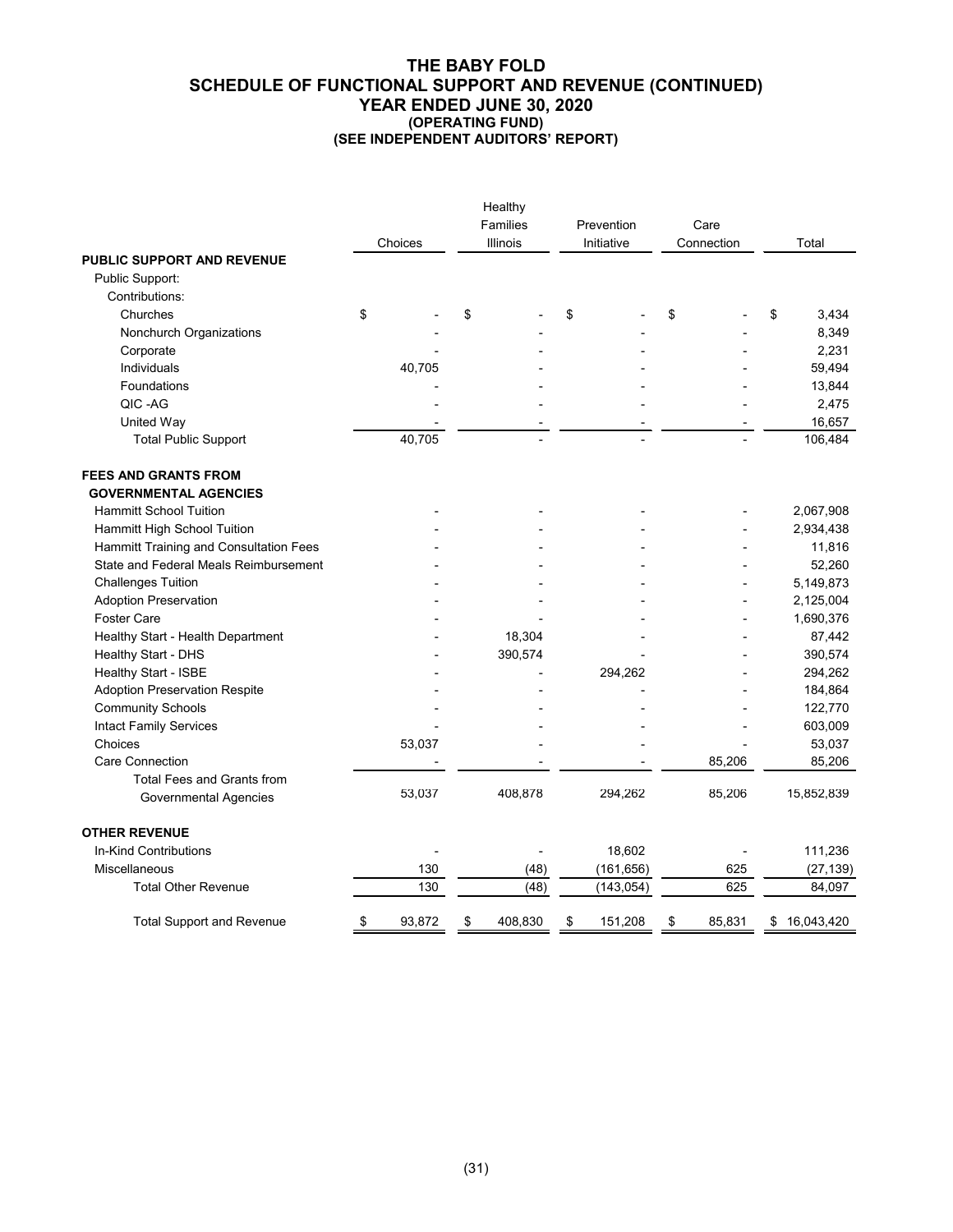#### **THE BABY FOLD SCHEDULE OF EARNINGS ON INVESTED ASSETS — INVESTMENT FUND (WITHOUT DONOR RESTRICTIONS) YEAR ENDED JUNE 30, 2020 (SEE INDEPENDENT AUDITORS' REPORT)**

| <b>INVESTMENT INCOME FROM REAL ESTATE</b><br>Income from Farms and Rental Property<br>Less:<br>Farm and Rental Expenses<br>Farm Management Fees<br>Net Investment Income from Real Estate<br><b>INVESTMENT INCOME FROM SECURITIES</b><br>Interest - U.S. Government securities<br>Interest - Corporate Bonds | \$<br>240,017<br>(33, 872)<br>(16, 538)<br>17,354<br>12,948 | \$<br>189,607 |
|--------------------------------------------------------------------------------------------------------------------------------------------------------------------------------------------------------------------------------------------------------------------------------------------------------------|-------------------------------------------------------------|---------------|
| Dividends - Corporate Stock                                                                                                                                                                                                                                                                                  | 62,130                                                      |               |
| <b>Total Interest and Dividends</b><br>Net Realized and Unrealized Loss<br>Less: Investment Fees                                                                                                                                                                                                             | 92,432<br>(5, 173)<br>(72,330)                              |               |
| Net Investment Income from Securities                                                                                                                                                                                                                                                                        |                                                             | 14,929        |
| <b>NET INVESTMENT INCOME</b>                                                                                                                                                                                                                                                                                 |                                                             | 204,536       |